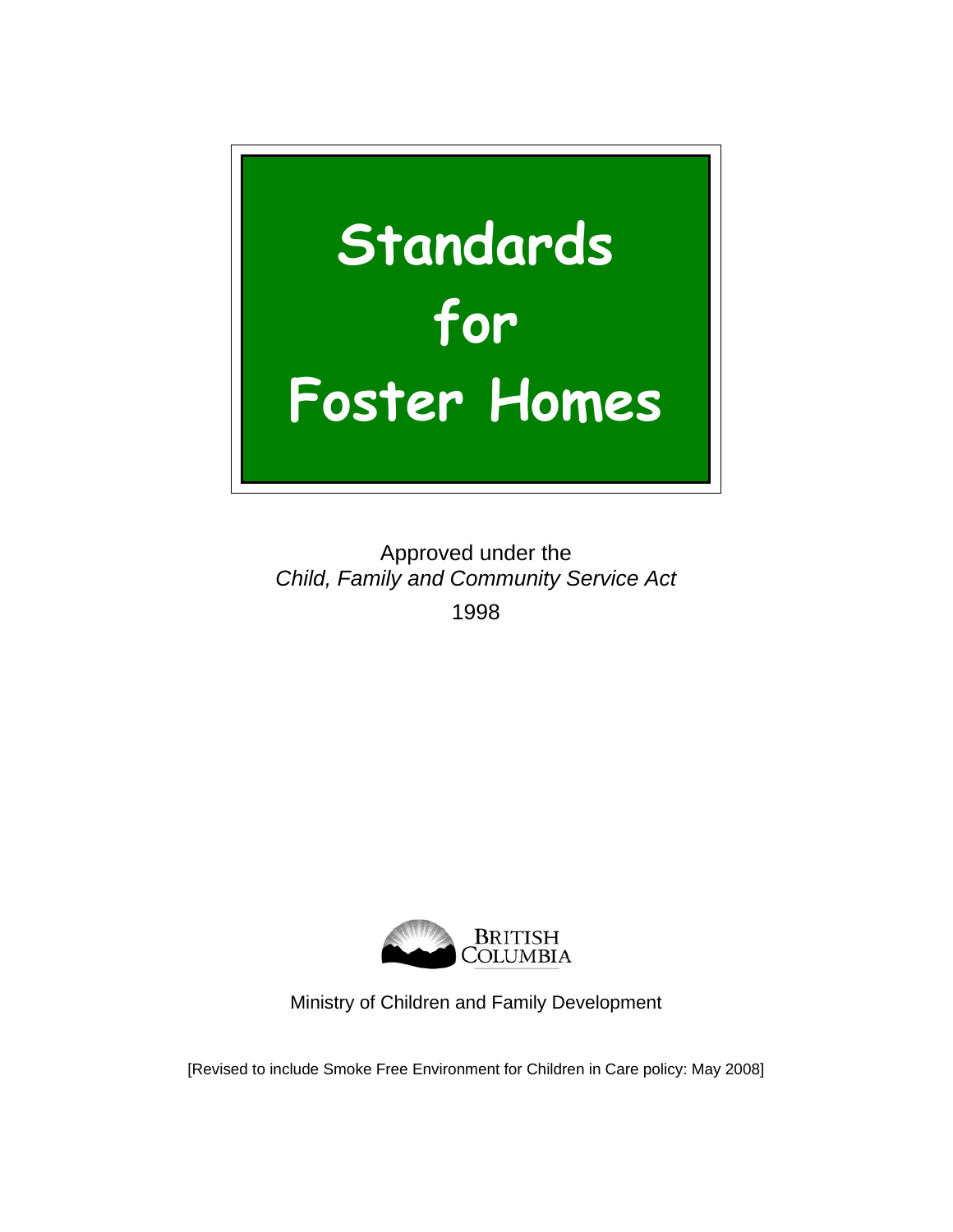## **Acknowledgments**

Developing the Standards for Foster Homes has involved the hard work and dedication of many people over a period of years. While it is not possible to list the names of every individual, the Standards for Foster Homes Committee acknowledges all of the valuable contributions that have been made.

The Standards for Foster Homes have been developed with the participation of the British Columbia Federation of Foster Parent Associations and the Federation of BC Youth in Care Networks.

Message from the Minister & the BC Federation of Foster Parent Associations

Foster families in British Columbia do very important work in building brighter futures for children, providing safety and nurturing while meeting many challenges.

The Standards for Foster Homes describe the expected level of service for children and youth in care residing in foster homes. These mandatory standards are intended to ensure that children and youth in care receive services of the highest possible quality. We hope this document will be useful to foster families and ministry staff working together to achieve this goal.

Kay Dahl President British Columbia Federation of Foster Parent Associations

Ross Dawson Director of Child Protection Ministry of Children and Family Development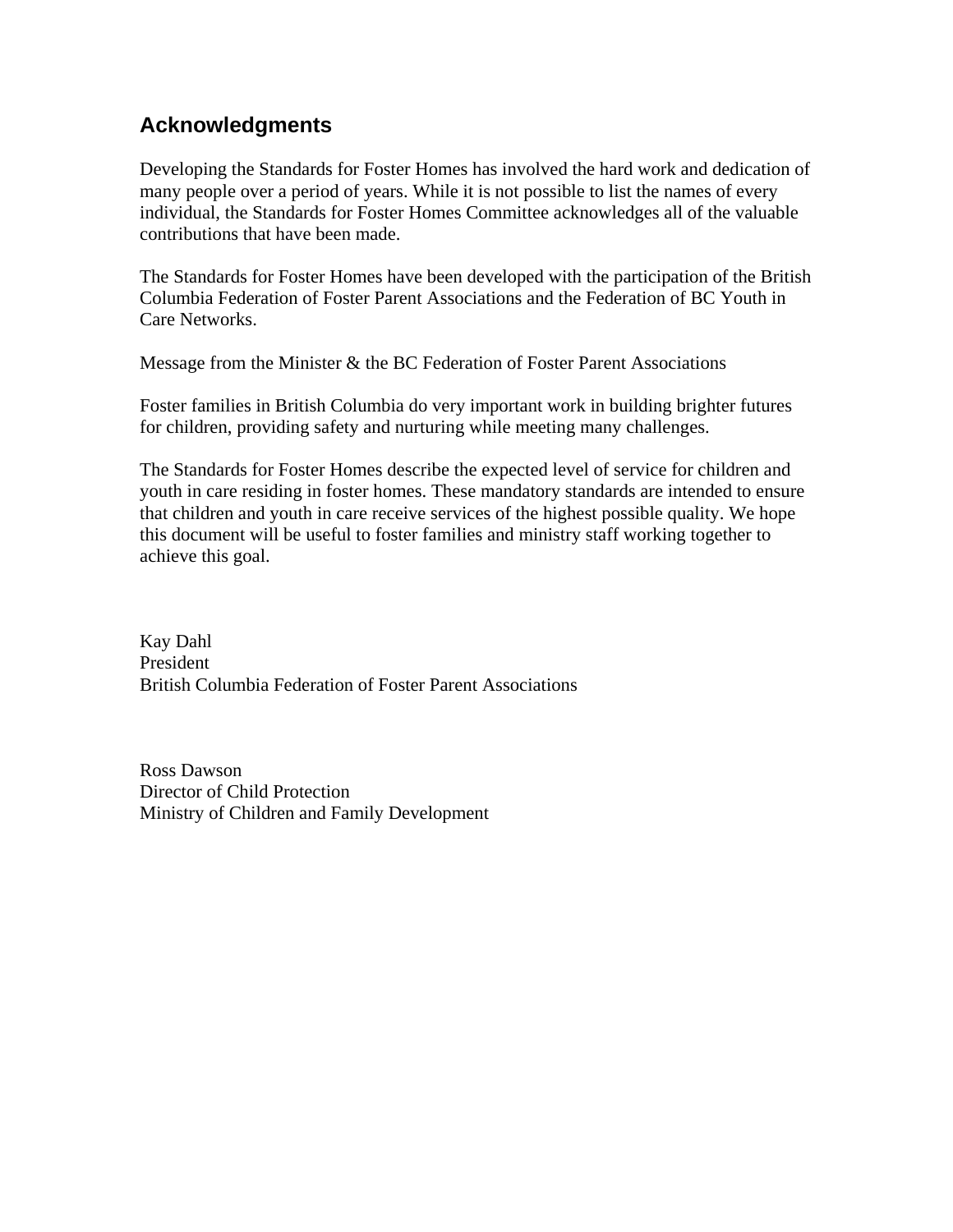## **Contents**

| INTRODUCTION                                                                         |  |
|--------------------------------------------------------------------------------------|--|
|                                                                                      |  |
|                                                                                      |  |
| DEFINITIONS 6                                                                        |  |
|                                                                                      |  |
| B. Safeguarding Children 12                                                          |  |
|                                                                                      |  |
|                                                                                      |  |
| E. Environment of Care                                                               |  |
|                                                                                      |  |
|                                                                                      |  |
|                                                                                      |  |
| Appendix 1. When a Child is Missing, Lost or Runaway ____________________________    |  |
| Appendix 2. Key Elements of Training for Caregivers in the Use of Physical Restraint |  |
|                                                                                      |  |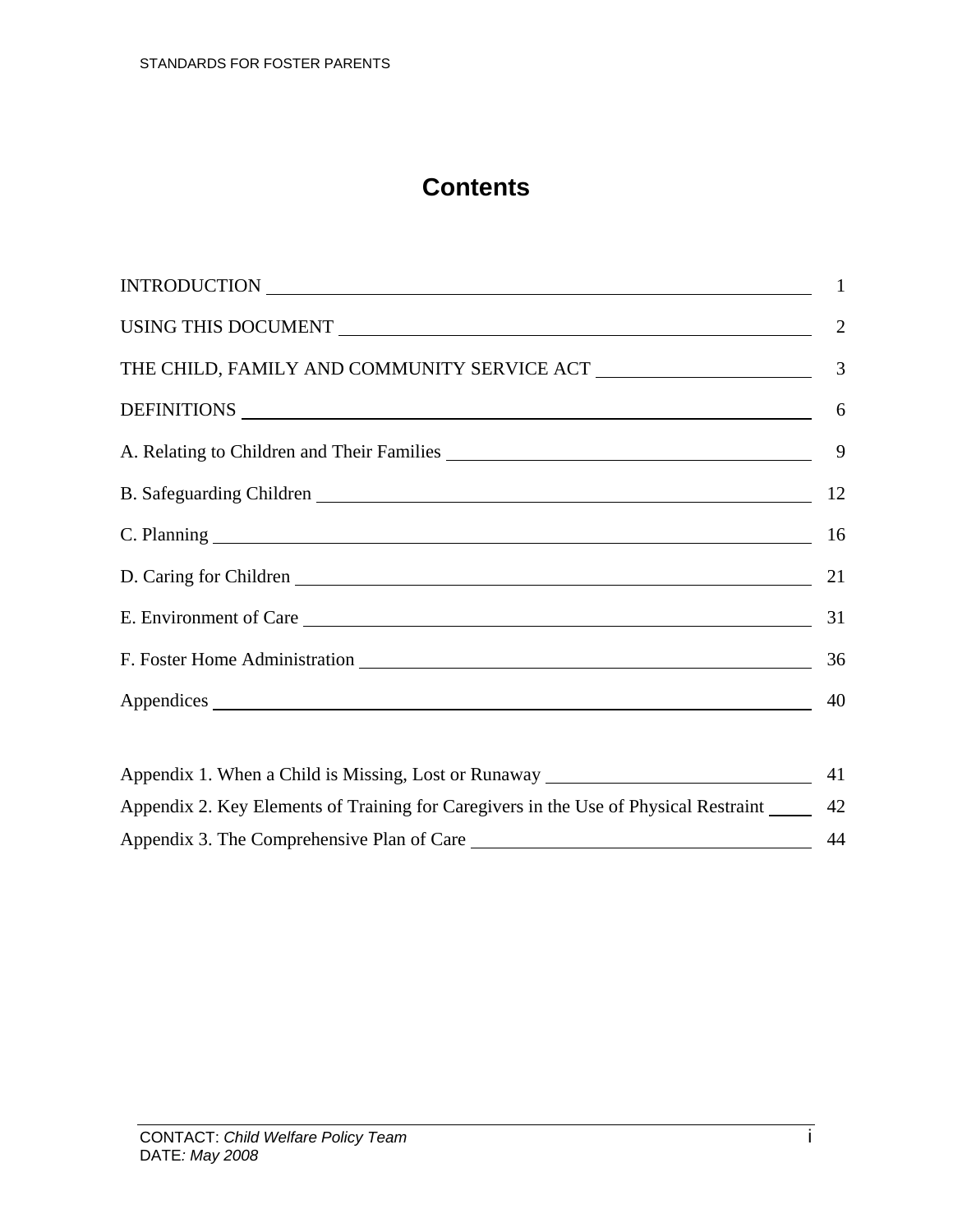## **Introduction**

The purpose of the Standards for Foster Homes is to ensure consistent, high quality foster care services for children and youth in care. The standards in this document are wellresearched and establish a structured, useable and effective approach to caring for children in foster homes. The standards state what children in care, families, caregivers, ministry staff and the public can expect of foster care services in British Columbia.

The standards are mandatory and describe expected outcomes for children and youth in care who reside in foster homes, including the practical steps caregivers must take to achieve the expected outcomes.

The standards in this document apply to:

à foster homes approved by a director designated under Section 91 of the *Child, Family and Community Service Act* where the caregiver resides in the care setting and has no more than one full-time-equivalent employee\*, and individual foster homes subcontracted by or in the employ of a specialized residential resource contractor and employing not more than one full-time-equivalent employee\*. Foster families, children in care and social workers will benefit by referring to, and discussing together, the individual standards on a regular basis. Working together to achieve the desired outcomes stated in the individual standards will promote a positive experience for the child or youth in care and the foster family. Furthermore, it will confirm for the foster parent that they are providing a service for children in care that meets or exceeds provincial standards.

A useful reference on foster care is the Foster Family Handbook which was developed by the British Columbia Federation of Foster Parent Associations and the Ministry of Children and Family Development. It provides essential information on the Family Care Home program.

 $\overline{a}$ 

<sup>\*</sup> One full-time-equivalent employee is a person or persons whose total combined working hours are 40 hours per week. (Exemption: A person or persons providing relief care services for the foster parents while residing either in the foster parents' usual place of dwelling or in their own usual place of dwelling.)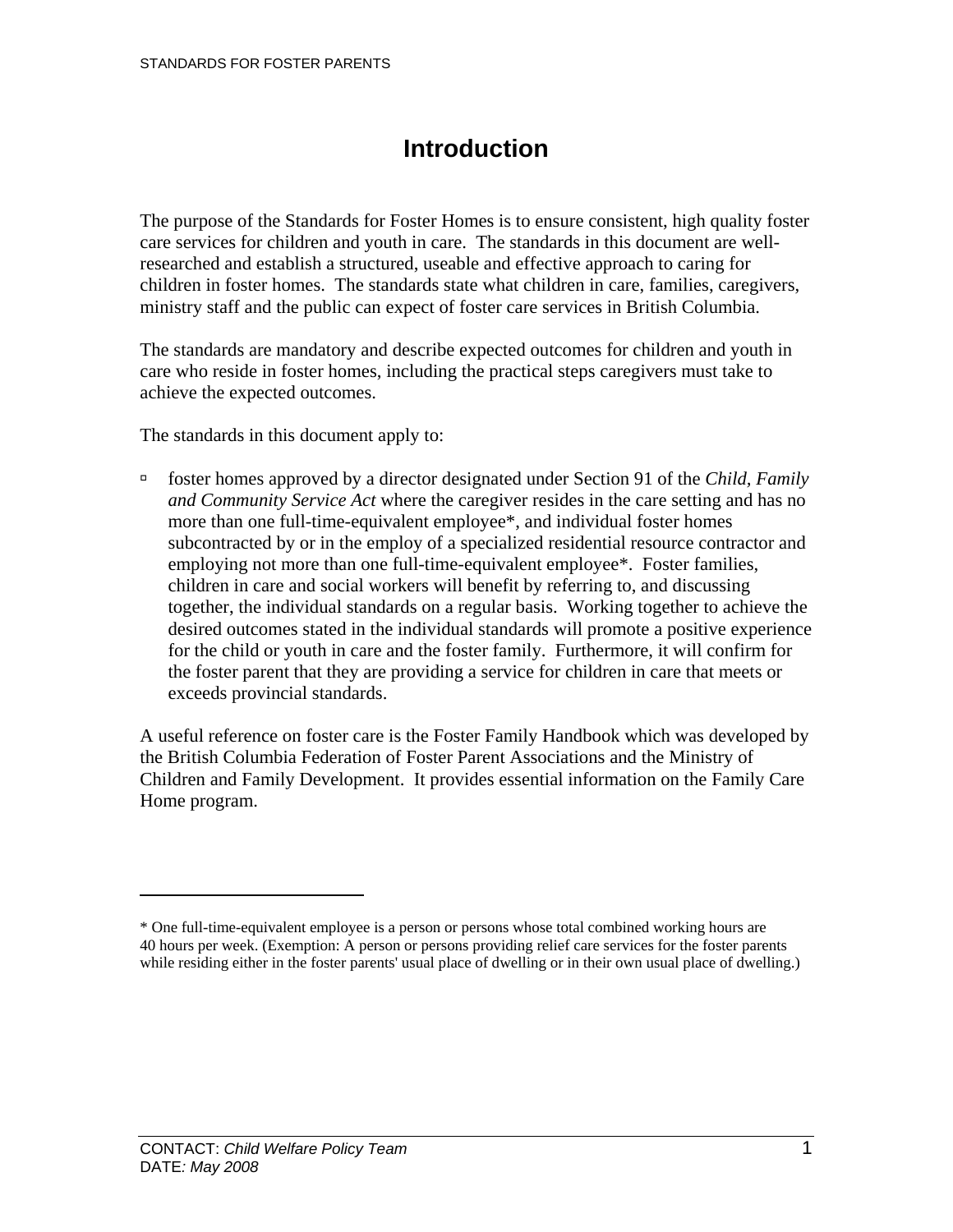# **Using this Document**

The Standards for Foster Homes is divided into the following categories which cover key areas in the delivery of services to children and youth:

- Relating to Children and Their Families
- Safeguarding Children
- Planning
- Caring for Children
- Environment of Care
- Foster Home Administration.

Each category contains standards. Individual standards are set out in the following format:

#### **Standard**

- The standards in this document describe expected outcomes for children and youth in care who reside in foster homes.
- Caregivers must comply with each standard for every child placed in their care.

### **Commentary**

• Provides further explanation and rationale for the standard.

#### **Results for Children**

- Identify what the child experiences when the standard has been met and the desired outcome has been achieved.
- Relate to personal perceptions of the child and do not require the child to form judgments about the effectiveness or quality of the service.

### **Caregiver Practices**

- Identify the practical steps the caregiver must take to comply with the standard and achieve the desired outcome.
- Reflect the best practices in caring for children.

The Results for Children and Caregiver Practices categories provide a number of criteria for measuring compliance with the individual standards. Rarely is there a single criterion which can reliably measure the outcome of a service. Therefore, the combination of a number of criteria must be considered in making a reasonable judgment of the extent to which the desired outcome has been achieved.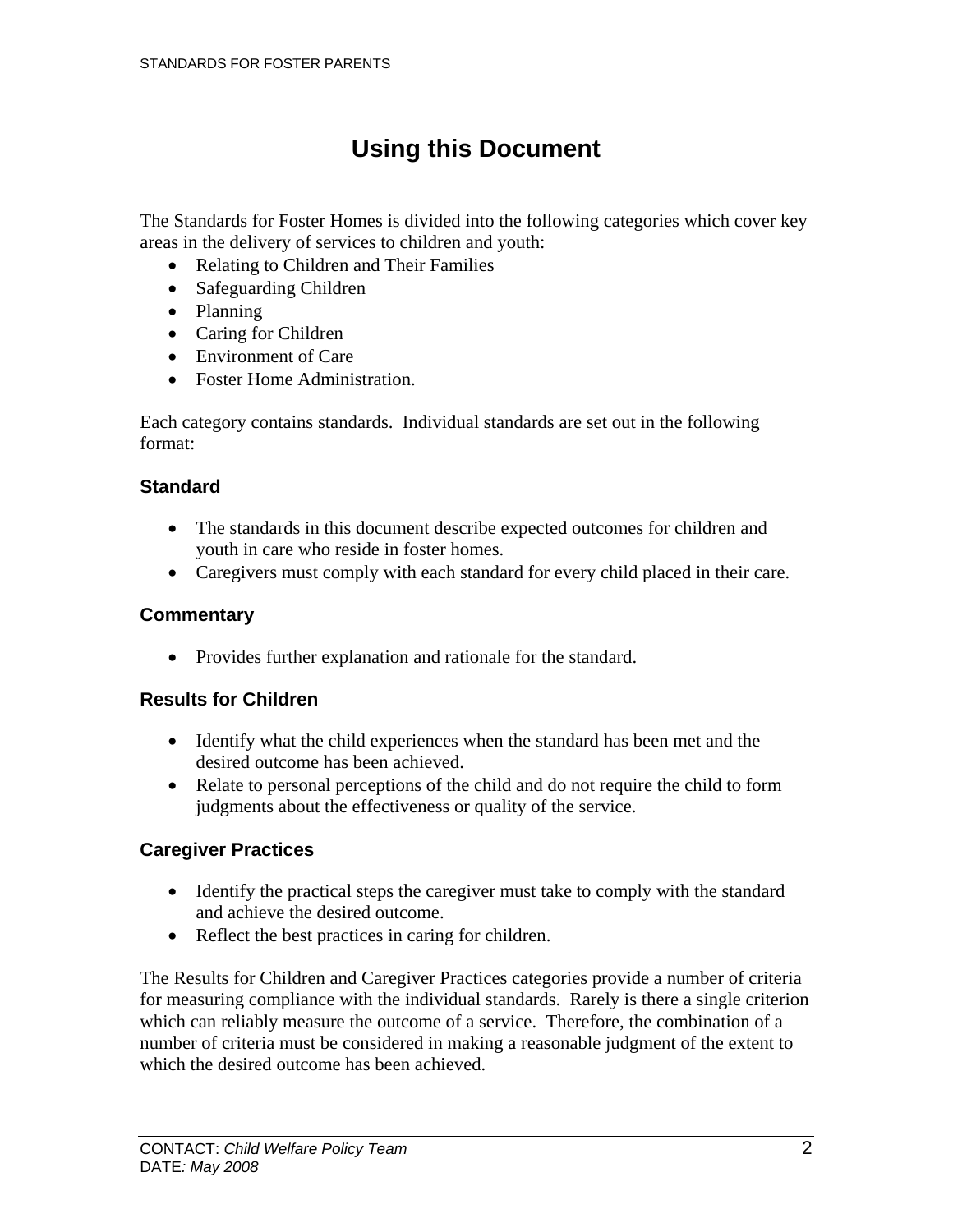# **The Child, Family and Community Service Act**

The *Child, Family and Community Service Act* (1996) is the provincial legislation that provides the legal authority for child welfare services in British Columbia, including foster care. The Standards for Foster Homes must be administered and interpreted within the context of this *Act*.

The following four sections of the *Child, Family and Community Service Act* are of particular importance to understanding and applying the standards in this document:

- Guiding Principles (section 2)
- Service Delivery Principles (section 3)
- Best Interests of Child (section 4)
- Rights of Children in Care (section 70).

## **Guiding Principles**

The Guiding Principles form the basis for practice and decision-making under the *Act*. They reflect society's values regarding children and families. It is important to note that this section of the act directs that the safety and well-being of children is the paramount consideration in all decisions and actions taken under the *Act*.

- the safety and well-being of children are the paramount considerations;
- children are entitled to be protected from abuse, neglect and harm or threat of harm;
- a family is the preferred environment for the care and upbringing of children and the responsibility for the protection of children rests primarily with the parents;
- if, with available support services, a family can provide a safe and nurturing environment for a child, support services should be provided;
- the child's views should be taken into account when decisions relating to a child are made;
- kinship ties and a child's attachment to the extended family should be preserved if possible;
- the cultural identity of aboriginal children should be preserved; and
- decisions relating to children should be made and implemented in a timely manner.

## **Service Delivery Principles**

The Service Delivery Principles define the manner in which all services under the *Act* are to be delivered.

- families and children should be informed of the services available to them and encouraged to participate in decisions that affect them;
- Aboriginal people should be involved in the planning and delivery of services to Aboriginal families and their children;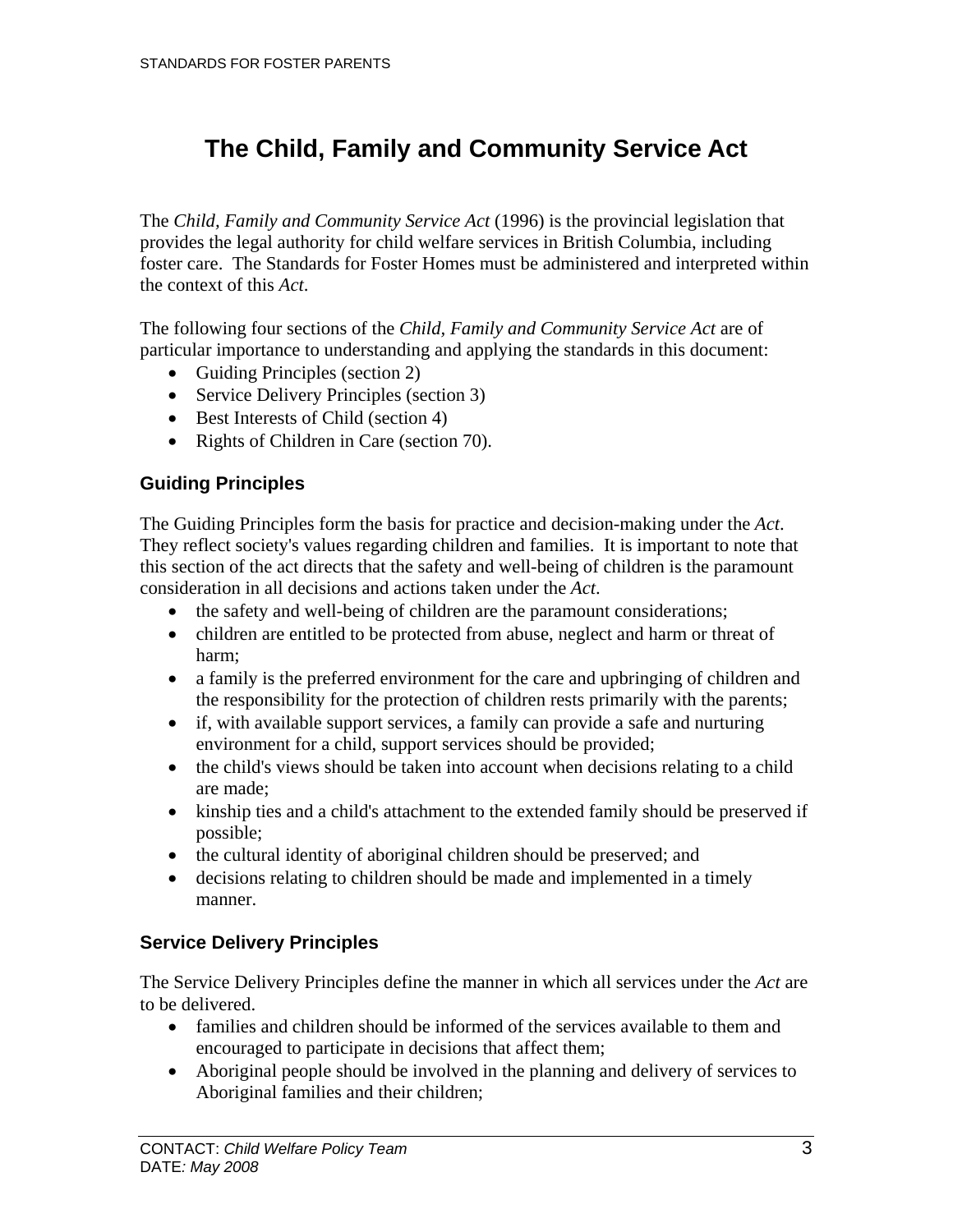- services should be planned and provided in ways that are sensitive to the needs and the cultural, racial and religious heritage of those receiving the services;
- services should be integrated, wherever possible and appropriate, with services provided by other ministries and community agencies; and
- the community should be involved, wherever possible and appropriate, in the planning and delivery of services, including preventive and support services to families and children.

## **Best Interests of the Child**

The *Child, Family and Community Service Act* states that actions and decisions must take into consideration the best interests of the child. Because the concept of a child's best interests can mean different things to different people, the *Act* specifies that all relevant factors must be considered in determining the child's best interests, including the following:

- the child's safety;
- the child's physical and emotional needs and level of development;
- the importance of continuity in the child's care;
- the quality of the relationship the child has with a parent or other person and the effect of maintaining that relationship;
- the child's cultural, racial, linguistic and religious heritage;
- the child's views; and
- the effect on the child if there is delay in making a decision.

If the child is an Aboriginal child, the importance of preserving the child's cultural identity must be considered in determining the child's best interests.

## **Rights of Children in Care**

The rights of children and youth in care are enshrined in the *Act* as legal requirements that are enforceable. The rights must be affirmed and respected by everyone working with children and youth in care including social workers and caregivers. It is the responsibility of every caregiver to ensure that any services they provide to children are consistent with the rights.

Anyone who believes that the rights of a child or youth in care have been violated can make a complaint to the Ministry of Children and Family Development. The ministry will attempt to resolve the concern through informal consultation. If the concern is not resolved in this manner, it can be submitted to the ministry's formal complaint resolution process.

Under section 70 of the *Child, Family and Community Service Act*, children in care have the following rights:

• to be fed, clothed and nurtured according to community standards and to be given the same quality of care as other children (including the caregiver's children) in the placement;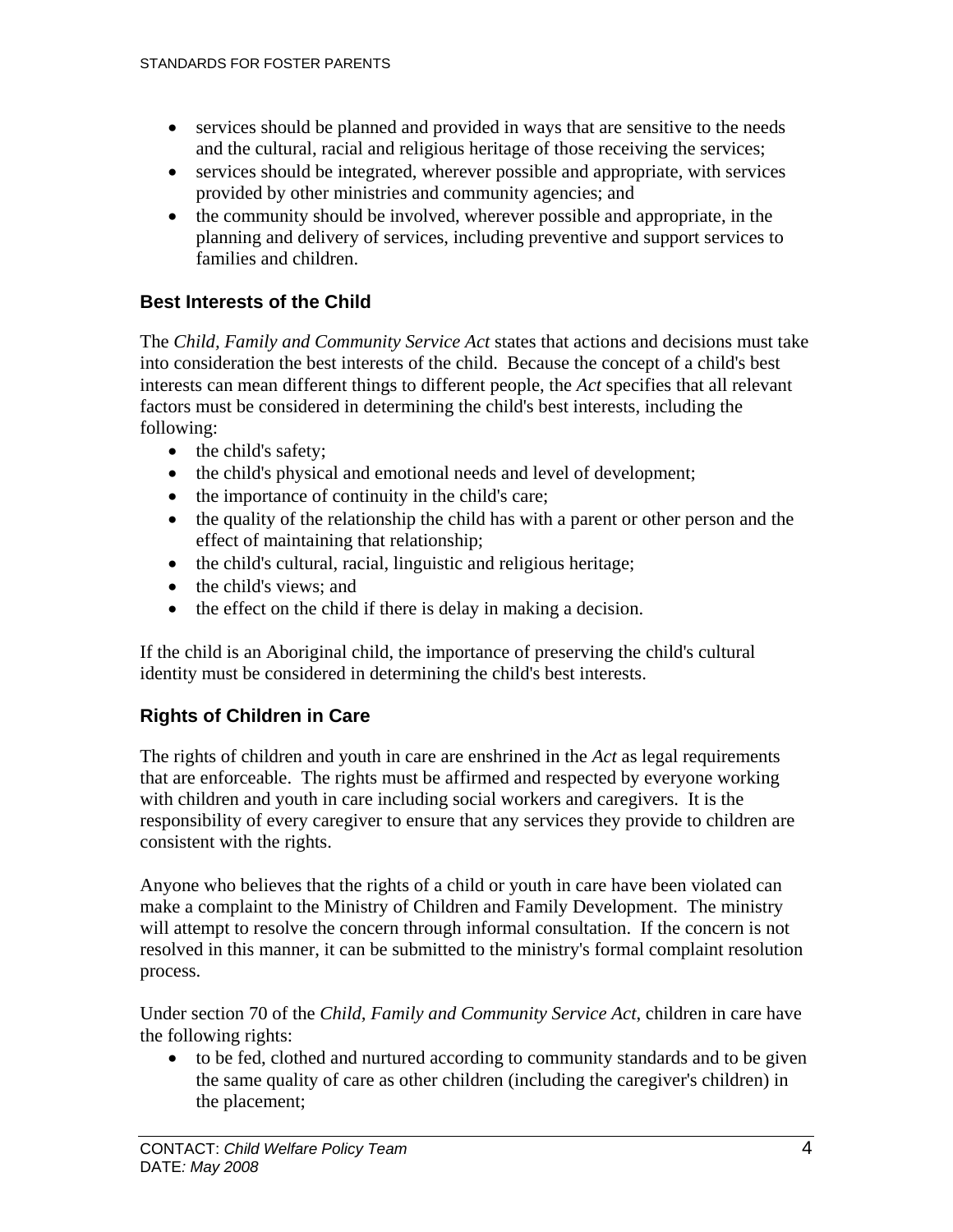- to be informed about their plans of care;
- to be consulted and to express their views, according to their abilities, about significant decisions affecting them;
- to reasonable privacy and to possession of their personal belongings;
- to be free from corporal punishment;
- to be informed of the standard of behaviour expected by their caregivers and of the consequences of not meeting their caregiver's expectations;
- to receive medical and dental care when required;
- to participate in social and recreational activities if available and appropriate and according to their abilities and interests;
- to receive the religious instruction and to participate in the religious activities of their choice;
- to receive guidance and encouragement to maintain their cultural heritage;
- to be provided with an interpreter if language or disability is a barrier to consulting with them on decisions affecting their custody or care;
- to privacy during discussions with members of their families, subject to any court order made after the court has had an opportunity to consider the question of access to the child;
- to privacy during discussions with a lawyer, the Office for Children and Youth, the Ombudsman, a Member of the Legislative Assembly or a Member of Parliament;
- to be informed about and to be assisted in contacting the Office for Children and Youth; and
- to be informed of their rights under the act and the procedures available for enforcing their rights.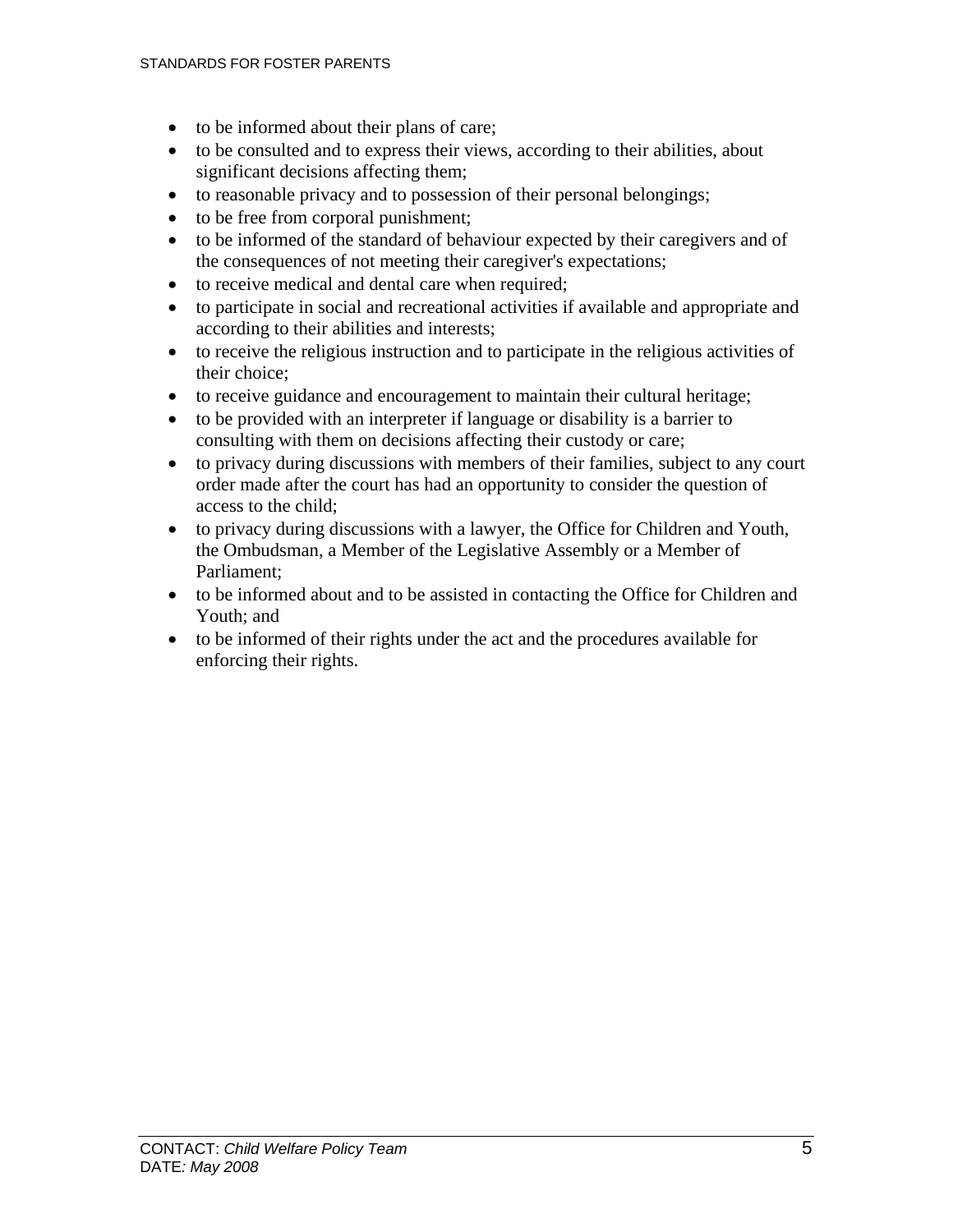## **Definitions**

## **Caregiver:**

Person with whom a child is placed by a director and who, by agreement with the director, has assumed responsibility for the child's day-to-day care.

## **Caregiver Practices:**

Statements describing the actions expected of a caregiver in providing a particular aspect of service. The statements are criteria for measuring the extent to which the relevant standard has been met.

## **Caregiver's responsibility under the comprehensive plan of care:**

The specific services the child will receive from the caregiver, as identified in the comprehensive plan of care.

## **Child:**

Person under the age of 19 years, placed with a caregiver by a director, and includes a youth.

## **Child's individual service record:**

Information related to a child placed in the home, maintained on an individualized basis. The record belongs to the director and forms part of the director's records for the child.

## **Comprehensive life skills:**

Those age and developmentally appropriate skills imparted to the child which include but are not limited to:

- self-advocacy skills;
- interpersonal relationships;
- self-care habits that promote personal safety and well-being;
- problem-solving and decision-making;
- independent living skills;
- social skills:
- traditional cultural activities:
- exploring vocational opportunities;
- accessing and using community resources and services;
- use and value of money; and
- communication skills

## **Confinement:**

The state of being held within a space from which the person is not able to exit without the permission of another and within which his or her movements may be restricted.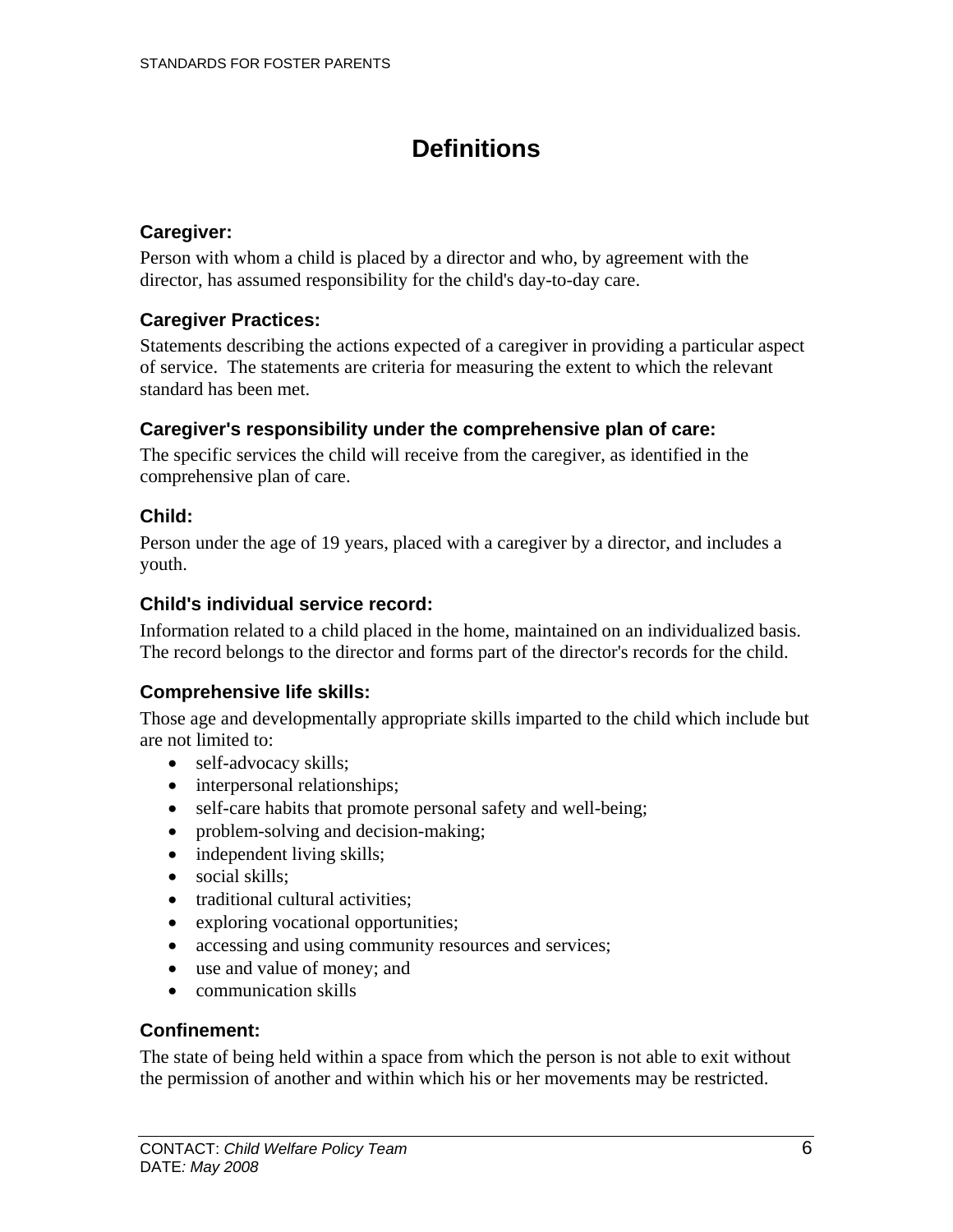## **Director:**

Person designated by the Minister of Children and Family Development under section 91 of the *Child, Family and Community Service Act* to ensure the safety and well-being of children in British Columbia.

## **Emergency plan:**

A plan, specific to a household, which describes emergency procedures including but not limited to:

- the method of getting out of the house in the case of fire;
- the location of safe places in each room of the house in the case of an earthquake; and
- emergency telephone numbers to call in the case of other situations (or, if no telephone, describes how to obtain help in emergencies).

## **Exit:**

A passage providing safe access out of a building to ground level.

## **Others of significance:**

Persons identified in the comprehensive plan of care as being important to the child.

## **Parent:**

Includes:

- the mother of a child:
- the father of a child;
- a person to whom custody of a child has been granted by a court of competent jurisdiction or by an agreement; or
- a person with whom a child resides and who stands in the place of the child's mother or father but does not include a caregiver or director.

## **Physical environment:**

The building in which the child is accommodated as well as the ground surrounding the building. Includes detached buildings in the immediate vicinity used to store vehicles and equipment, or to house animals.

## **Restraint:**

The act of intentionally restricting the ability of a child or youth to move or take action.

## **Results for Children:**

That which is expected to occur as a result of the provision of a particular aspect of service, and which provides a measure of the extent to which the relevant standard has been met.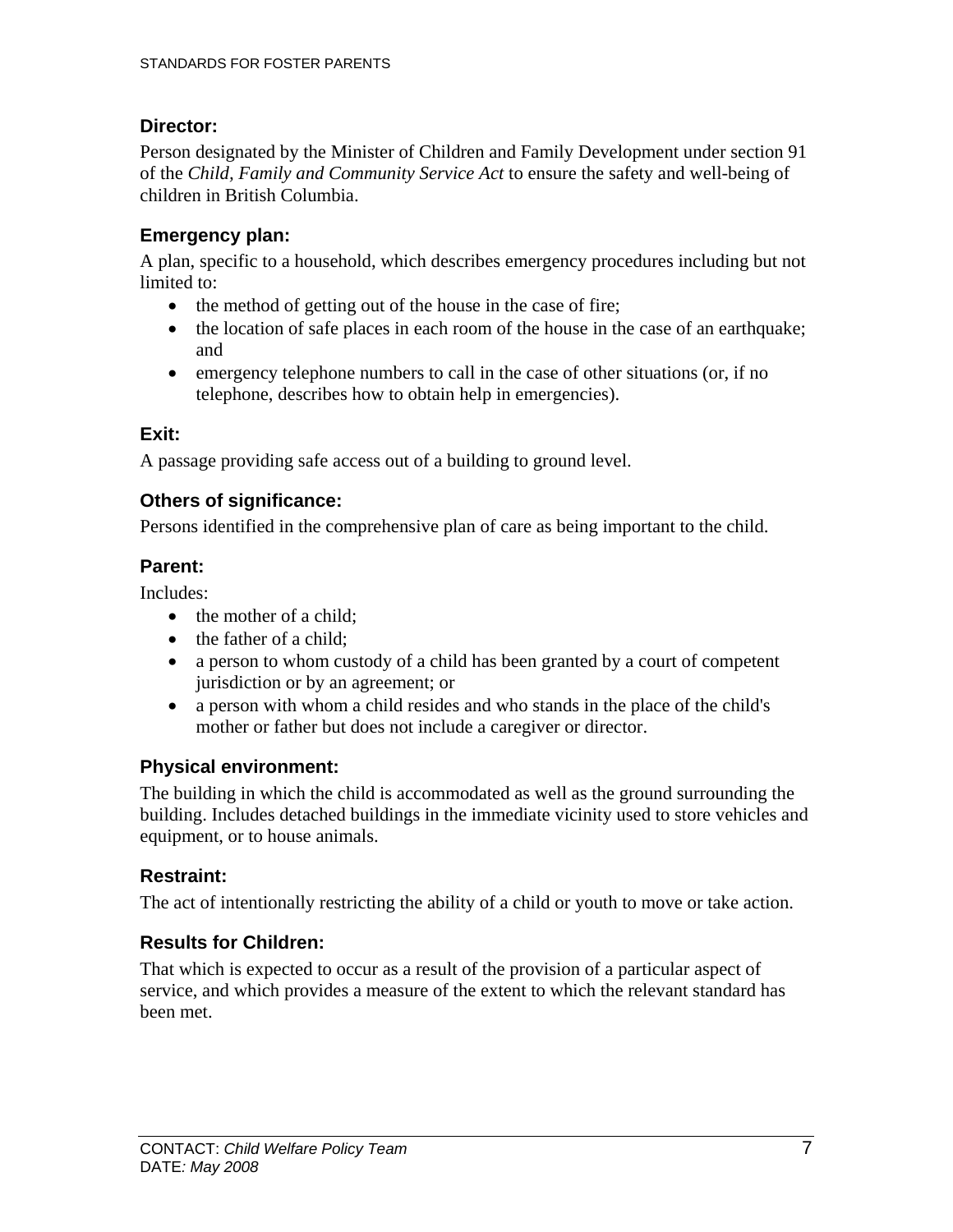## **Right:**

A specific entitlement recognized by law as defined in the *Child, Family and Community Service Act* and other relevant legislation.

## **Smoke Free Environment:**

Smoking does not take place at any time in enclosed spaces where children in care would be exposed to second-hand smoke or the residual toxins from second hand smoke. This includes a foster parent's residence and vehicle. This does not restrict spiritual activities relating to the use of tobacco.

## **Standard:**

A statement describing the outcome which is expected to occur in response to the provision of a specific component of service. Compliance is mandatory.

## **Time-out:**

An intervention in which the child or youth removes themselves or is removed from the immediate setting. The intervention is to be reasonable under the circumstances, and is intended to benefit the child or youth for the purpose of regaining self control. The period of time involved:

- is brief:
- has a predetermined maximum; and
- takes into consideration the developmental needs of the child.

## **Significant life events:**

Events which hold substantial meaning for children, for example, birthdays, graduations, personal losses, traditional holidays and anniversaries.

## **Transition:**

A significant change in the life of the child as identified in the child's comprehensive plan of care and caregiver's responsibility under the comprehensive plan of care.

## **Youth:**

Person who is 16 years of age or over but is under 19 years of age, placed with a caregiver by a director.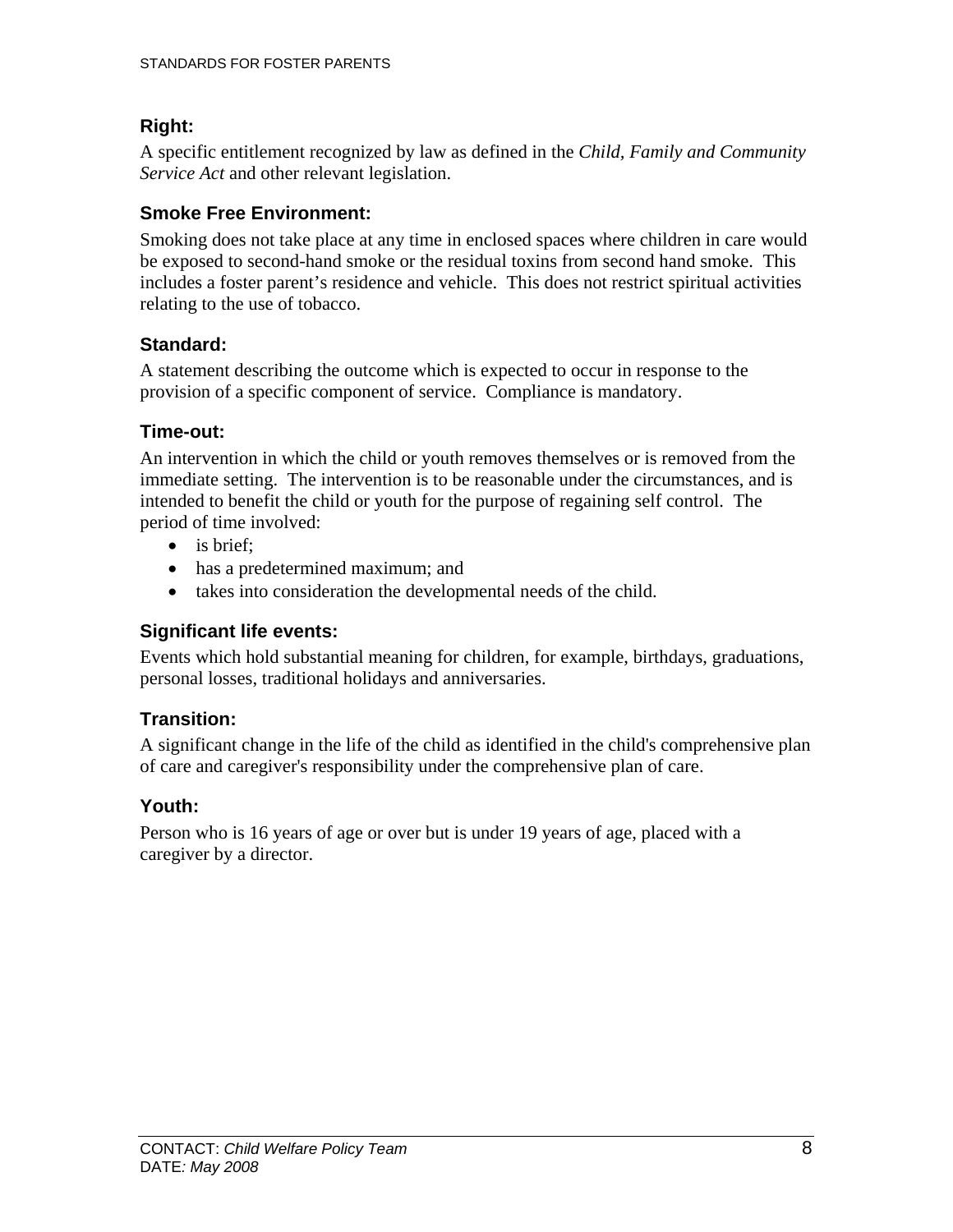## **A. Relating to Children and their Families**

## **STANDARD A.1 Rights of Children and Youth in Care**

Children and youth are assisted to understand their rights under the *Child, Family and Community Service Act* and the procedures for enforcing them.

## **Commentary**

The guarantee of special rights to children and youth in care is one way of ensuring that children and youth in care are empowered as active partners of parents, social workers and caregivers in planning their future. This active participation encourages them to become self-determining adults in future years. Furthermore, it is important that children and youth in care get help with any problems they are experiencing in care before the situation deteriorates to the point where a formal complaint is registered. This is more likely to occur in an environment where children's rights are clearly honoured and fulfilled.

## **Results for Children**

A.1.1 Children and youth confirm that they understand their rights under the *Child, Family and Community Service Act* and the procedures for enforcing them.

A.1.2 Children and youth confirm that their rights are fulfilled.

## **Caregiver Practices**

A.1.3 The caregiver assists children and youth in understanding their rights under the *Child, Family and Community Service Act* and the procedures for enforcing them.

A.1.4 The caregiver conducts their duties in a manner consistent with the rights of children and youth in care.

**STANDARD A.2 Involving Children and Their Families in Decision-Making** 

Children and their families are consulted and encouraged to express their views.

### **Commentary**

Significant decisions affecting children and families include those that are seen from their perspective as significant. Children and families need to be able to express their views in clear and constructive ways as part of the decision-making process. The practice of consulting with children and families involves sharing information, listening to views, considering views and finding ways of incorporating views into decisions. Children and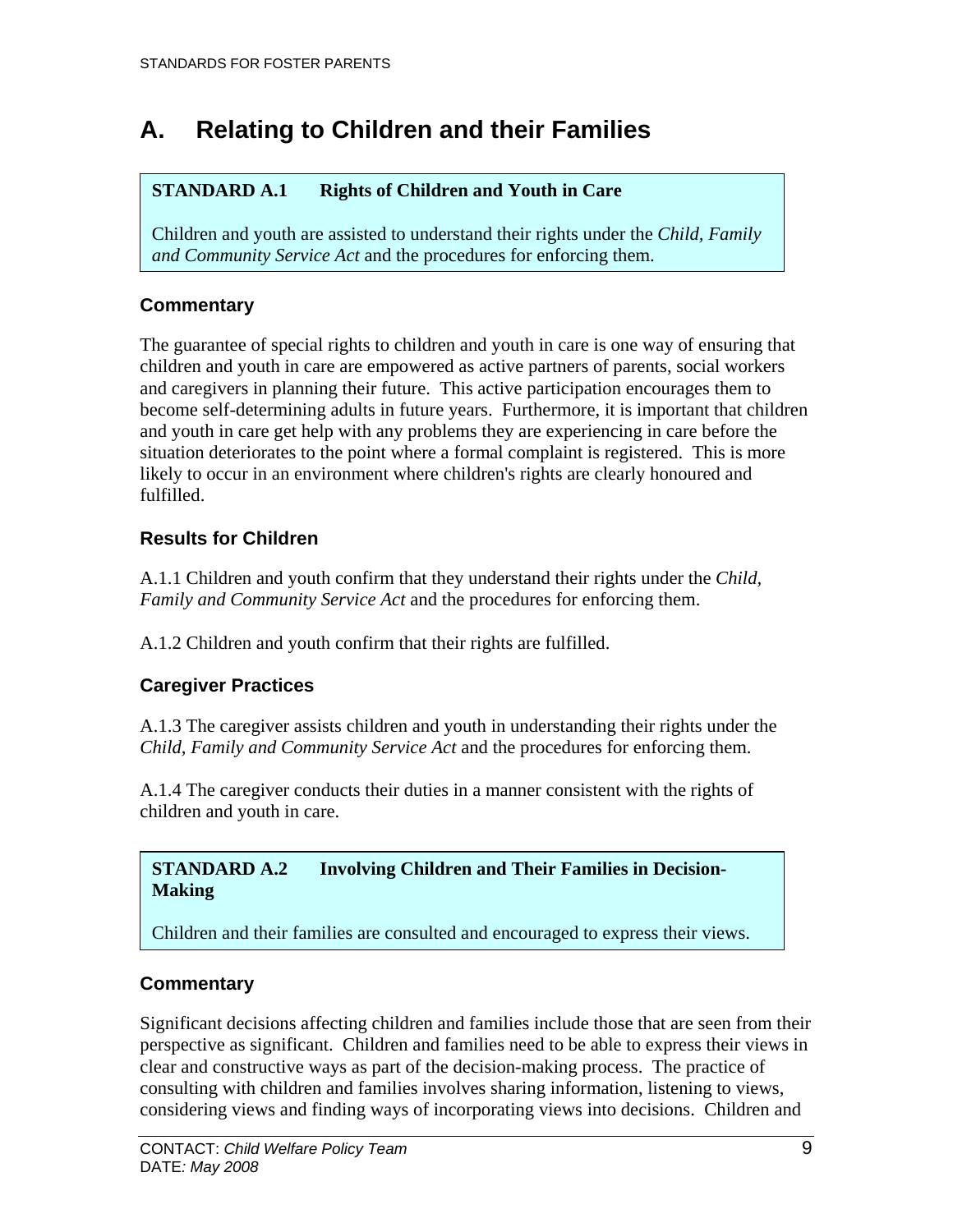youth in care often sense that their fate is decided by unfamiliar adults who make decisions over which the child or youth has no control. When social workers and caregivers demonstrate to children and youth that their views will be seriously considered, children and youth are encouraged to develop trust in adults and selfdetermination.

### **Results for Children**

A.2.1 Children confirm that they are consulted and are able to express their views about decisions that affect them.

A.2.2 Children confirm their views are not automatically subordinated to the views of their family or others.

A.2.3 Children and their family members confirm that, within the context of the child's comprehensive plan of care, they are consulted in decisions which affect them.

## **Caregiver Practices**

A.2.4 The caregiver consults with the child regarding significant decisions that affect the child.

A.2.5 Within the context of the child's comprehensive plan of care, the caregiver consults with the child's family regarding significant decisions that affect the family and the lives of their children.

A.2.6 The opinions and views of children and their families are listened to and the caregiver ensures that those views are considered in the decision-making process.

### **STANDARD A.3 Complaint Resolution**

Children are encouraged to express their concerns and any complaint is addressed seriously and without delay.

### **Commentary**

It is important that children and youth in care become comfortable in asserting themselves in constructive ways, including when expressing dissatisfaction. Providing an environment of care in which children and youth are encouraged to express dissatisfaction in a constructive manner will reduce the likelihood of circumstances deteriorating to the point where a formal complaint is registered.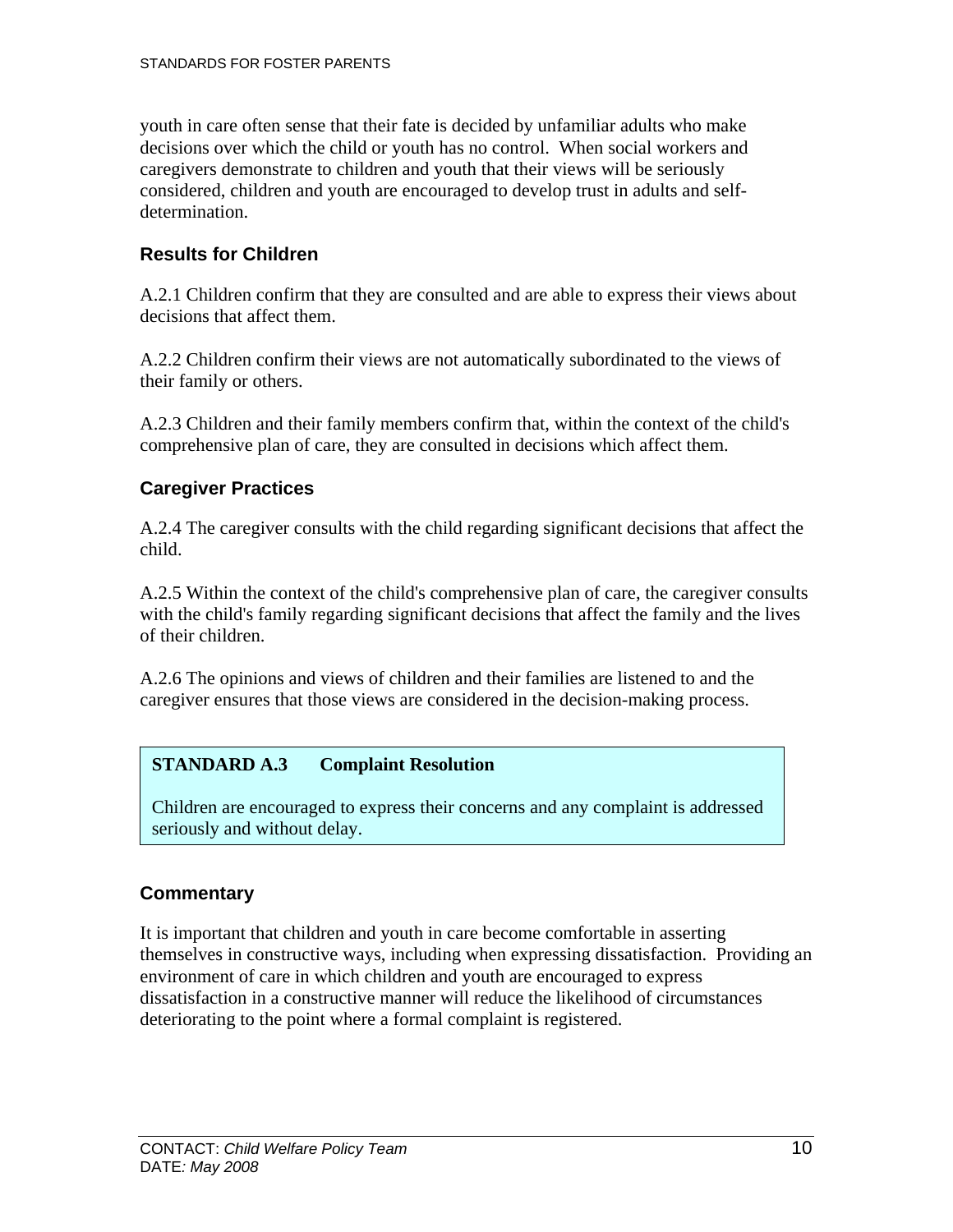## **Results for Children**

A.3.1 Children confirm that the caregiver encourages them to bring their concerns into the open and has supported, or believes the caregiver would support them to formulate and present a complaint to the appropriate authority.

A.3.2 Children confirm that they are aware of the internal complaints process of the Ministry of Children and Family Development.

A.3.3 Children confirm that they are informed about and assisted to contact the Office for Children and Youth.

A.3.4 Children who have made complaints confirm that the complaints were dealt with, even if not resulting in agreement.

## **Caregiver Practices**

A.3.5 The caregiver assists children in understanding that they are entitled to discuss all matters, including any problems or complaints, affecting them with their social worker, their caregiver or other appropriate authorities. Other appropriate authorities include, but are not limited to:

- a) the Office for Children and Youth;
- b) the Ombudsman; and
- c) the Information and Privacy Commissioner.

A.3.6 The caregiver informs the child about and assists them to contact the Office for Children and Youth.

A.3.7 The caregiver assists children in understanding that there will be no reprisals for lodging a complaint.

A.3.8 The caregiver keeps a record of the incidence and outcomes of complaints.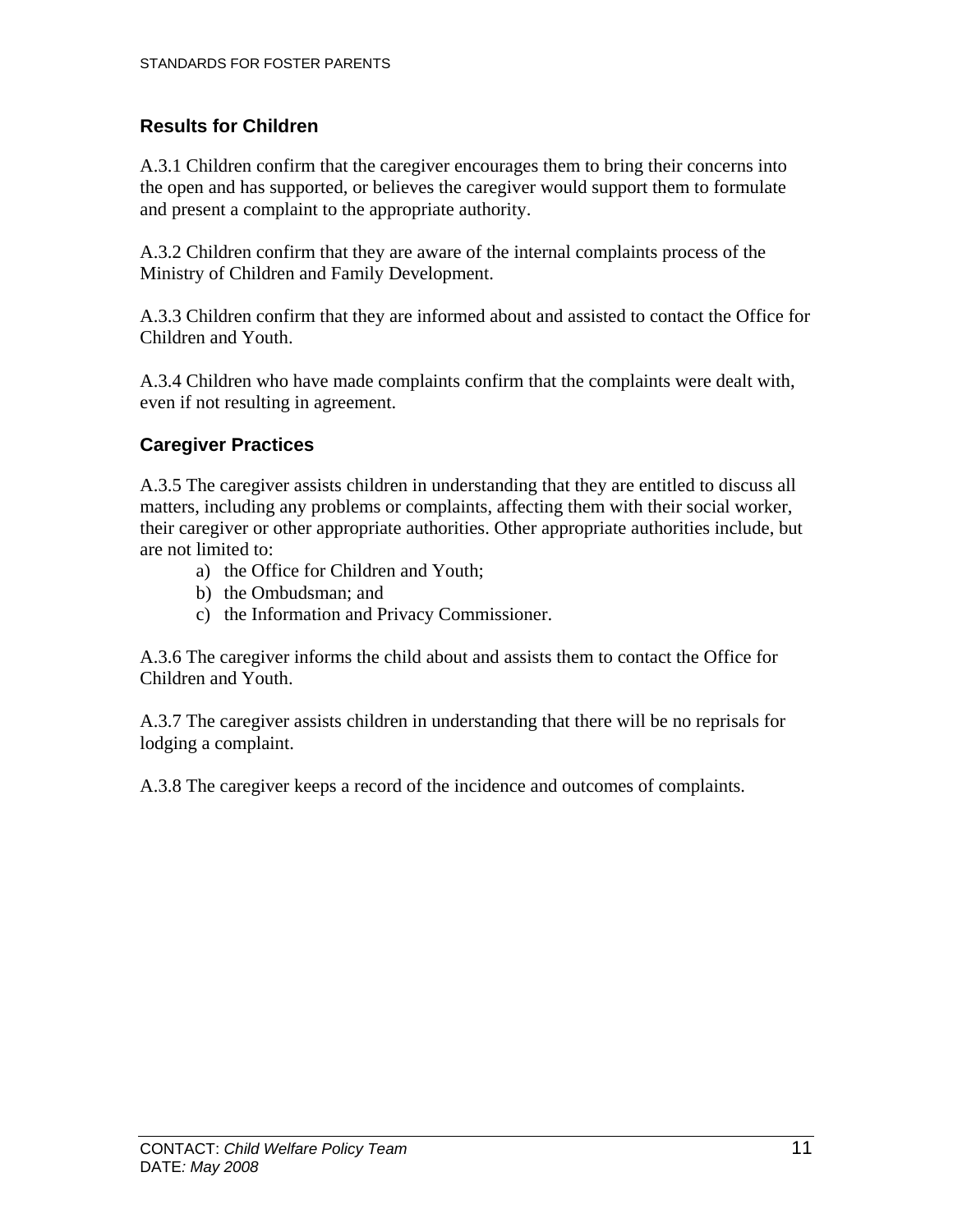# **B. Safeguarding Children**

## **STANDARD B.1 Child's Personal Safety**

Children are protected from harm or the threat of harm from self or others.

## **Commentary**

The safety and well-being of children are the paramount considerations under the *Child, Family and Community Service Act*. It is the responsibility of the caregiver and the child's social worker to take all reasonable steps to reduce the level of risk that a child may be exposed to. This is a fundamental requirement for the healthy development of the child.

## **Results for Children**

B.1.1 Children confirm that they have not been harmed and that they know how to contact their social worker or a responsible adult if they do not feel safe.

B.1.2 Children are aware of the purpose of, and know how to use, emergency telephone numbers.

## **Caregiver Practices**

B.1.3 If the caregiver observes, or has reported to them, any indication of abuse or neglect of a child, the caregiver promptly reports the information to a social worker.

B.1.4 The caregiver takes immediate action to ensure the safety of a child who has been harmed, threatened with harm, or feels unsafe.

B.1.5 The caregiver conducts regular checks on the child on a daily basis to ensure the child is safe and well.

B.1.6 The caregiver provides additional information about the care and circumstances of the child as requested by the child's social worker.

B.1.7 The caregiver assists in the development and implementation of a supervision plan for children who have been victims of perpetrators of abuse.

B.1.8 The caregiver ensures that emergency telephone numbers are clearly displayed near the telephone(s) for the use of children.

B.1.9 The caregiver notifies the child's social worker as soon as possible, prior to any move of the household.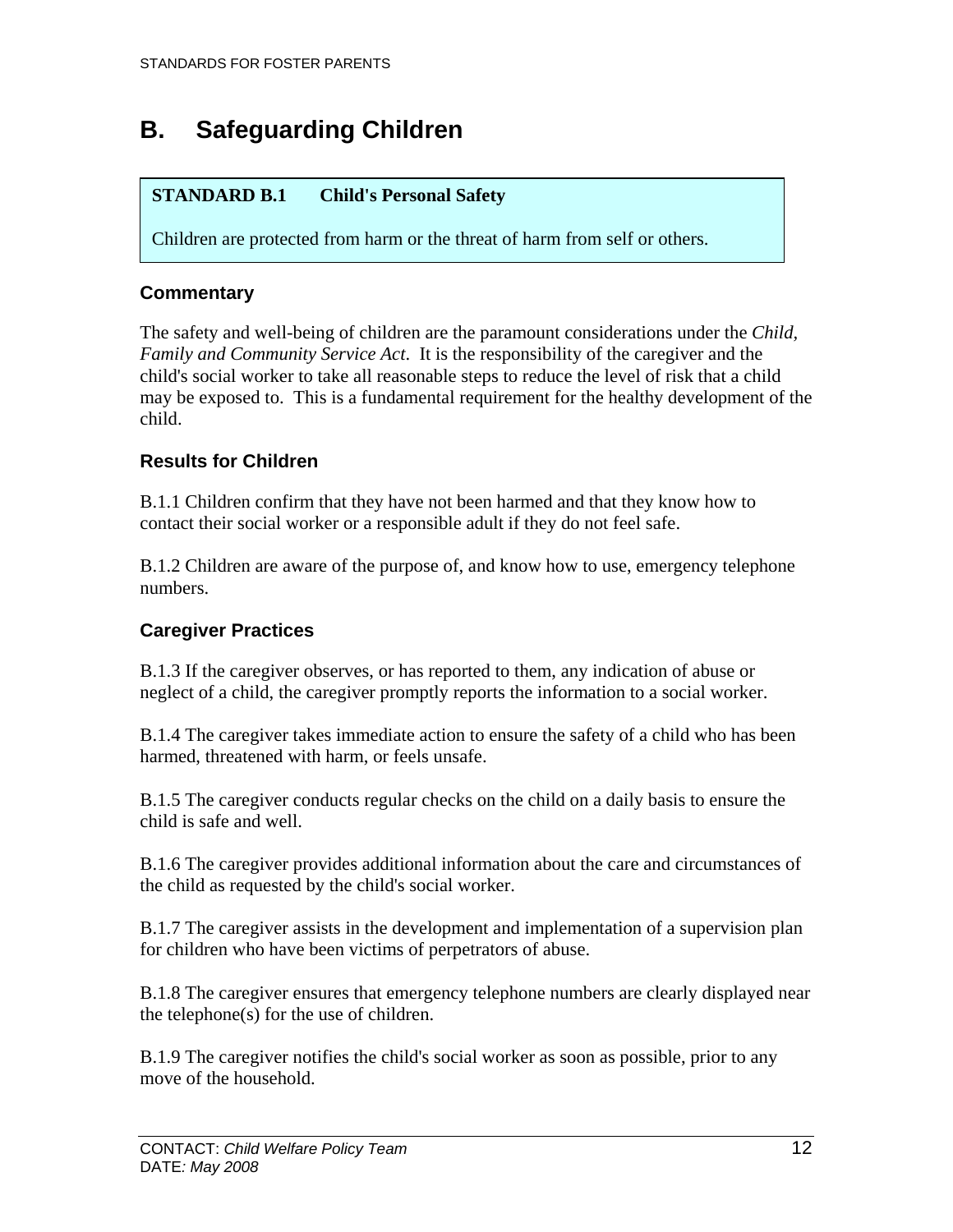#### **STANDARD B.2 Reportable Incidents**

All information of significance to the safety and well-being of children is promptly reported to a social worker.

#### **Commentary**

If the social worker is unavailable, the report is made to another social worker or the supervisor in the same district office. After regular office hours, the report is made to an After Hours social worker. After Hours social workers are available 24 hours per day, seven days per week.

### **Results for Children**

B.2.1 Children confirm that they have been informed about reportable incidents and about what will happen if such an incident occurs.

### **Caregiver Practices**

B.2.2 The caregiver notifies the child's social worker immediately after the occurrence of any of the following reportable incidents in order that the child's social worker can plan for the ongoing safety and well-being of the child:

- a) the death of a child or youth;
- b) accident or illness of a child or youth requiring medical treatment or hospitalization;
- c) allegations of abuse, neglect or mistreatment of a child or youth;
- d) any displays of self-injurious or high-risk behaviour by a child or youth;
- e) gestures, threats, or attempts of suicide by a child or youth;
- f) situations when a child or youth is missing, lost or runaway, including any subsequent information obtained about the child or youth during the absence (see Appendix 1 for more information);
- g) situations when a child or youth has observed, been involved in, or exposed to a high-risk situation or disaster, such as a fire or multiple abuse situation in a school, that may cause emotional trauma or post-traumatic stress;
- h) any intervention by the police or law enforcement authorities with a child or youth;
- i) situations involving the use of physical restraint or any other prohibited behaviour management practices;
- j) the unauthorized removal or attempted removal of a child or youth from the home, facility, school or day program;
- k) marked behavioural changes exhibited by a child or youth;
- l) suspension of a child or youth from their school or day program;
- m) plans, not previously authorized, for the child or youth to be cared for by another person overnight; and
- n) any other circumstance affecting the safety or well-being of a child or youth.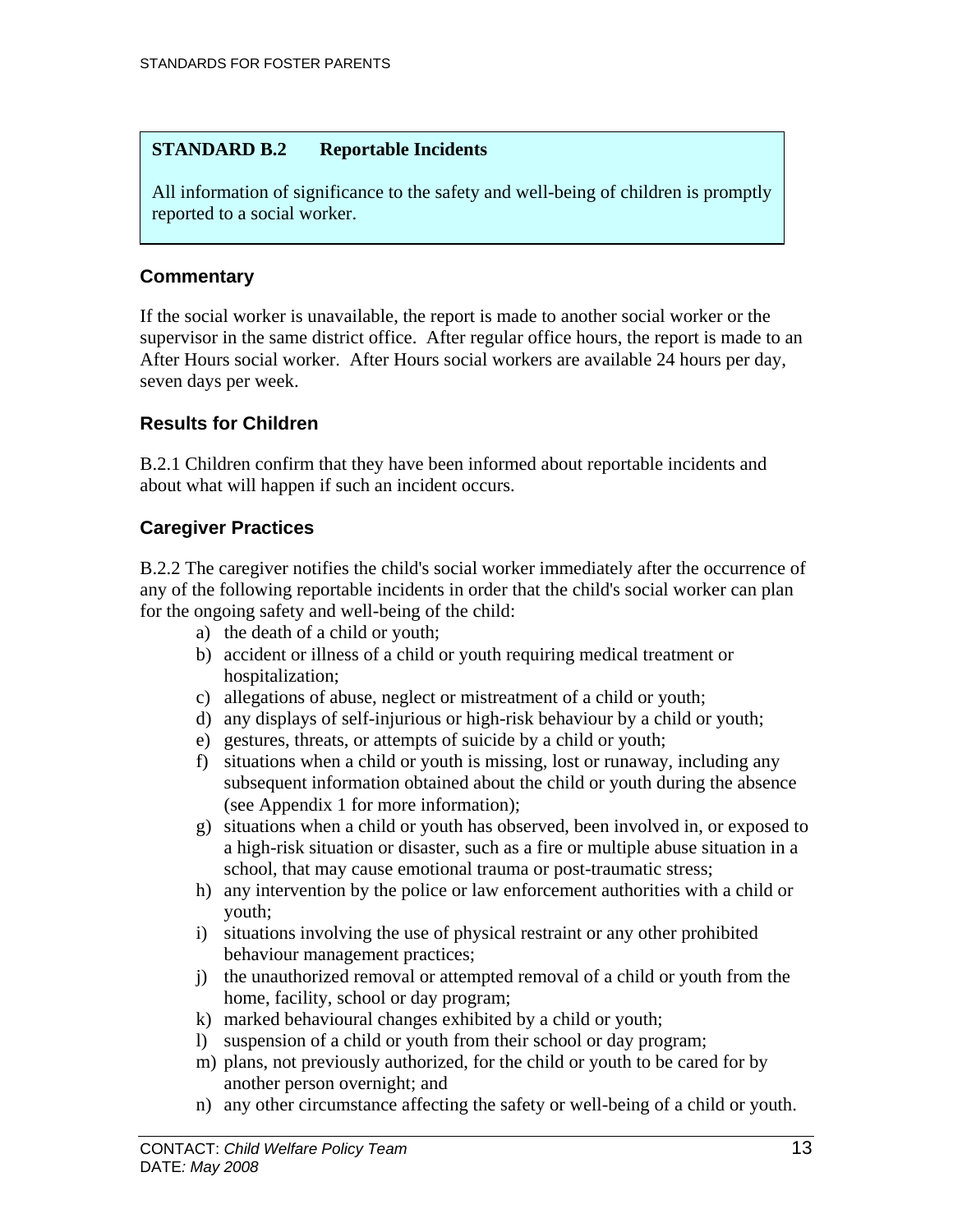B.2.3 The caregiver notifies at least the resource social worker of the following incidents in order that the resource social worker can support the caregiver in planning for the short- and long-term viability of the placement for the child or youth:

- a) limitation in the ability of the caregiver to meet the safety and well-being needs of a child or youth placed, or about to be placed with the caregiver;
- b) limitation in the ability of the caregiver to meet other written caregiver service expectations;
- c) criminal charge or conviction of a caregiver or other member of the household;
- d) court supervised parole or probation of a caregiver or other member of the household;
- e) the onset or recurrence of a physical, emotional or mental condition or substance abuse problem of a caregiver or other member of the household, that could reasonably be expected to impair the caregiver's ability to care for the child;
- f) serious illness or injury of a caregiver or other member of the household;
- g) changes in the household composition (for example, people moving in or out of the household);
- h) significant change in the caregiver's financial circumstances that have potential to affect the care of the child or youth; and
- i) significant increase in the use of alternative care arrangements for the child or youth.

## **STANDARD B.3 Use of Physical Restraint**

Children live in a home where physical restraint is used only in order to protect the child or others from immediate physical harm.

## **Commentary**

There may be occasions when for a variety of reasons, the child is not able to cope successfully with the situation they find themselves in. On some of those occasions the child may not respond to the usual methods of de-escalating the situation. It may be necessary in those circumstances to use physical restraint in order to protect the child or others from immediate physical harm that they may be exposed to. If used, physical restraint involves the least control necessary to ensure immediate safety and is appropriate to the child's level of development and condition.

## **Results for Children**

B.3.1 Children confirm they have been informed about potential situations in which physical restraint may need to be used in order to protect themselves or others around them from immediate harm.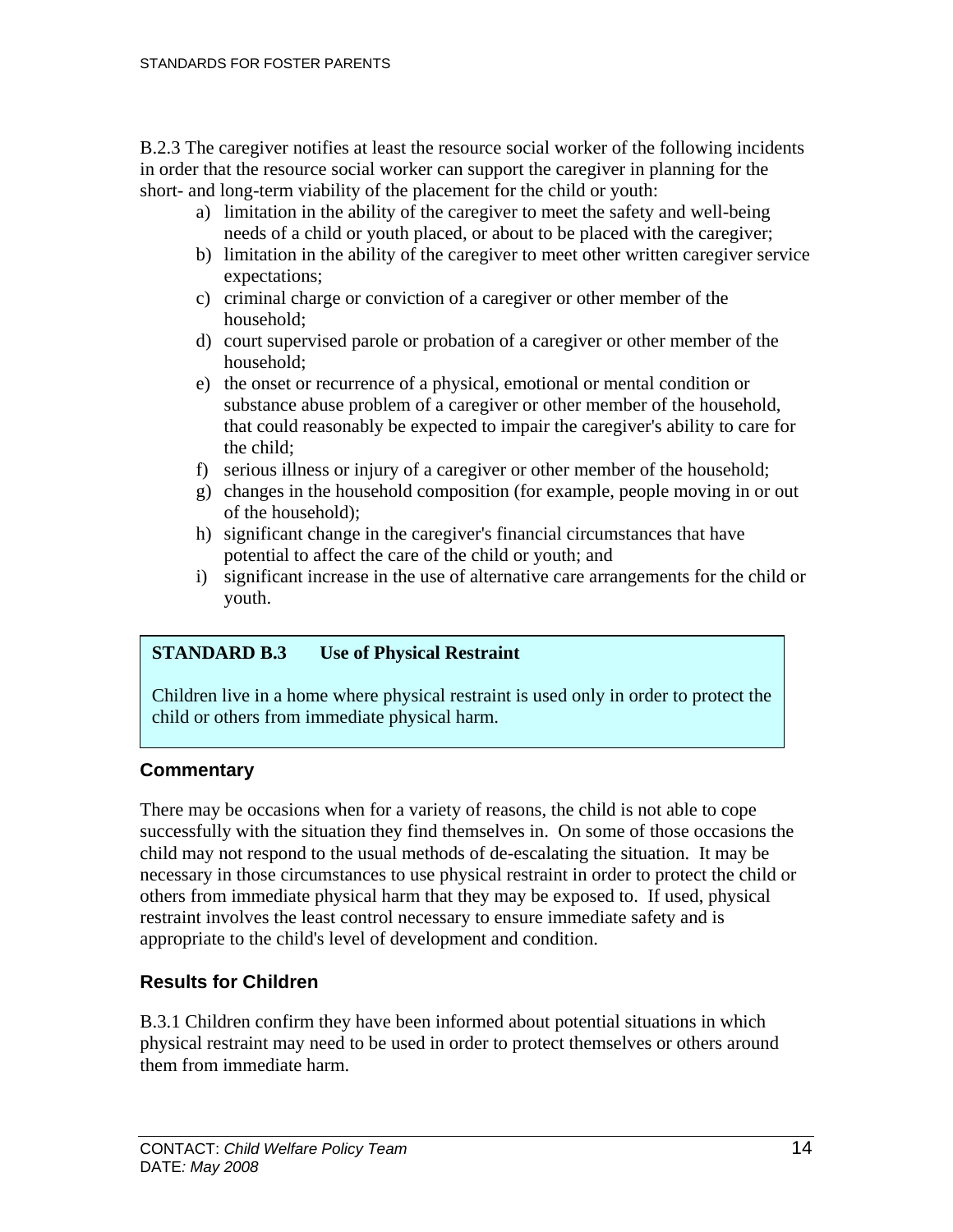B.3.2 Children confirm that if physical restraint has been used with them, they have been informed about the reasons for the intervention.

B.3.3 Children confirm that if physical restraint has been used with them, they have participated in a debriefing of the episode with caregivers.

B.3.4 Children confirm that if they have witnessed physical restraint being used, they have participated in a debriefing of the episode with caregivers.

B.3.5 Children confirm that they have had their physical and emotional well-being assessed by caregivers following an episode requiring the use of physical restraint.

## **Caregiver Practices**

B.3.6 The caregiver uses their skills and knowledge in applying preventive measures in order to avoid situations that may lead to physical harm.

B.3.7 The caregiver confirms that physical restraint may be used only to protect a child or others, including the caregiver, from immediate physical harm.

B.3.8 The caregiver confirms they have made reasonable efforts to acquire the training needed to safely apply physical restraint. (See Appendix 2 for more information.)

B.3.9 The caregiver confirms that if physical restraint has been used with a child, the reasons for the use of physical restraint have been explained to the child.

B.3.10 The caregiver confirms that if a child has witnessed physical restraint being used, they have explained to that child the reasons for use of physical restraint.

B.3.11 The caregiver confirms that they have assessed and, if necessary, addressed the child's physical and emotional well-being after physical restraint has been used.

B.3.12 The caregiver confirms that if physical restraint has been used, the circumstances have been documented from both the caregiver's and the child's perspective.

B.3.13 The caregiver confirms that if physical restraint has been used, it has been reported immediately to the child's social worker.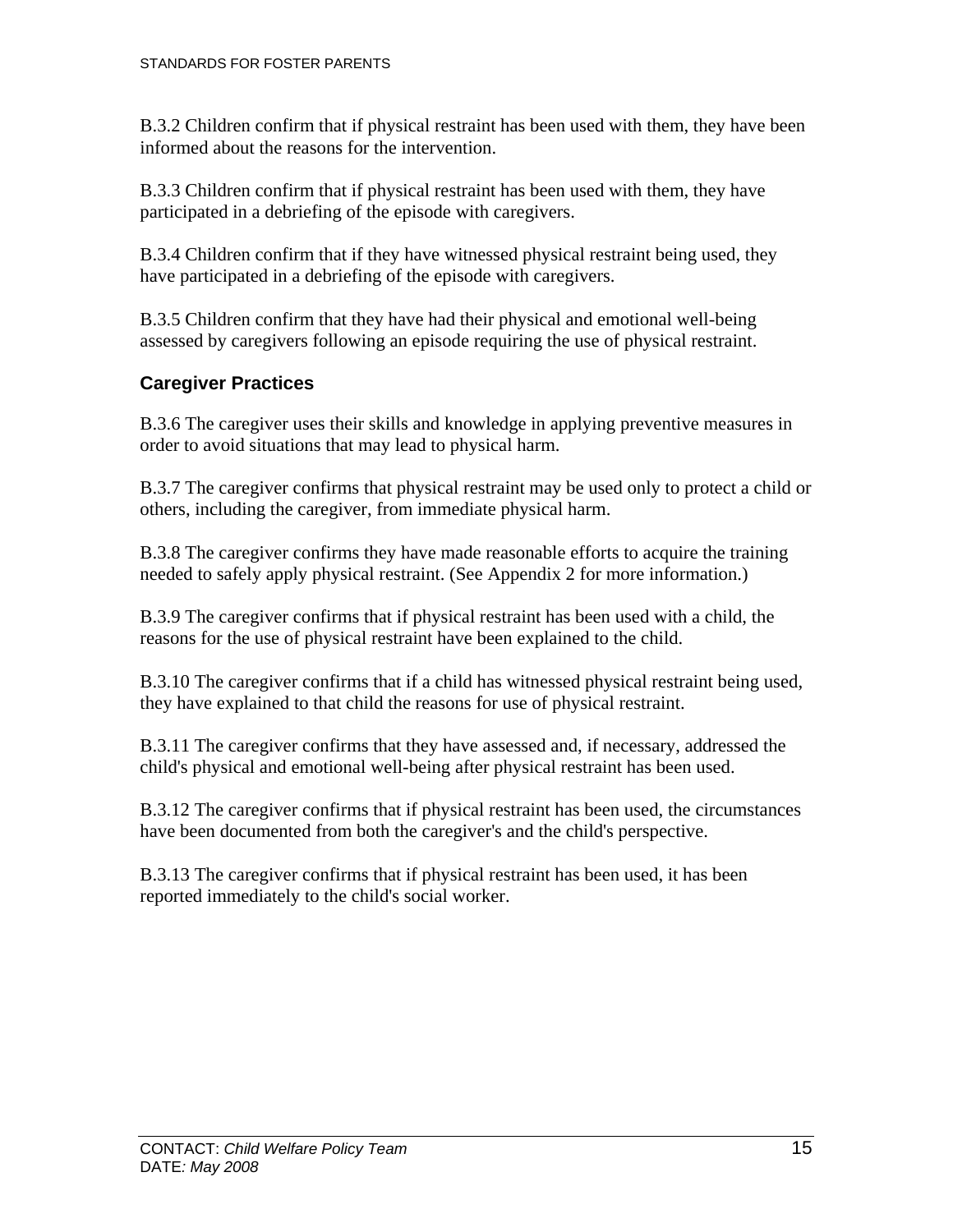# **C. Planning**

## **STANDARD C.1 Comprehensive Plan of Care\***

Each child or youth is entitled to have a written, individual comprehensive plan of care which has been developed in consultation with the caregiver, the child and where possible, their parents.

\* See Appendix 3 for more information.

## **Commentary**

The caregiver is expected to be informed about the circumstances surrounding the child and to participate in the development and reviews of the child's comprehensive plan of care. The caregiver will have certain responsibilities under the comprehensive plan of care, including keeping the child's social worker informed about developments concerning the child. Caregivers are expected to accept responsibility for only those aspects of the comprehensive plan of care that they are capable of carrying out.

## **Results for Children**

C.1.1 Children confirm that, at or near the time of placement, the caregiver has provided an explanation for that placement based on the child's comprehensive plan of care and children confirm that they have understood the explanation.

C.1.2 Children confirm that the caregiver has encouraged and assisted them to participate within their ability in the development and reviews of their comprehensive plan of care.

C.1.3 Children confirm that the caregiver has attempted to help them understand the role of professionals who work directly with them, either at home or elsewhere.

## **Caregiver Practices**

C.1.4 The caregiver advocates for and participates in the development and reviews of the child's comprehensive plan of care.

C.1.5 The caregiver encourages and assists the child to participate within their ability in the development and reviews of their comprehensive plan of care.

C.1.6 Before or at the time of placement, the caregiver will have in their records the following information (if available from the child's social worker) to ensure the safety and well-being of the child accepted into the home:

- a) the child's full name, gender, birth date and legal status;
- b) the circumstances leading to the placement including:
	- i. family information relevant to caring for the child;
	- ii. cautions or restrictions on the child's activities or contacts; and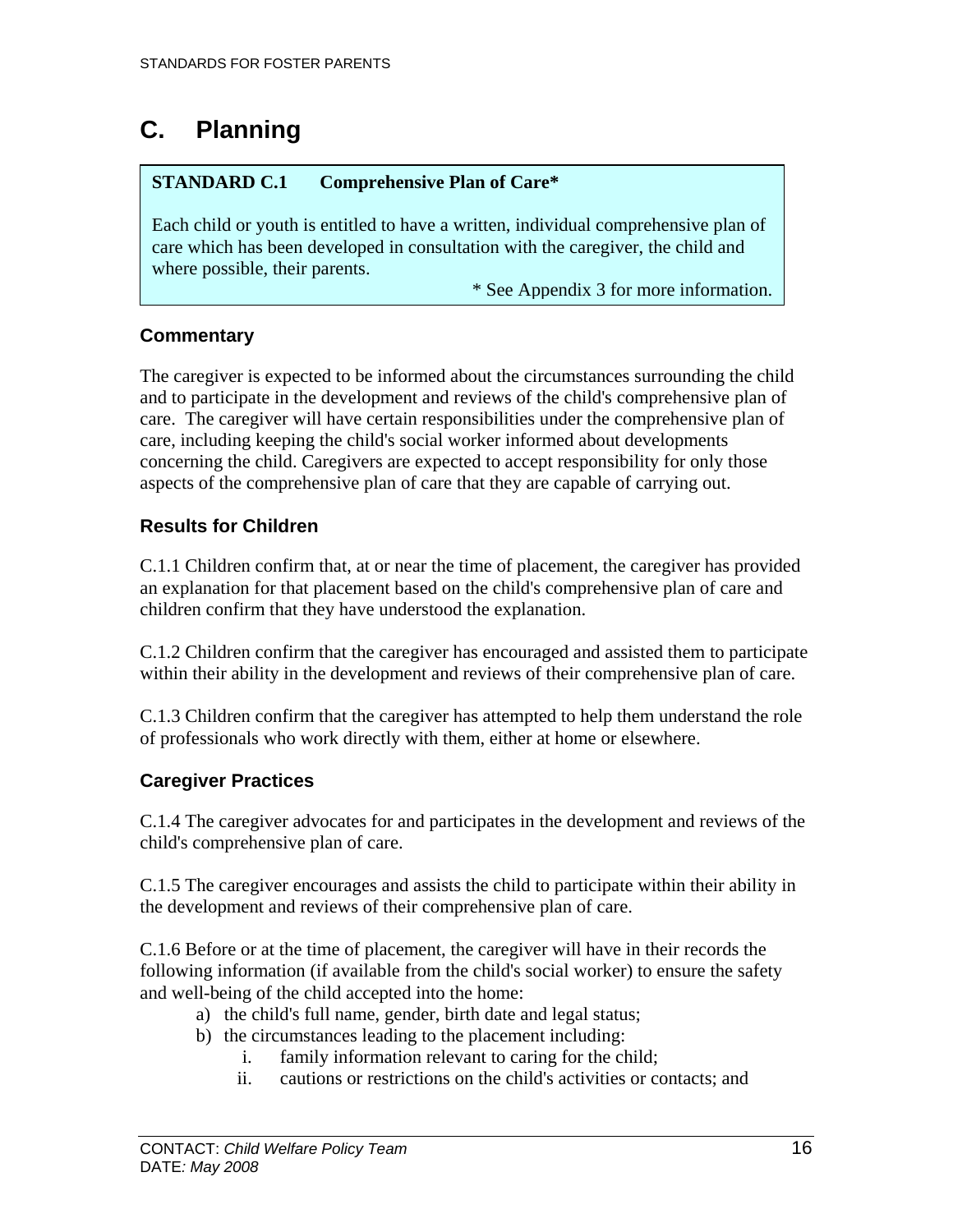- iii. the names and telephone numbers of family members or significant others, as noted in the comprehensive plan of care, who are available as supports to the child;
- c) the child's known interests, abilities, strengths and presenting issues;
- d) the child's physical and emotional health and any health concerns, including required medications, allergies, dietary restrictions and physical limitations;
- e) the name of the child's social worker, the district office and telephone number, and the name and telephone number of the social worker or office to call in the case of an emergency;
- f) the child's physician's name and telephone number and child's personal health number;
- g) the name of the school or day program that the child is or has been attending; and
- h) specific routine monitoring of the child as identified in the comprehensive plan of care.

C.1.7 The caregiver keeps all information about the child and family confidential. The caregiver shares information only with other persons or agencies needed to carry out the child's comprehensive plan of care, or as permitted by law.

C.1.8 In cases of emergency placements or in other instances where the information outlined above is not known to the child's social worker at the time of placement, the caregiver cooperates with the child's social worker to obtain the information as soon as possible.

C.1.9 Before or at the time of placement, the caregiver discusses with the child's social worker the sleeping arrangements for the child to ensure that these arrangements meet the child's needs for adult supervision, safety, privacy and adequate sleep.

C.1.10 Before or at the time of placement the caregiver discusses with the social worker (and the child's family as authorized by the child's social worker) the following:

- a) the care needs of the child;
- b) the steps to be taken by the caregiver and by the child's social worker to meet these needs. Immediate care needs include: emotional and physical safety, clothing, medication, continuity of school or vocational or day programs, and arrangements for impending appointments such as doctor's visits and court appearances;
- c) the involvement of the child's family in matters such as visits and telephone calls, including any conditions and restrictions;
- d) the involvement of any necessary support.

C.1.11 At the time of placement the caregiver, in a manner that is sensitive to the emotional state and developmental level of the child:

- a) introduces the child to the other members of the household;
- b) shows the child the layout of the home and their sleeping area;
- c) tells the child what the household routines, expectations and rules are;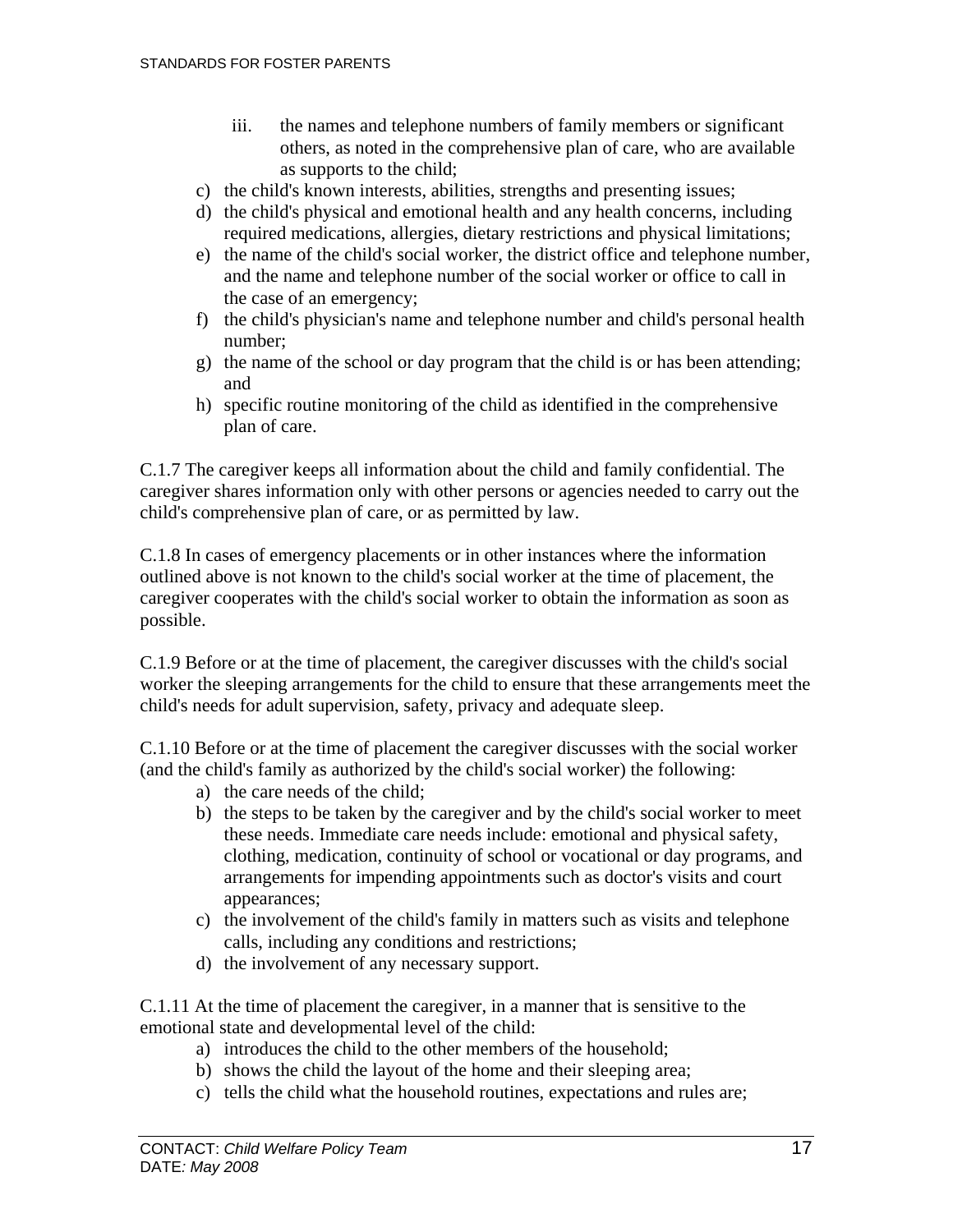- d) gives the child the opportunity to ask questions and discuss their concerns;
- e) attempts to help the child understand why they have been placed in the home; and
- f) attempts to help the child understand the role of professionals who work directly with them, either at home or elsewhere.

C.1.12 Following placement and on an ongoing basis, the caregiver provides the child's social worker with information about their experience with the child, including:

- a) progress in the desired outcomes outlined in the comprehensive plan of care;
- b) the child's current functioning in health, education, identity, family and social relationships, social presentation and emotional and behavioural development; and
- c) the caregiver's capacity to meet the caregiver's responsibilities under the comprehensive plan of care.

#### **STANDARD C.2 Maintaining Relationships**

Children are encouraged and supported to maintain relationships with their families and others of significance to them in accordance with their comprehensive plan of care.

### **Commentary**

Continuity of quality relationships is one of the most important factors in achieving positive outcomes for children. Child welfare research indicates that children who experience continuity of quality relationships are less likely to have ongoing emotional and behavioural problems. Quality relationships provide a crucial network of support in the child's life. Whenever possible and in accordance with the comprehensive plan of care, children and youth are supported and encouraged to maintain and strengthen relationships with parents, siblings, extended family members, cultural community and any other significant relationships.

### **Results for Children**

C.2.1 Children confirm that they are encouraged and helped to maintain or restore contact with their parents, family and significant others in accordance with the comprehensive plan of care.

C.2.2 Children confirm that in situations where it is determined by court order or in their comprehensive plan of care that it is not in their best interest to have contact with their parents, family or significant others, caregivers have made efforts to assist them in coming to terms with that decision.

C.2.3 Children confirm that they are encouraged to develop and maintain positive friendships.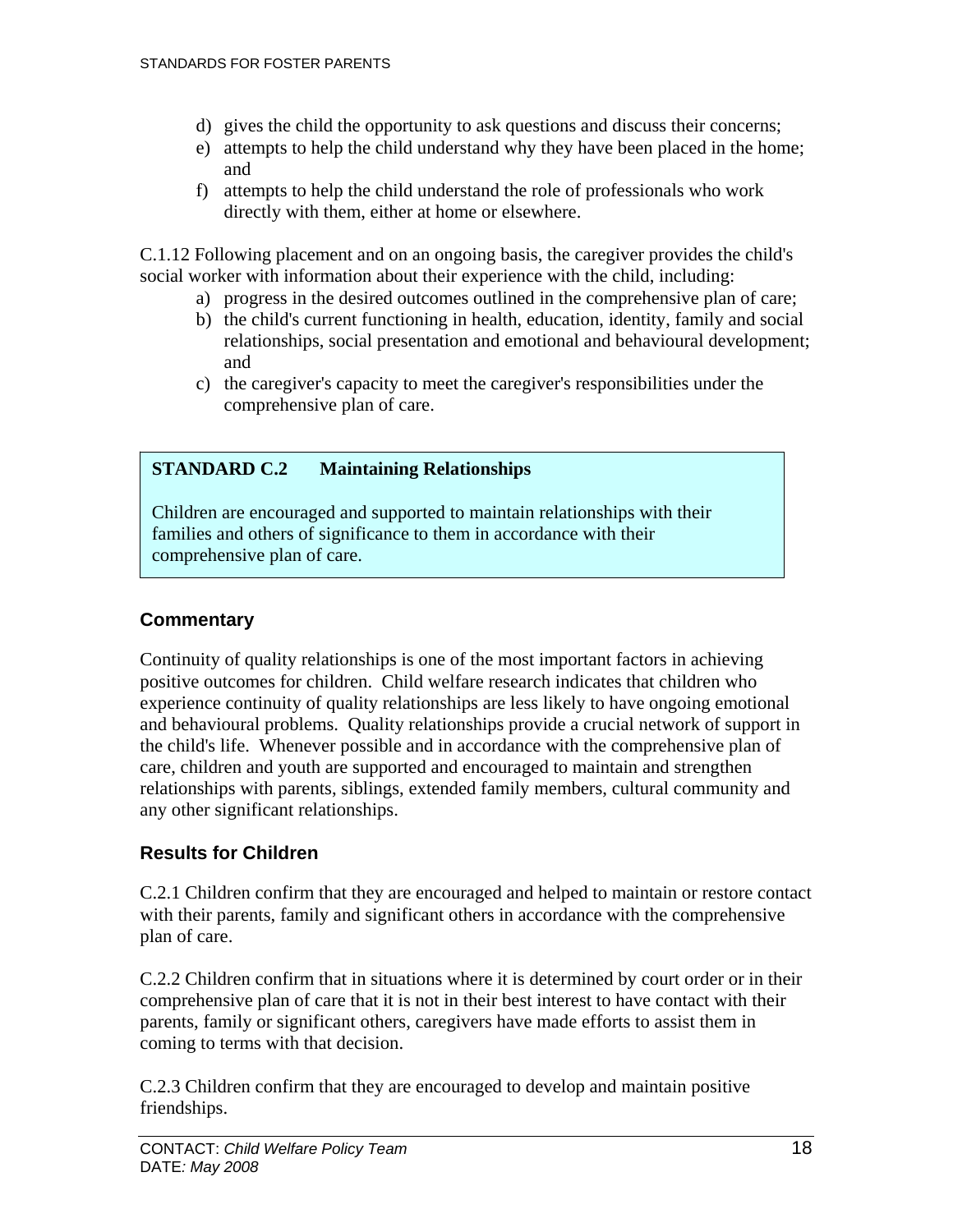C.2.4 Children confirm that they are provided reasonable opportunities to receive visitors in the home, including family members and friends.

### **Caregiver Practices**

C.2.5 The caregiver fulfills their role and responsibilities with the child's family members, as specified in the comprehensive plan of care.

C.2.6 The caregiver encourages the child to have contact with their family unless such access has been denied or restricted by the child's social worker, or court order.

C.2.7 Unauthorized denials of visits, telephone contacts or correspondence with family members are not used by the caregiver as consequences for the child.

C.2. When the comprehensive plan of care indicates that a child cannot have contact with their parents or family members, the caregiver helps the child come to terms with this.

C.2.9 The caregiver encourages the child to develop and maintain positive friendships.

C.2.10 Within the context of the child's comprehensive plan of care, the caregiver provides reasonable opportunities for the child to receive visitors in the home, including family members and friends.

### **STANDARD C.3 Transitional Planning**

Children receive assistance in making successful transitions to new living circumstances as identified in the caregiver's responsibilities under the comprehensive plan of care.

### **Commentary**

The move from one set of life circumstances to another can be accompanied by reactions similar to those a child may experience on first coming into foster care. An active and positive response from the caregiver in acknowledging and planning a response to the needs associated with such a transition will increase the likelihood that the transition will be successful for the child.

## **Results for Children**

C.3.1 Children confirm that they are prepared for transitions.

C.3.2 Children who are leaving the care of a director confirm that the caregiver is enabling them to prepare for this eventuality.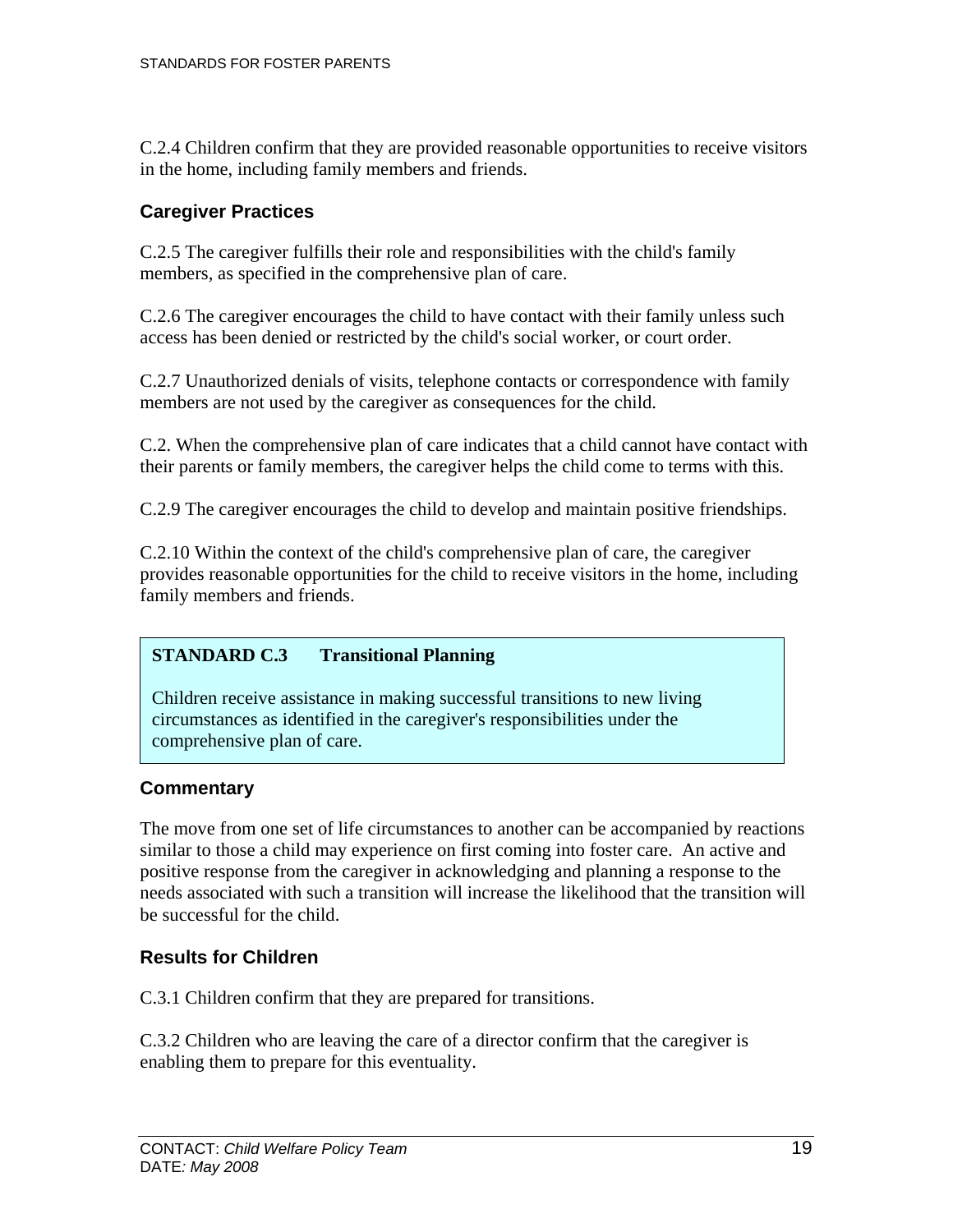C.3.3 Children anticipating leaving the home are able to describe their involvement in making adequate plans for their future.

C.3.4 Children confirm that they take their personal belongings with them when they move from the foster home.

## **Caregiver Practices**

C.3.5 The caregiver in conjunction with the child's comprehensive plan of care, engages in the preparation of the child for adulthood by:

- a) assisting the child to build and maintain healthy relationships;
- b) assisting the child to understand their own sexuality;
- c) assisting the child to develop their self-esteem; and
- d) teaching comprehensive life skills.

C.3.6 The caregiver cooperates with the child's social worker in planning for the child's move from the foster home.

C.3.7 The caregiver:

- a) helps the child cope with their feelings about leaving the foster home;
- b) helps the child develop a positive view of their next living arrangement;
- c) reinforces the child's experience and gains made while in the foster home, and their readiness to move to a new experience; and
- d) supports the plan for the child, whether they are moving home, to another placement, to an adoptive family or living independently.

C.3.8 The caregiver packs all of the child's personal belongings and clothing in appropriate containers and sends them with the child when they move from the foster home.

C.3.9 When the child moves from the foster home, the caregiver ensures that all original records and information about the child, including the health care passport, are given to the child's social worker.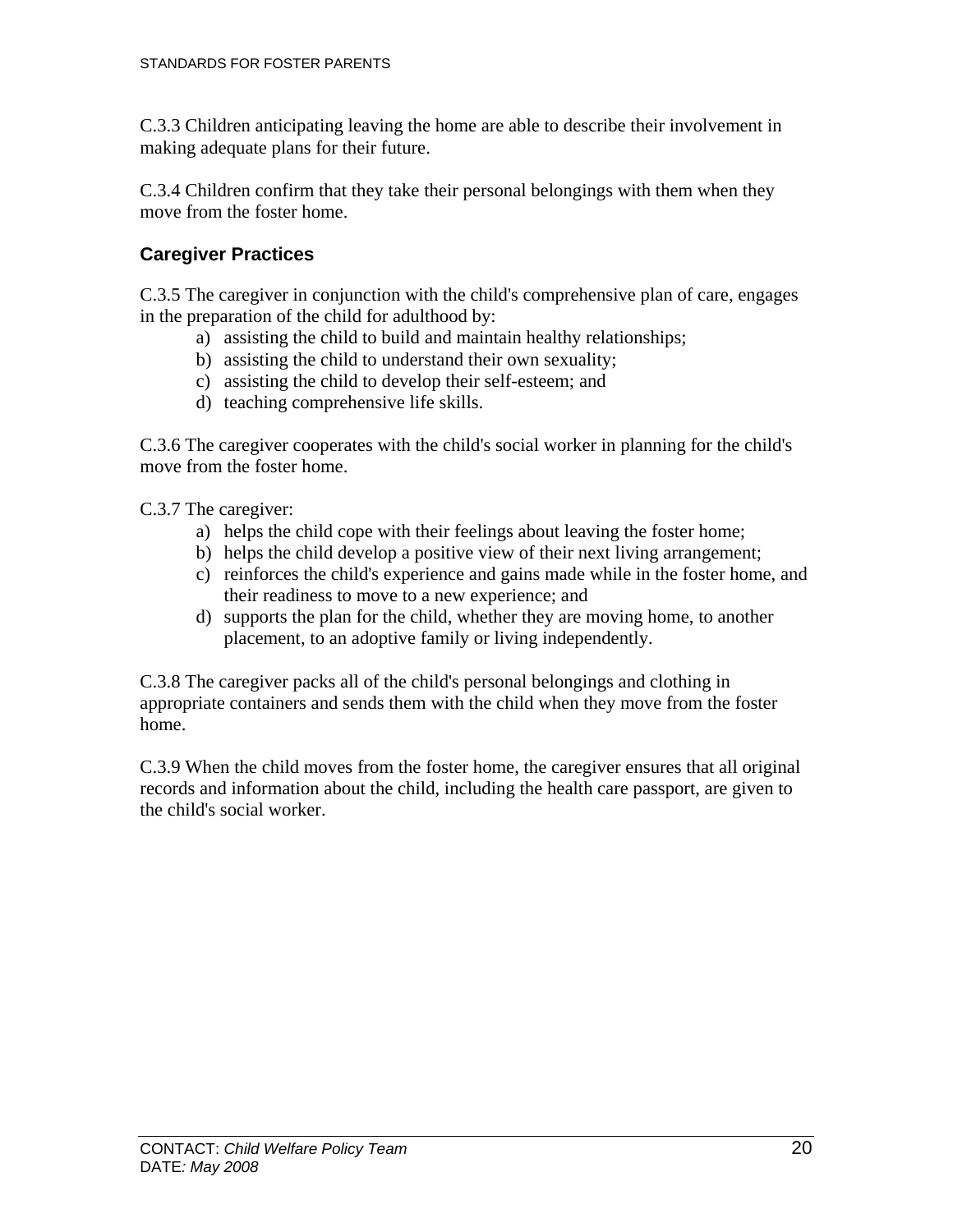# **D. Caring For Children**

## **STANDARD D.1 Positive Parenting**

Children receive positive parenting.

## **Commentary**

While children have the responsibility to adhere to a reasonable standard of behaviour, they have the right to know the standard of behaviour expected of them by their caregiver as well as the consequences for not meeting the caregiver's expectations. It is expected that caregivers will apply reasonable consequences sensitively and fairly, according to the child's level of development. In order to develop positive behaviour and social skills, children need to grow confident in their own ability to distinguish right from wrong. One way children learn positive behaviour and social skills is by observing and imitating adults who are worthy behaviour models.

## **Results for Children**

D.1.1 Children confirm that they receive the same quality of care as other children in the placement, including the caregiver's own children.

D.1.2 Children confirm that the caregiver is interested in and cares about them as individuals.

D.1.3 Children confirm that the caregiver assists them with issues which arise from daily living and developing appropriate behaviour.

D.1.4 Children confirm that the caregiver does not use prohibited behaviour management methods.

D.1.5 Children confirm that they have been informed of the standard of behaviour expected by the caregiver and the consequences for not meeting the caregiver's expectations.

## **Caregiver Practices**

D.1.6 The caregiver ensures to the fullest extent possible that the child receives the same quality of care as other children in the placement, including the caregiver's own children.

D.1.7 The caregiver ensures that caregiving practices are consistent with the child's individual needs.

D.1.8 The caregiver provides care and supervision appropriate to the child's age, level of development and ability to accept independence and responsibility.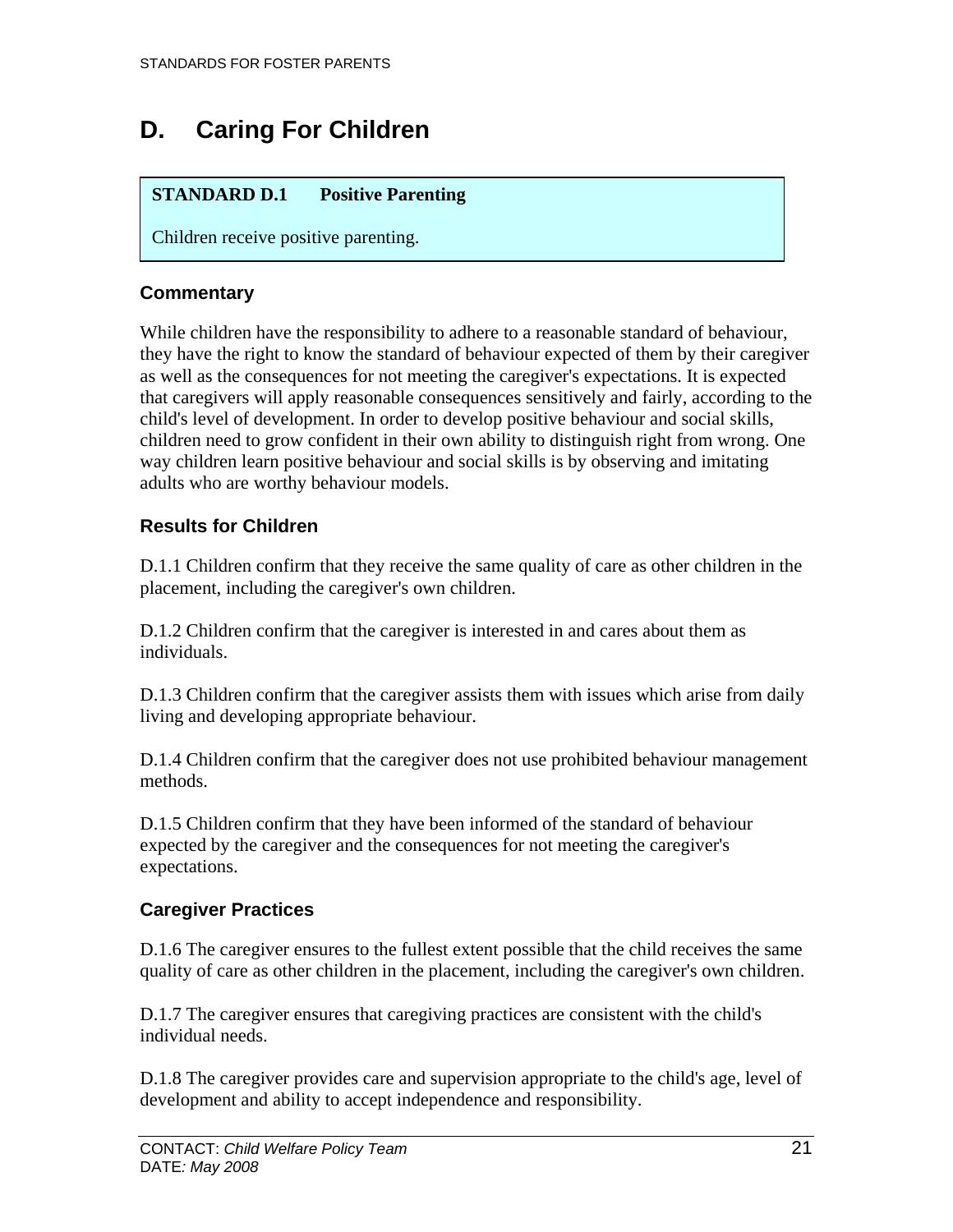D.1.9 The caregiver uses positive parenting methods. Positive parenting methods include those actions that:

- a) are based on praise, encouragement, and structuring the setting for success;
- b) are motivated to assist the child to learn responsibility and self-control;
- c) teach or model appropriate ways of behaving;
- d) are reasonable and directly related to the child's behaviour; and
- e) respond to the child's behaviour as soon as possible.

D.1.10 The caregiver, if authorized, assists the child's family to understand and use positive parenting methods.

D.1.11 The caregiver does not use the following prohibited behaviour management methods which are expressly forbidden:

- a) deprivation of a child's or youth's basic rights or needs (for example: food, clothing, shelter, bedding);
- b) physical discipline (for example: spanking, shaking, slapping, hitting);
- c) degrading actions (for example: humiliation, ridicule);
- d) restraint, other than for the immediate physical safety of the child or youth, other children or youth, the caregiver or others;
- e) seclusion (not including time-out) or confinement;
- f) assignment of unreasonable exercise or work that may be excessive or harmful to the child or youth;
- g) threats of removal from the care setting in order to manipulate or coerce the behaviour of the child or youth;
- h) arbitrary or unauthorized denial of visits, telephone contact or correspondence with family members or guardians;
- i) application of consequences in situations where it is not certain that the individual's behaviour has warranted them;
- j) being disciplined by another child who has not been designated as a temporary caregiver; and
- k) coercive behaviour by the caregiver regarding their religious or personal beliefs.

D.1.12 The caregiver informs the child of the standard of behaviour expected by the caregiver and the consequences for not meeting the caregiver's expectations.

D.1.13 If having difficulty managing the child's behaviour, the caregiver consults with the child's social worker as soon as possible, and with the child's parents if authorized.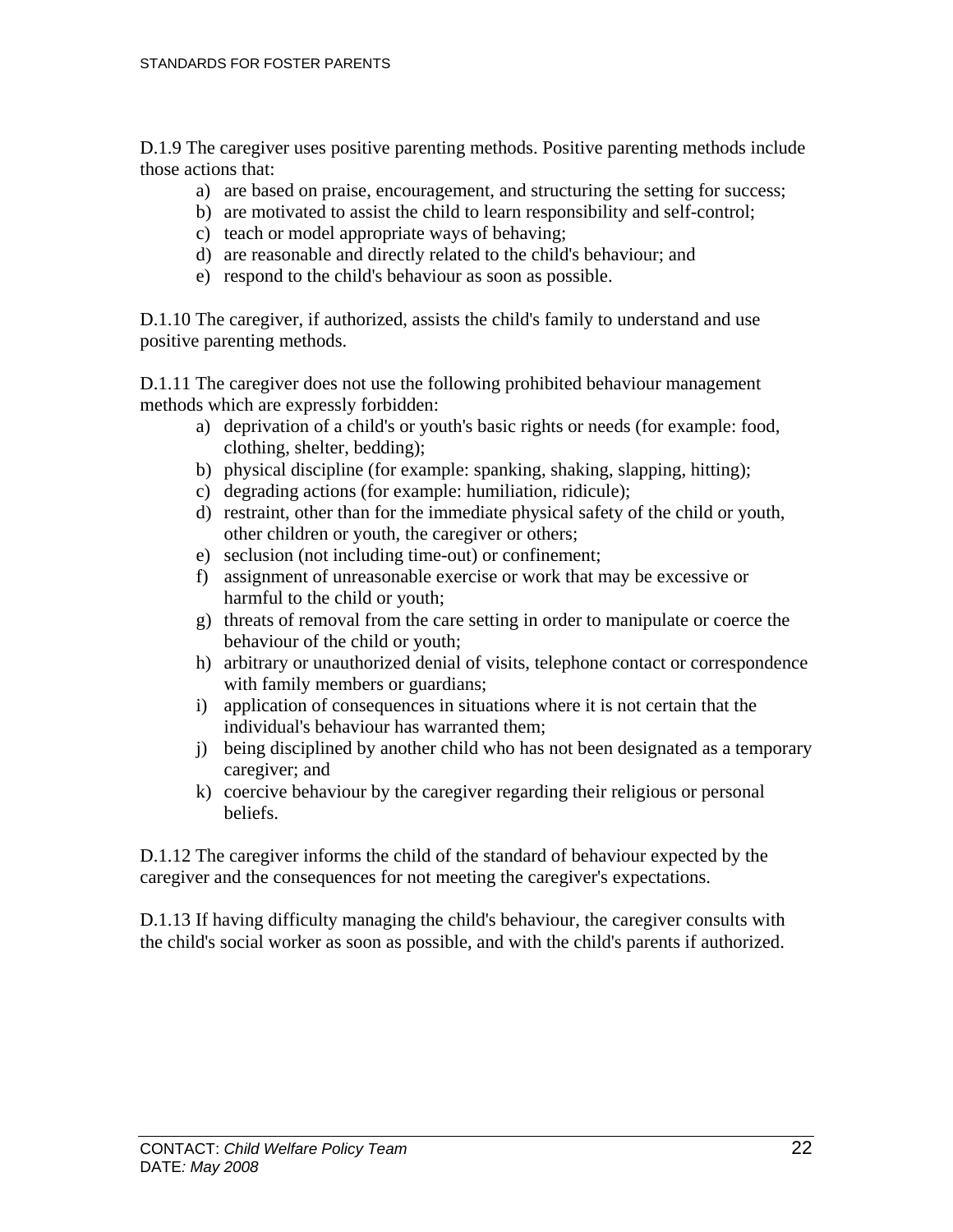### **STANDARD D.2 Culture and Religion**

Children receive guidance and encouragement to maintain their cultural heritage and to participate in the religious activities of their choice.

## **Commentary**

Cultural heritage can be defined as the shared customs, beliefs, behaviours and traditions of a particular ethnic group. The right to receive guidance and encouragement to maintain their cultural heritage promotes the child's positive sense of belonging and personal identity. Children also have the right to freedom of religion and the right to choose whether or not to participate in religious instruction or activities.

## **Results for Children**

D.2.1 Children confirm their cultural heritage is respected and supported.

D.2.2 Children confirm that they have opportunities to maintain their cultural heritage.

D.2.3 Children confirm that they have opportunities to choose whether or not to participate in any religious instruction or activities.

D.2.4 Children confirm that they are not discriminated against on the basis of gender, sexual orientation, physical or developmental disability, culture, ethnicity, religion or race.

## **Caregiver Practices**

D.2.5 Within the context of the child's comprehensive plan of care, the caregiver provides the child with opportunities, guidance and encouragement to maintain their cultural identity.

D.2.6 Within the context of the child's comprehensive plan of care, the caregiver accepts the child's choice whether or not to participate in religious instruction or activities.

D.2.7 The caregiver encourages children to celebrate significant events in culturally appropriate ways.

D.2.8 The caregiver encourages and assists the child to keep records of significant events.

D.2.9 The caregiver does not promote their own culture or religion with the child unless required to do so as part of the child's comprehensive plan of care.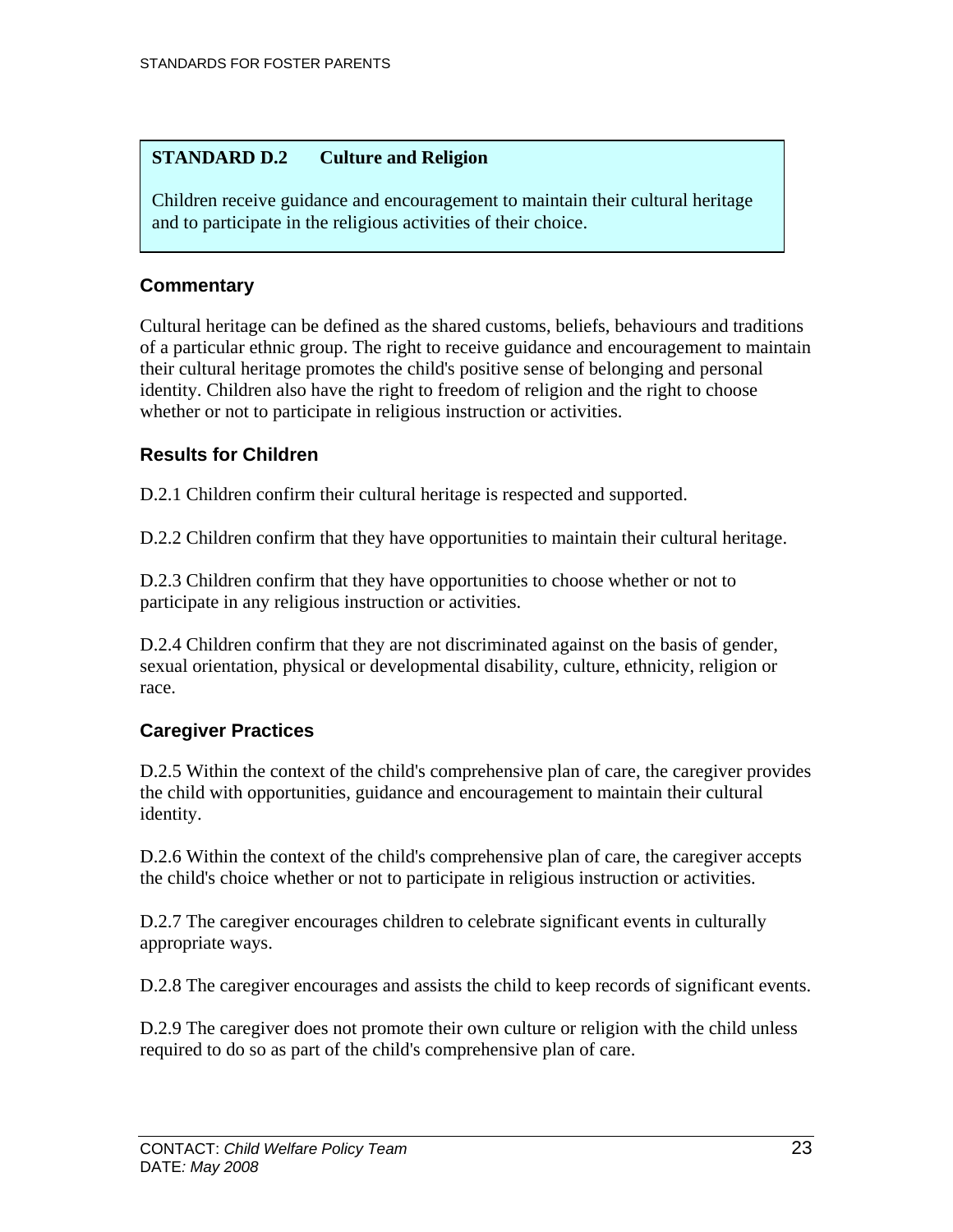## **STANDARD D.3 Preserving the Aboriginal Child's Unique Cultural Identity**

Children of aboriginal heritage have their unique cultural identity preserved.

## **Commentary**

Approximately one third of children in care in British Columbia are of Aboriginal ancestry, while Aboriginal people make up only 5% of the total population. The *Child, Family and Community Service Act* places a strong emphasis on respecting and safeguarding the Aboriginal child's unique cultural identity and ties to family, Aboriginal community and heritage. Aboriginal children develop a positive cultural identity by participating in their culture, by understanding their heritage and by learning of the experiences and achievements of persons of the same cultural background.

In addition to the requirements specified in Standard D.2, the following criteria apply to aboriginal children.

## **Results for Children**

D.3.1 Children of aboriginal heritage confirm that their cultural identity is preserved.

D.3.2 Children of aboriginal heritage confirm that they have opportunities to maintain positive contact, involvement and participation with their aboriginal community.

## **Caregiver Practices**

D.3.3 The caregiver assists in preserving the aboriginal child's unique cultural identity as identified in the comprehensive plan of care.

D.3.4 Within the context of the child's comprehensive plan of care, the caregiver assists the child of aboriginal heritage to maintain positive contact, involvement and participation with their aboriginal community.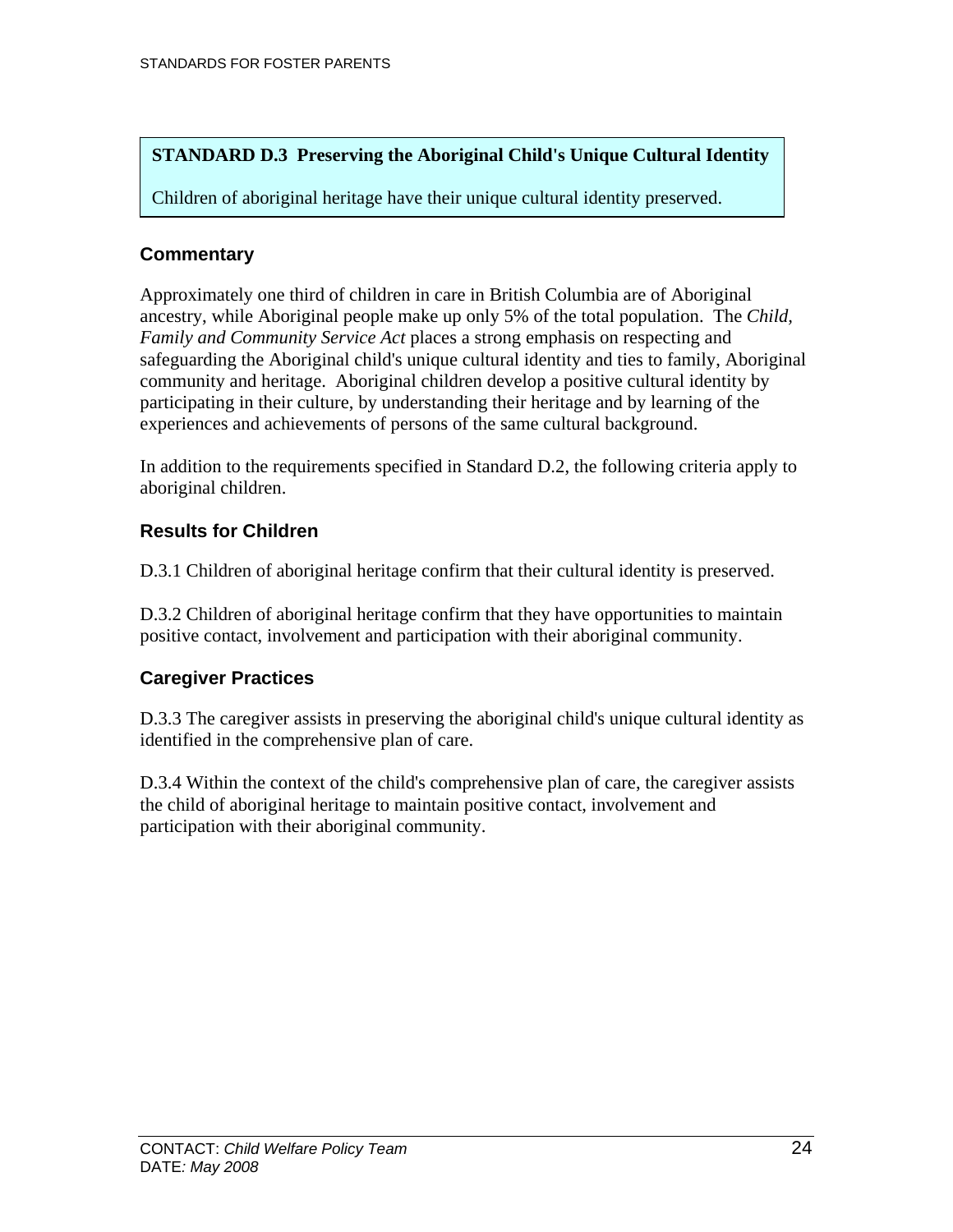### **STANDARD D.4 Leisure Activities**

Children are encouraged to participate in appropriate and available leisure activities according to their abilities and interests.

### **Commentary**

Participation in social and recreational leisure activities is an important aspect of a child's development and socialization, promoting confidence in their skills and abilities. Leisure activities include a wide range of social and recreational activities that are organized within the child's geographic, religious and cultural community. The child's social worker and caregiver should make an affirmative effort to search out available activities that are consistent with the child's interests, needs and abilities.

### **Results for Children**

D.4.1 Children confirm that they have opportunities to participate in available and appropriate leisure activities, according to their abilities and interests.

D.4.2 Children confirm that they have been encouraged to express and identify interests.

## **Caregiver Practices**

D.4.3 The caregiver provides opportunities for the child to participate in available and appropriate leisure activities, according to the child's abilities and interests.

D.4.4 The caregiver encourages the child to express and identify interests.

### **STANDARD D.5 Education**

The education of children is actively promoted.

### **Commentary**

As part of their development, children require stimulation that promotes competence and interest in learning. Education is a key to positive opportunities in adulthood. Child welfare research indicates that many children who come into care require extra assistance and support in school, at home and in the community in order to succeed in school.

### **Results for Children**

D.5.1 Children confirm that they are encouraged, assisted and supported to achieve educational performance that matches their abilities.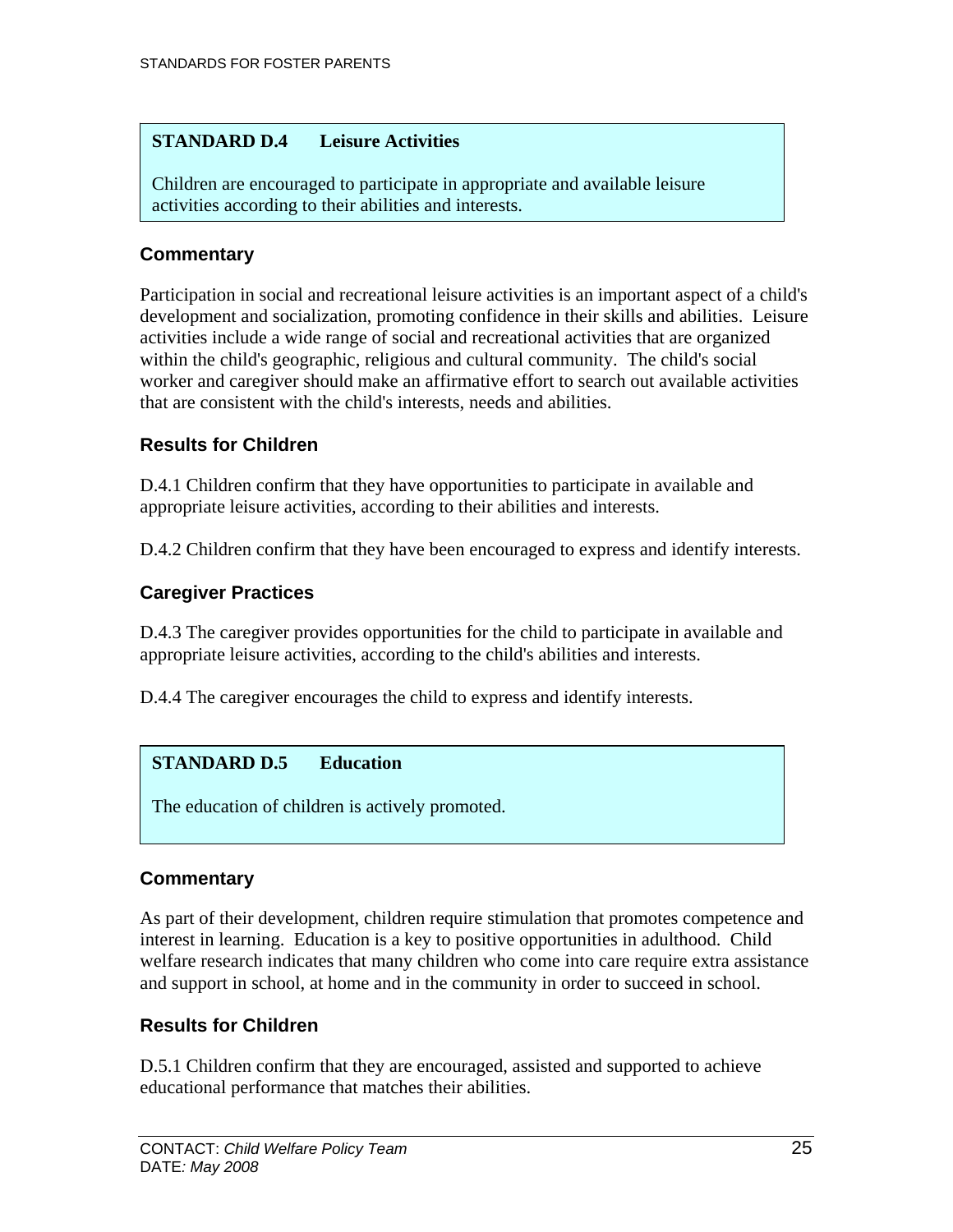D.5.2 Children confirm that they are supplied with the necessary materials and an appropriate setting for study and homework.

#### **Caregiver Practices**

D.5.3 The caregiver encourages, assists and supports the child to achieve educational performance that matches their abilities.

D.5.4 The caregiver ensures the child has the necessary materials and an appropriate setting for study and homework.

D.5.5 Within the context of the child's comprehensive plan of care, the caregiver takes an interest in the child's education, including:

- a) providing the child with help with homework when necessary; and
- b) participating in school events and meetings.

#### **STANDARD D.6 Health**

The health of children is actively promoted.

#### **Commentary**

Children have the right to receive medical and dental care when required to ensure their health, safety and well-being. The child's social worker and caregiver are required to ensure ongoing monitoring of the child's need for medical and dental care and treatment.

#### **Results for Children**

D.6.1 Children are aware of their right under the *Infants Act* to consent to or refuse medical examination or treatment, and younger children are aware that their wishes will be taken into account, provided a health care provider considers them competent.

D.6.2 Children who feel they have need for medical and dental services confirm that they receive the services on a timely basis from appropriate health care providers.

D.6.3 Children confirm they are able to consult with their caregiver regarding a health concern.

D.6.4 Children confirm that they are assisted with acquiring information on preventative health care.

D.6.5 Children confirm that they live in a smoke-free environment.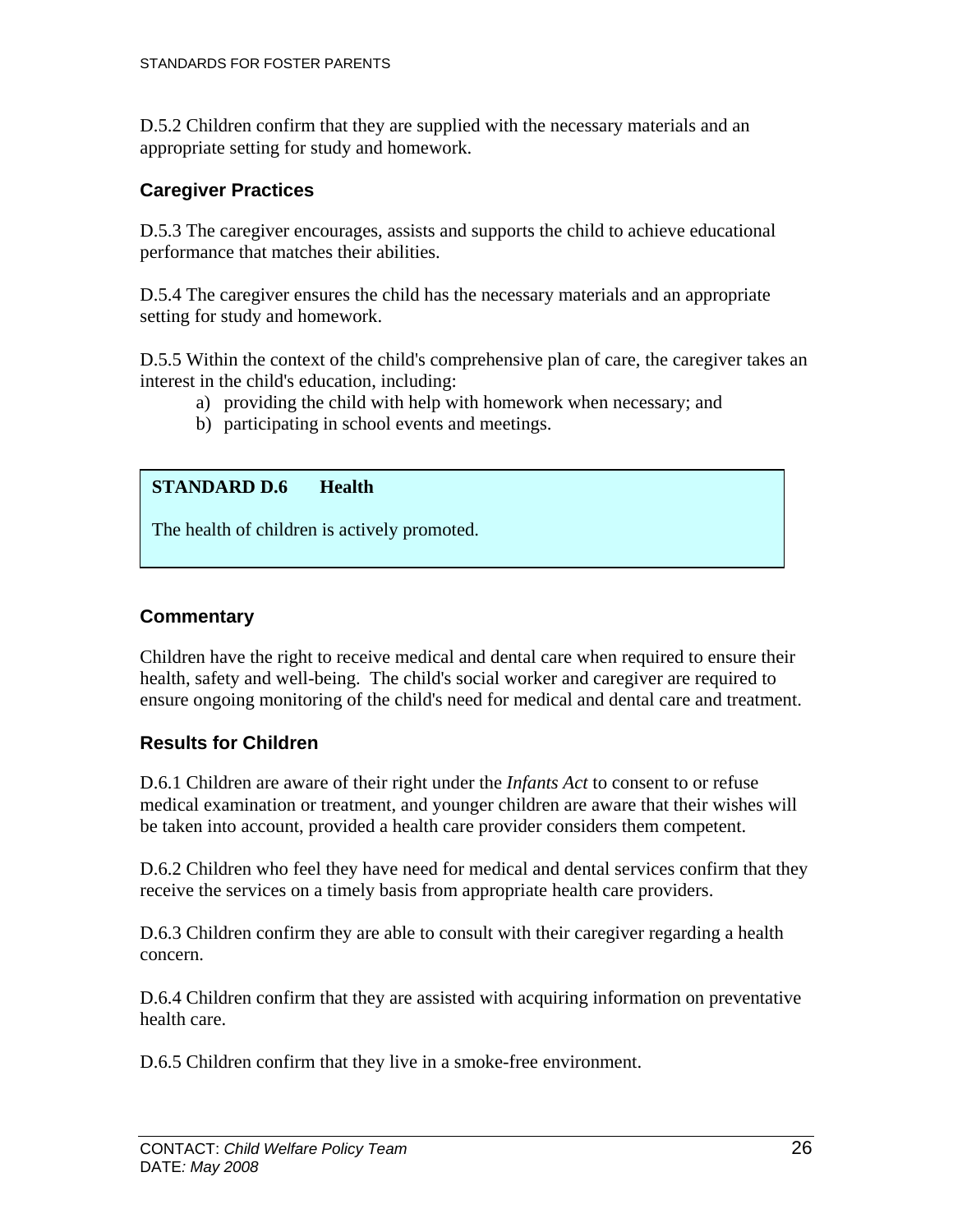## **Caregiver Practices**

D.6.6 The caregiver ensures that the daily health care needs of the child are met.

D.6.7 Within the context of the child's comprehensive plan of care, the caregiver arranges for routine medical and dental care for the child with the child's identified health care providers.

D.6.8 The caregiver assists the child with acquiring information on preventative health care.

D.6.9 The caregiver advises the child's social worker of any concerns regarding the child's physical or mental health.

D.6.10 The caregiver follows treatment procedures prescribed for the child by a medical or dental professional, and notifies the child's social workers of such treatments.

D.6.11 The caregiver keeps a written record of medical and dental services arranged for the child.

D.6.12 The caregiver obtains medical treatment from a qualified health care provider as quickly as possible when a child shows signs of serious illness or injury.

D.6.13 The caregiver assists in meeting the child's health care needs as identified in the comprehensive plan of care.

D.6.14 The caregiver provides a smoke free environment.

## **STANDARD D.7** Nutrition

Children are provided with nutritious food.

## **Commentary**

A nutritious and healthy diet is an essential part of a child's development. It may be advisable for older children to be given increased responsibilities around meal preparation as part of developing life skills. Food is not to be used as a behaviour consequence for children under any circumstance.

## **Results for Children**

D.7.1 Children confirm that they are provided with access to nutritionally sound meals, snacks and/or special diet requirements identified in the comprehensive plan of care.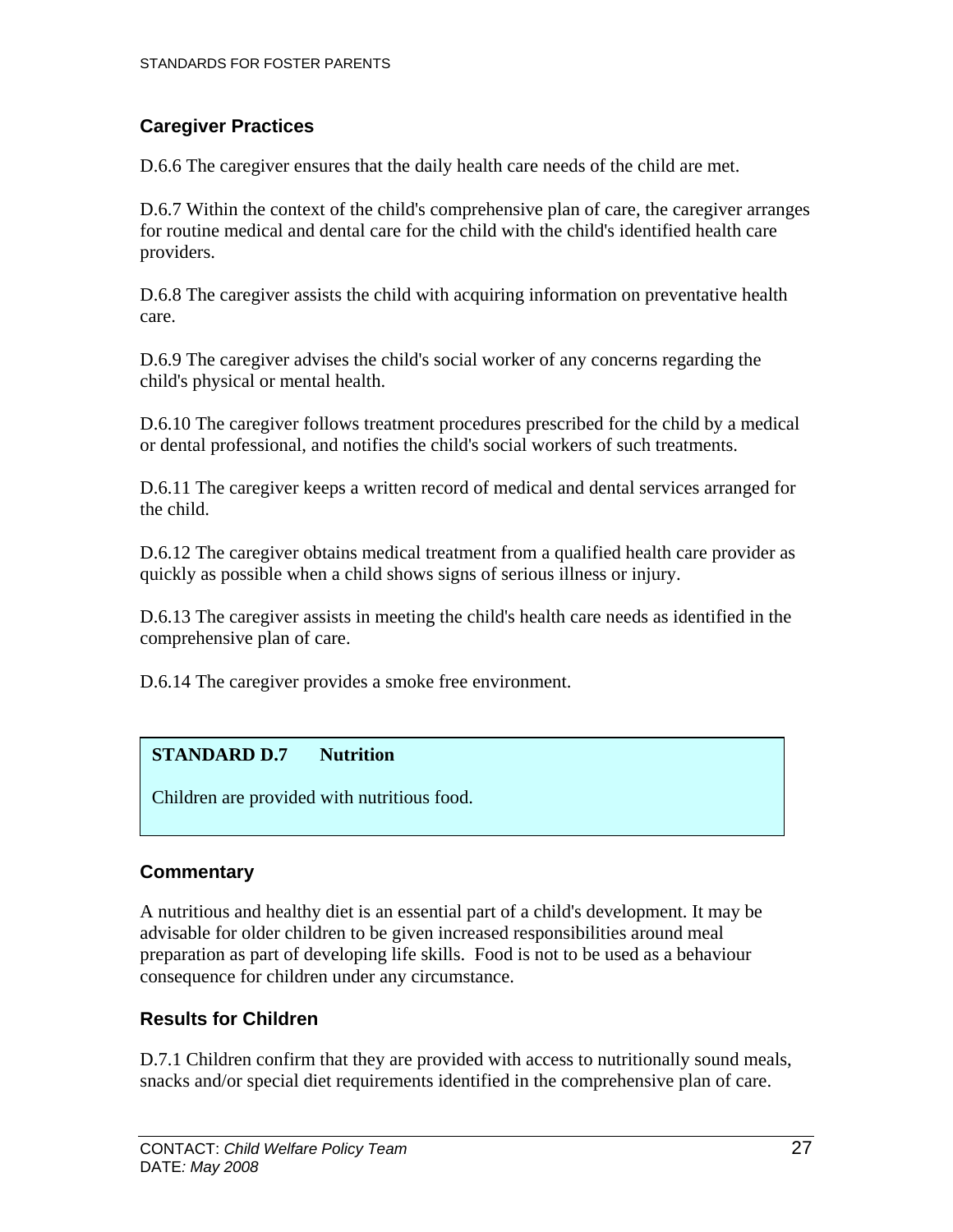D.7.2 Children confirm that they have the opportunity to eat at least some of their meals together with all other members of the household, and that they regard these meals as positive social events.

D.7.3 Children confirm that they are neither denied meals nor forced to eat.

## **Caregiver Practices**

D.7.4 In serving nutritious meals and snacks, the caregiver follows the Canada Food Guide and/or any special dietary requirements specified in the child's comprehensive plan of care; and gives consideration to the child's cultural and religious background, personal preferences and medical requirements.

D.7.5 The caregiver provides the opportunity for the child to eat at least some of their meals together with all other members of the household.

D.7.6 The caregiver ensures that the child is neither denied meals nor forced to eat.

D.7.7 Within the context of the child's comprehensive plan of care, the caregiver provides the capable child with opportunities to budget for, plan, shop for and prepare their own meals.

## **STANDARD D.8 Personal Care**

Children are assisted with making their own choices regarding their personal care.

## **Commentary**

The capacity to consider available options and to select those that are in a person's best interest is considered to be a skill central to building effective life skills. The caregiver is in an ideal position to provide the child with opportunities to develop these skills. To the extent that this is done in a planned, consistent and regular fashion it will enhance the child's development.

## **Results for Children**

D.8.1 Children confirm that they have choice and opportunity in the purchase of clothing and personal necessities through normal shopping arrangements.

D.8.2 Children confirm that they have the personal items necessary for their personal care, hygiene and grooming.

D.8.3 Children confirm that they are provided with clothes that are of comparable style, quality and condition as those of other children.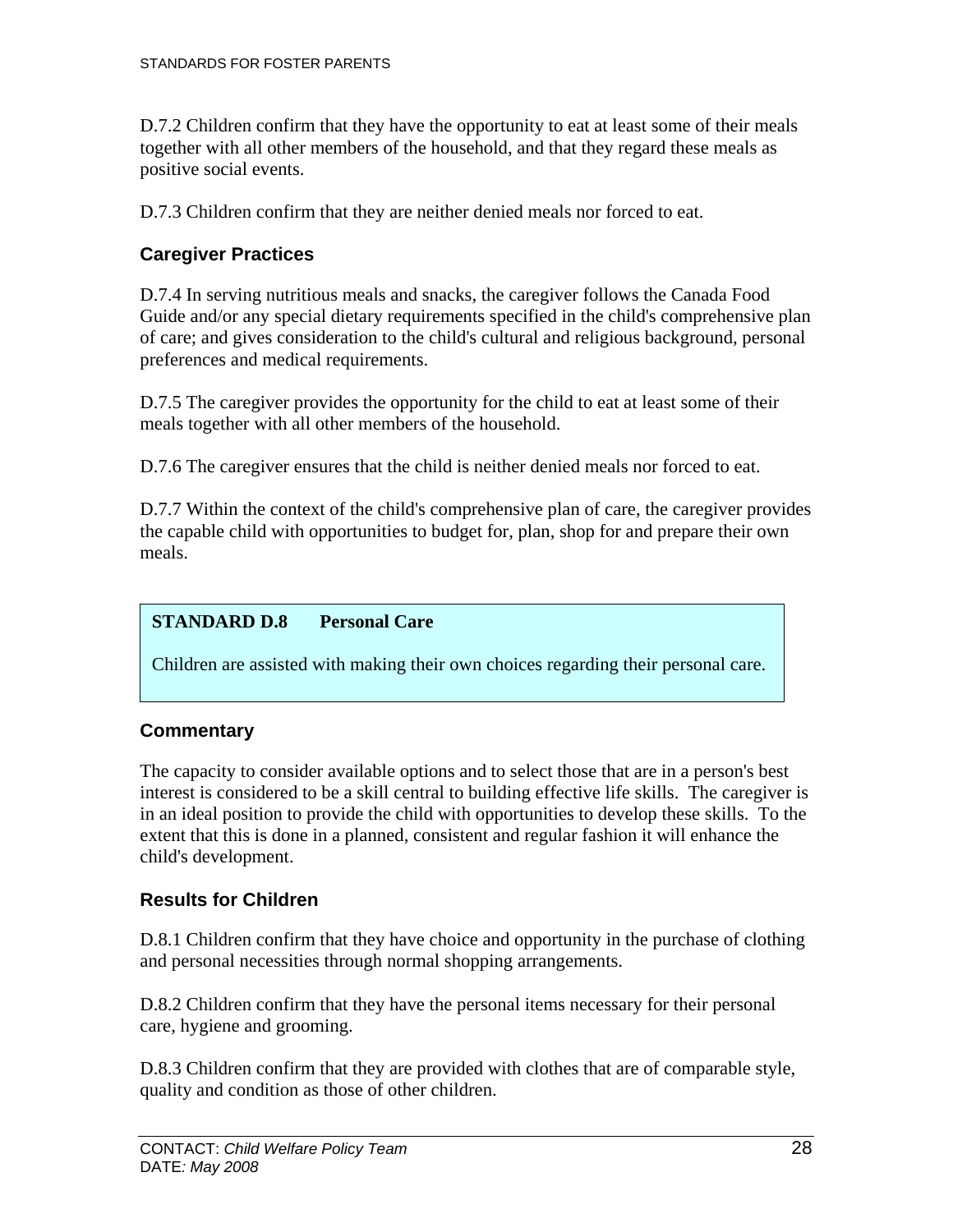D.8.4 Children confirm that they are involved in the selection, care and maintenance of personal clothing as appropriate to their age and ability.

D.8.5 Children confirm that money they receive as gifts or allowances is treated as their own personal property.

## **Caregiver Practices**

D.8.6 The caregiver ensures the child has the personal items necessary for their personal care, hygiene and grooming.

D.8.7 The caregiver provides the child with clothes that are of comparable style, quality and condition as those of other children in the community.

D.8.8 The caregiver involves the child in the selection, care and maintenance of personal clothing as appropriate to their age and ability.

D.8.9 The caregiver ensures that money the child receives as gifts or allowances is treated as the child's own personal property.

### **STANDARD D.9 Privacy and Personal Belongings**

Children have reasonable privacy and possession of their personal belongings.

### **Commentary**

Decisions made on privacy should be geared to the child's best interests, safety and wellbeing. The degree of privacy will vary depending on the child's age, needs and level of maturity. The degree of privacy may also depend on safety considerations in the home.

### **Results for Children**

D.9.1 Children confirm they have privacy when using bathroom facilities unless otherwise indicated in the comprehensive plan of care.

D.9.2 Children confirm that they have privacy when dressing, spending time alone and communicating with others, unless there are safety considerations.

D.9.3 Children confirm that they are able to receive visitors, including family members and friends, in reasonable privacy and comfort unless there are safety considerations.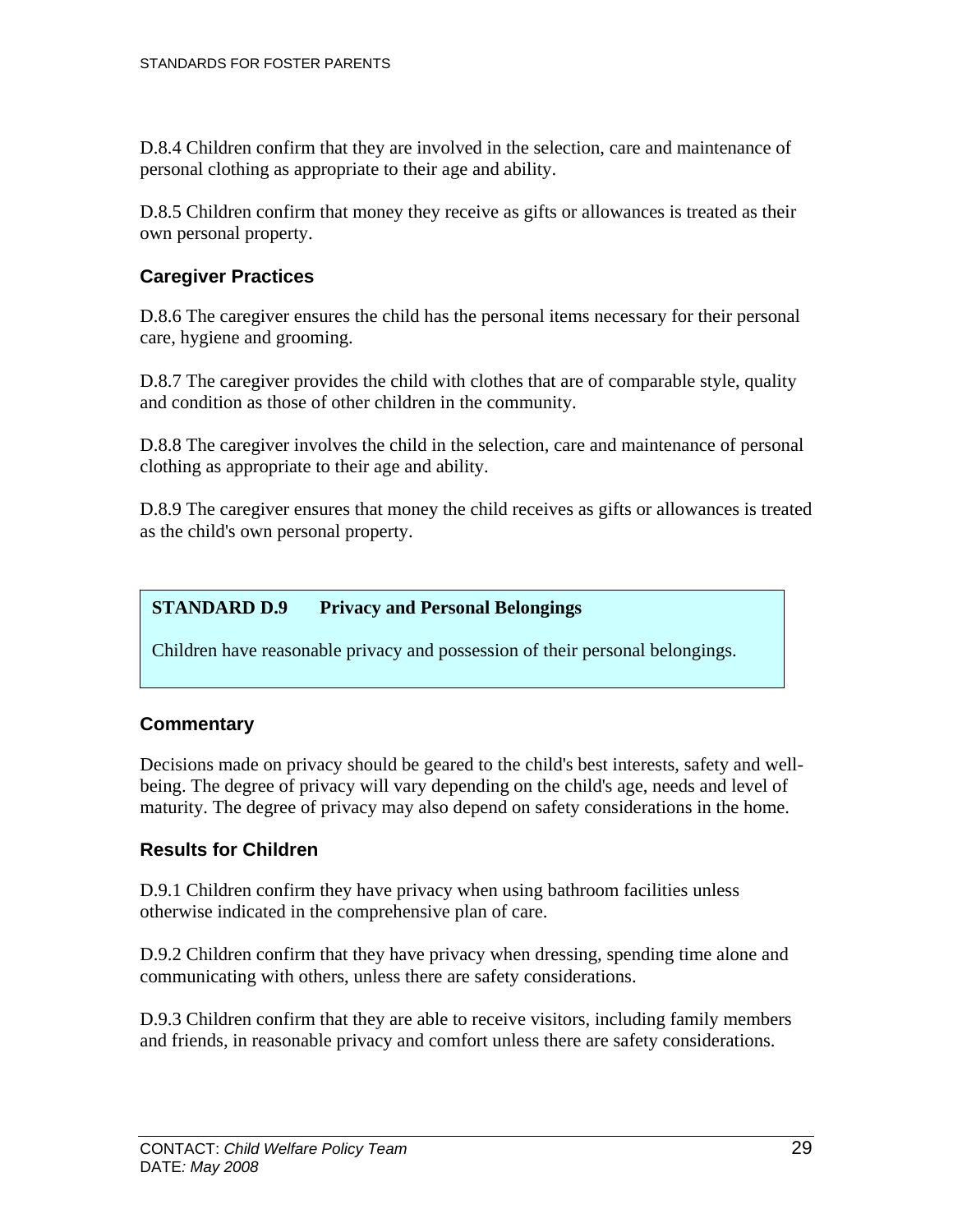D.9.4 Children confirm that they are provided with privacy during discussions with a lawyer, the Office for Children and Youth, the Ombudsman, a Member of the Legislative Assembly, or a Member of Parliament.

D.9.5 Children confirm they are encouraged by the caregiver to keep and display their personal belongings.

D.9.6 Children confirm that they can keep their personal belongings safe and secure.

D.9.7 Children confirm that the caregiver explains any limits which may be placed on having access to their personal belongings.

D.9.8 Children confirm that in the event access to their personal belongings has been limited, the caregiver makes arrangements for their suitable storage.

## **Caregiver Practices**

D.9.9 The caregiver ensures the child has privacy when using bathroom facilities unless otherwise indicated in the comprehensive plan of care.

D.9.10 The caregiver ensures the child has privacy when dressing, spending time alone and communicating with others, unless there are safety considerations.

D.9.11 The caregiver ensures the child is able to receive visitors, including family members and friends, in reasonable privacy and comfort unless there are safety considerations.

D.9.12 The caregiver ensures the child is provided with privacy during discussions with a lawyer, the Office for Children and Youth, the Ombudsman, a Member of the Legislative Assembly, or a Member of Parliament.

D.9.13 The caregiver protects the child's privacy by requiring that written permission of the child's social worker is secured before the child is interviewed, photographed, filmed, video taped, tape-recorded or otherwise identified by anyone for a public or teaching purpose.

D.9.14 The caregiver encourages the child to keep and display their personal belongings.

D.9.15 The caregiver explains to the child any limits which may be placed on having access to their personal belongings.

D.9.16 In the event that access to the child's personal belongings has been limited, the caregiver makes arrangements for their suitable storage.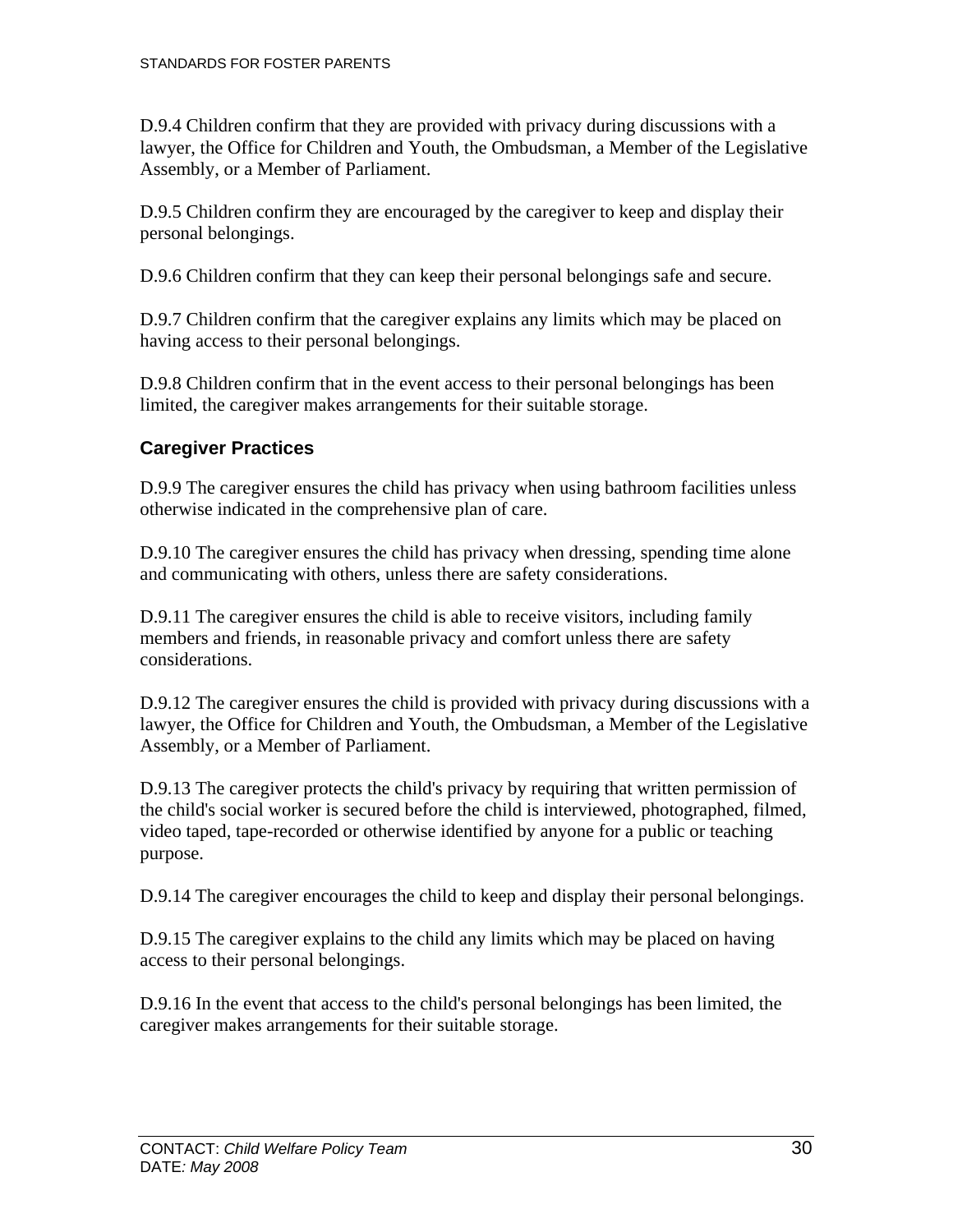# **E. Environment of Care**

## **STANDARD E.1 Accommodation of Individual Children**

Children are provided with a safe and healthy home environment that meets their individual needs.

## **Commentary**

The condition of the physical surroundings can have a significant impact on the child's social, emotional and physical well-being. It is expected that the caregiver will take into account the opinions of children and their developmental needs in designing and maintaining the physical surroundings. Adapting successfully to living with others in a foster home requires a significant amount of accommodation on the part of the child. The child's capacity to modify some amount of space dedicated to their needs is likely to reduce the pressure of accommodation, enhance their sense of belonging, and increase the likelihood of their adapting successfully to that setting.

## **Results for Children**

E.1.1 Children confirm they feel safe and comfortable in their living environment.

E.1.2 Children confirm that they each have their own bed.

E.1.3 Children confirm that their bedroom space is of sufficient size to comfortably accommodate their needs.

E.1.4 Children confirm that they were consulted and that they participated in arranging and decorating their personal space.

E.1.5 Children confirm that they have reasonable access to toilet and washing facilities in accordance with local community norms.

## **Caregiver Practices**

E.1.6 The home, furnishings and equipment are safe, functional and suited to the developmental or special needs of each child placed in the home.

E.1.7 The home has living or family room space available to all members of the household, of sufficient size to allow all members to join in family group activities.

E.1.8 Where required by the comprehensive plan of care, the living space is modified to accommodate the needs of the child.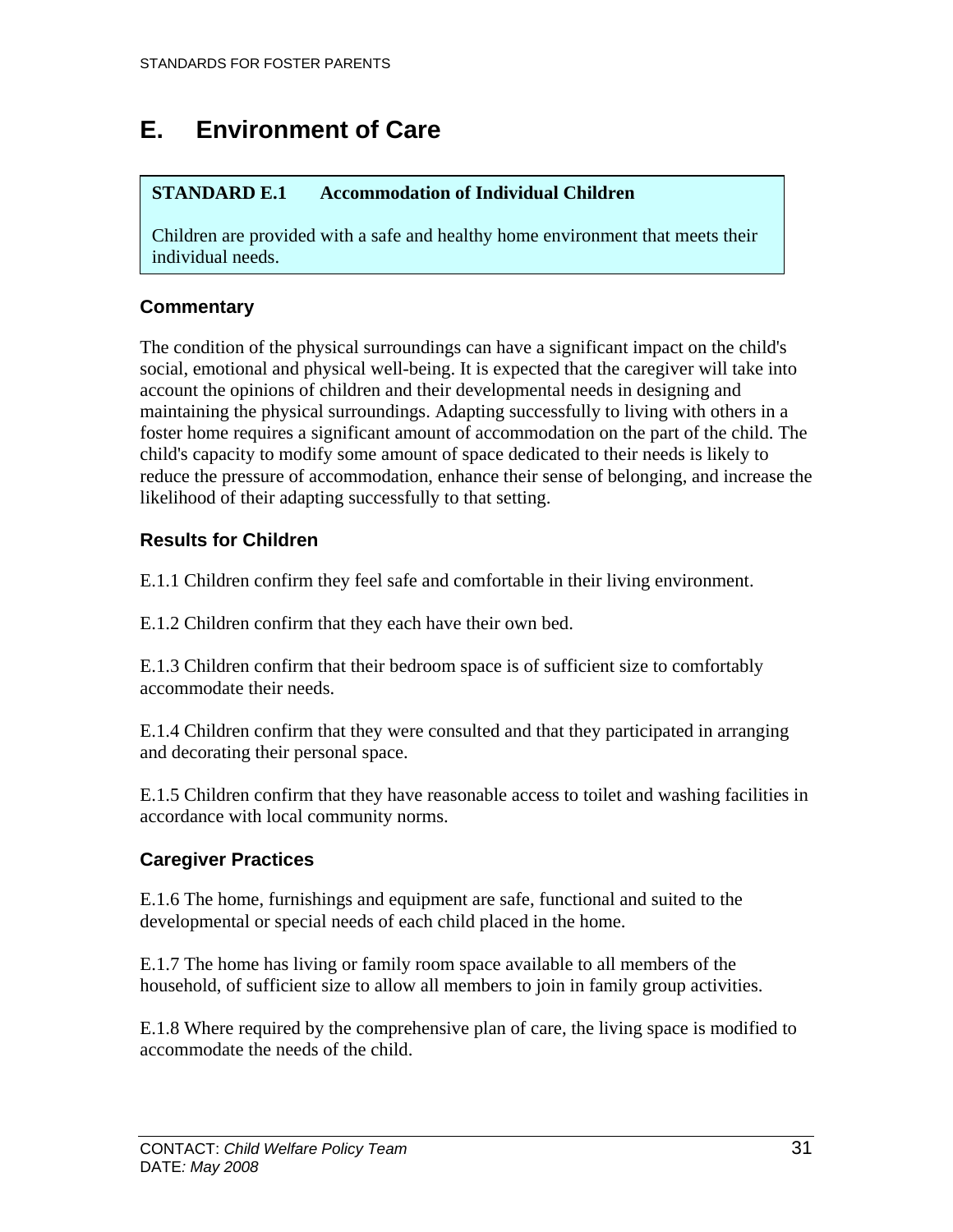E.1.9 The caregiver provides sanitary toilet and washing facilities in accordance with local community norms.

E.1.10 Rooms commonly used for other purposes are not used as bedrooms for children. On occasion, temporary sleeping arrangements may be provided in response to an emergency, provided such arrangements have been approved by the child's social worker.

E.1.11 All bedrooms have a door and at least one exterior window. The window(s) have curtains or blinds to provide privacy.

E.1.12 Bedrooms are of sufficient size to comfortably accommodate the child's individual needs, including suitable storage or display space for the child's personal clothing and belongings.

E.1.13 Each child has their own bed. Beds are clean, comfortable, in good condition, of sufficient size and have enough bedding to ensure warmth and comfort appropriate to the season.

E.1.14 When using bunk beds, the following conditions are met:

- a) the child using an upper bunk is over six years of age;
- b) the upper bunk mattress is no more than one inch at any point from the bed frame;
- c) the upper bunk has guard rail(s) on the open side(s);
- d) the vertical distances between the upper mattress and the ceiling permit the child to sit up comfortably in bed; and
- e) the guard rail(s), ladder and other components are in their proper positions, free from damage, and all connections are secure.

E.1.15 Cribs and cradles comply with the federal *Hazardous Products Act* and its regulations and all other applicable laws.

E.1.16 The caregiver ensures that a child over the age of one year does not share a bedroom with an adult unless otherwise stated in the comprehensive plan of care.

### **STANDARD E.2 Safety and Emergency Practices**

Children receive care that promotes their safety and well-being.

## **Commentary**

The safety and well-being of children are the paramount considerations under the *Child, Family and Community Service Act*. It is the responsibility of the caregiver and the child's social worker to take all reasonable steps to reduce the level of risk that a child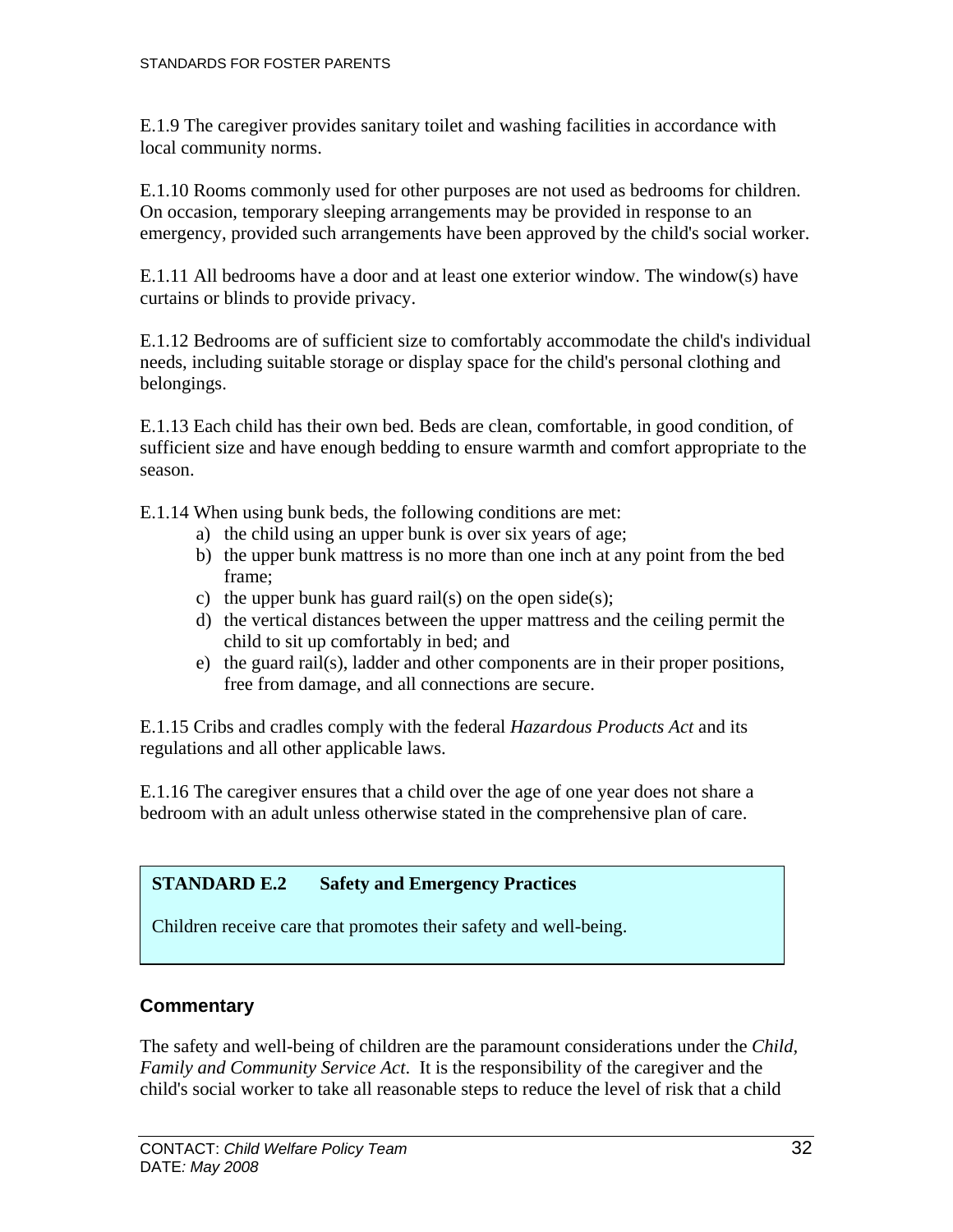may be exposed to in the physical environment of the foster home. This is a fundamental requirement for the healthy development of the child.

## **Results for Children**

E.2.1 Children confirm that they know what to do and how to escape in the event of a fire or other emergency.

E.2.2 Children confirm that they know what to do if they think something in the home or its surroundings is unsafe and confirm that any concerns have been, or would be, addressed satisfactorily.

E.2.3 Children confirm that they have been advised of known hazards in the physical environment of the foster home.

## **Caregiver Practices**

E.2.4 The caregiver posts and ensures the child is aware of the current household emergency response plan for fires, earthquakes, disasters and other emergencies.

E.2.5 The caregiver ensures that the household emergency response plan takes into consideration individuals who require assistance.

E.2.6 The caregiver ensures that the household emergency response plan is practiced at least every six months and immediately following the placement of a child in the home.

E.2.7 The caregiver advises the child of known hazards in the physical environment of the foster home.

E.2.8 The caregiver ensures the child is supervised when in an area of the physical environment of the foster home containing known hazards.

E.2.9 The home has at least two exits from each floor commonly used by household members as living or recreation space. Doorways, exits, ramps and stairs are kept unobstructed and readily accessible for exit.

E.2.10 Each room commonly used for sleeping has at least one opening window equipped for emergency exit.

E.2.11 The home has at least one functioning smoke detector or alarm approved by the Underwriter's Laboratories of Canada, mounted on or near the ceiling in the corridor of each sleeping area and on each floor. The detector(s) or alarm(s) are tested at least once per month. Batteries are changed at least once per year.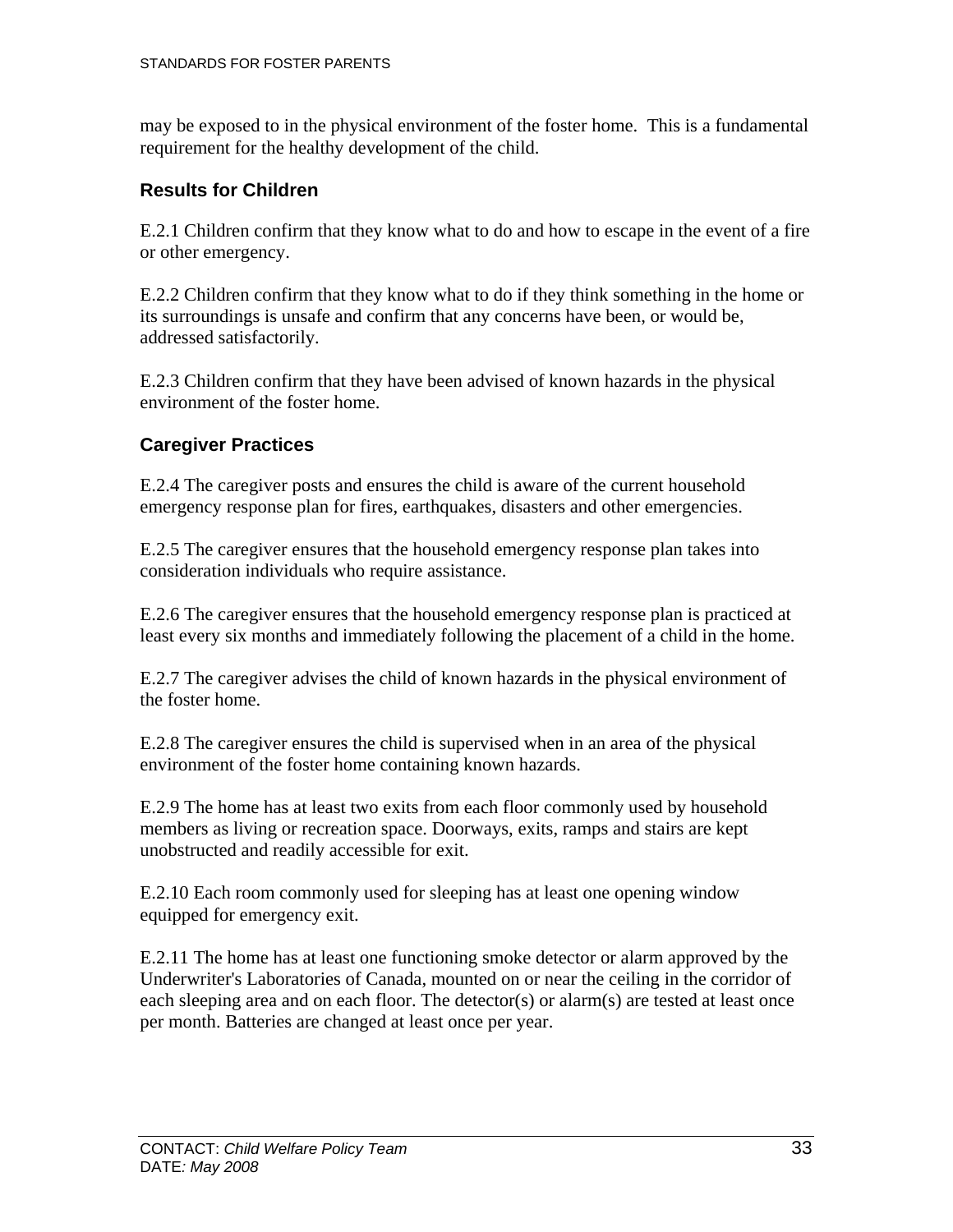E.2.12 The home has at least one five-pound ABC fire extinguisher readily accessible to the kitchen. Fire extinguishers are tested once per year to ensure that they are fully charged and operable.

E.2.13 There is a working telephone or other means of ensuring reliable and regular communication with others outside of the home.

E.2.14 Emergency telephone numbers, including fire, police, doctor, ambulance and poison control, are clearly written and readily available by the telephone. If the home does not have a telephone, then clearly written instructions are readily available regarding how to ask for help outside of the home in an emergency.

E.2.15 Heat, light, and ventilation are adequate for safe and comfortable occupancy.

E.2.16 Heating systems including oil and gas furnaces, wood burning stoves, and fireplaces as well as electrical systems are properly installed and maintained.

E.2.17 The home has a well-maintained first-aid kit which is readily accessible to household members. Any restrictions on accessibility will reflect consideration for the child's level of development and specific safety concerns as outlined in the comprehensive plan of care.

E.2.18 All poisonous substances and medications are clearly labelled and stored in a locked location. Access by the child is based on consideration of their developmental level and on any specific safety concerns as outlined in the child's comprehensive plan of care.

E.2.19 All dangerous and hazardous materials, objects and equipment are securely stored. Specific methods of storage are based on consideration of the child's developmental level or on any specific safety concerns as outlined in the child's comprehensive plan of care.

E.2.20 All weapons are inaccessible to children, and are disassembled or made otherwise unusable.

E.2.21 All firearms are stored in accordance with federal legislation and Department of Justice regulations, including the following requirements:

- a) the firearm is unloaded;
- b) the firearm is rendered inoperable by removing the bolt or installing a trigger lock; and
- c) ammunition and firing mechanisms are stored separately from the firearm in securely locked containers or cabinets.

E.2.22 Dogs, cats and other domestic animals maintained on the premises are kept in a safe and sanitary manner and according to provincial and local requirements. Dogs and cats maintained on the premises have up-to-date rabies vaccinations. Children are protected from animals which are potentially dangerous to them.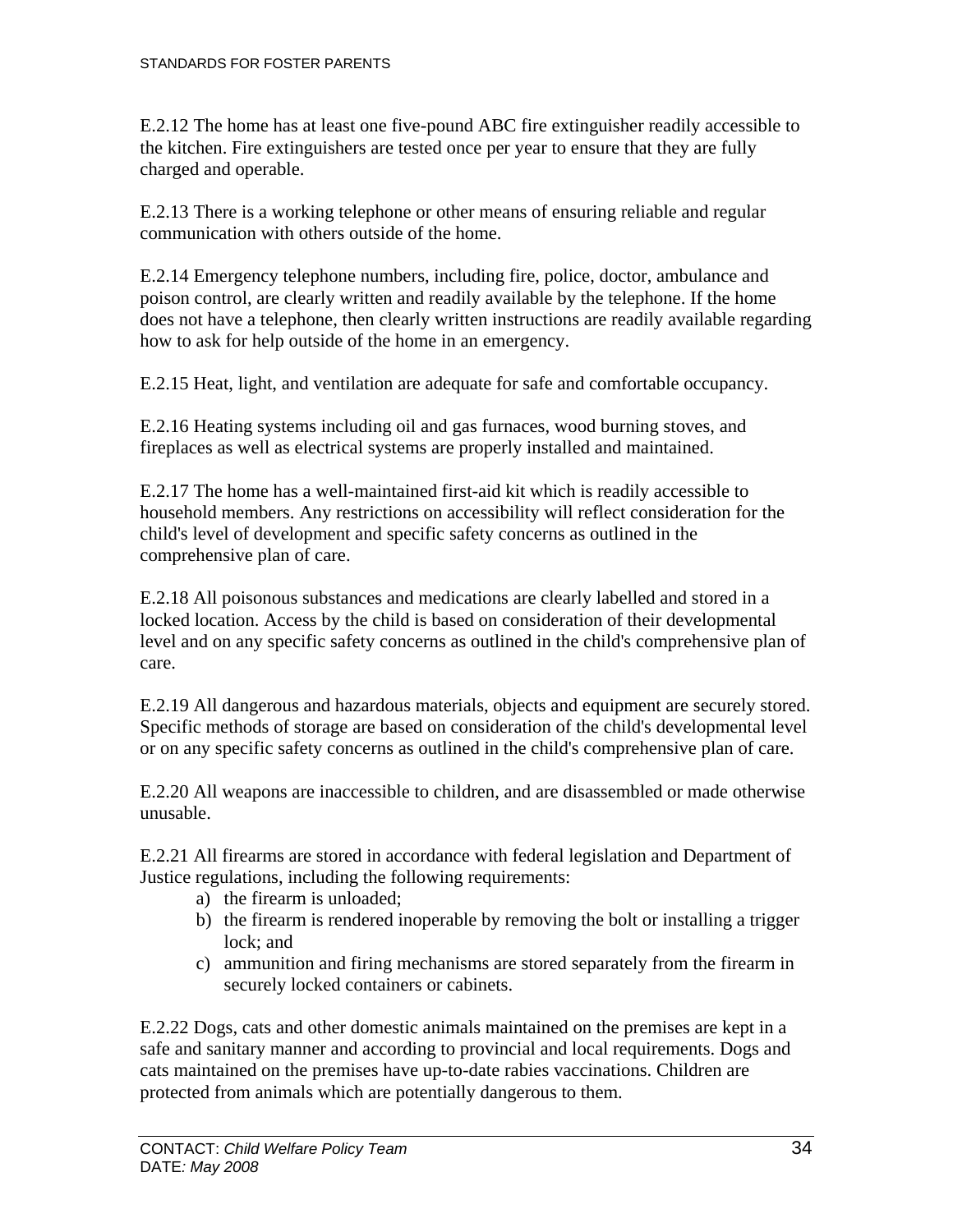E.2.23 Outdoor play or recreation areas which are part of the physical environment of the foster home are safe and comply with any legislation and local by-laws and the following requirements:

- a) play and recreational equipment are age appropriate, in good working condition and structurally sound;
- b) all in-ground pools are enclosed with safety fences;
- c) swimming pools are regularly tested to ensure the pool is free from contamination.

E.2.24 The caregiver ensures that children are supervised at all times by a responsible adult while using swimming pools or trampolines.

E.2.25 The caregiver ensures that all vehicles used to transport children:

- a) meet *Motor Vehicle Act* requirements;
- b) are maintained in safe condition;
- c) include age appropriate, certified child restraint systems;
- d) have adequate insurance necessary to carry out the caregiver's responsibilities, including motor vehicle third-party legal liability insurance coverage of at least one million dollars; and
- e) are operated in a safe manner by a person with a valid driver's license of the appropriate classification.

E.2.26 When a child is transported in a motor vehicle, the caregiver ensures that the child is properly secured in a certified restraint system, in accordance with the *Motor Vehicle Act* and Regulations and the Canadian Motor Vehicle Safety Standards. In addition, and whenever possible, the caregiver ensures that children twelve years of age and under are seated in the back seat.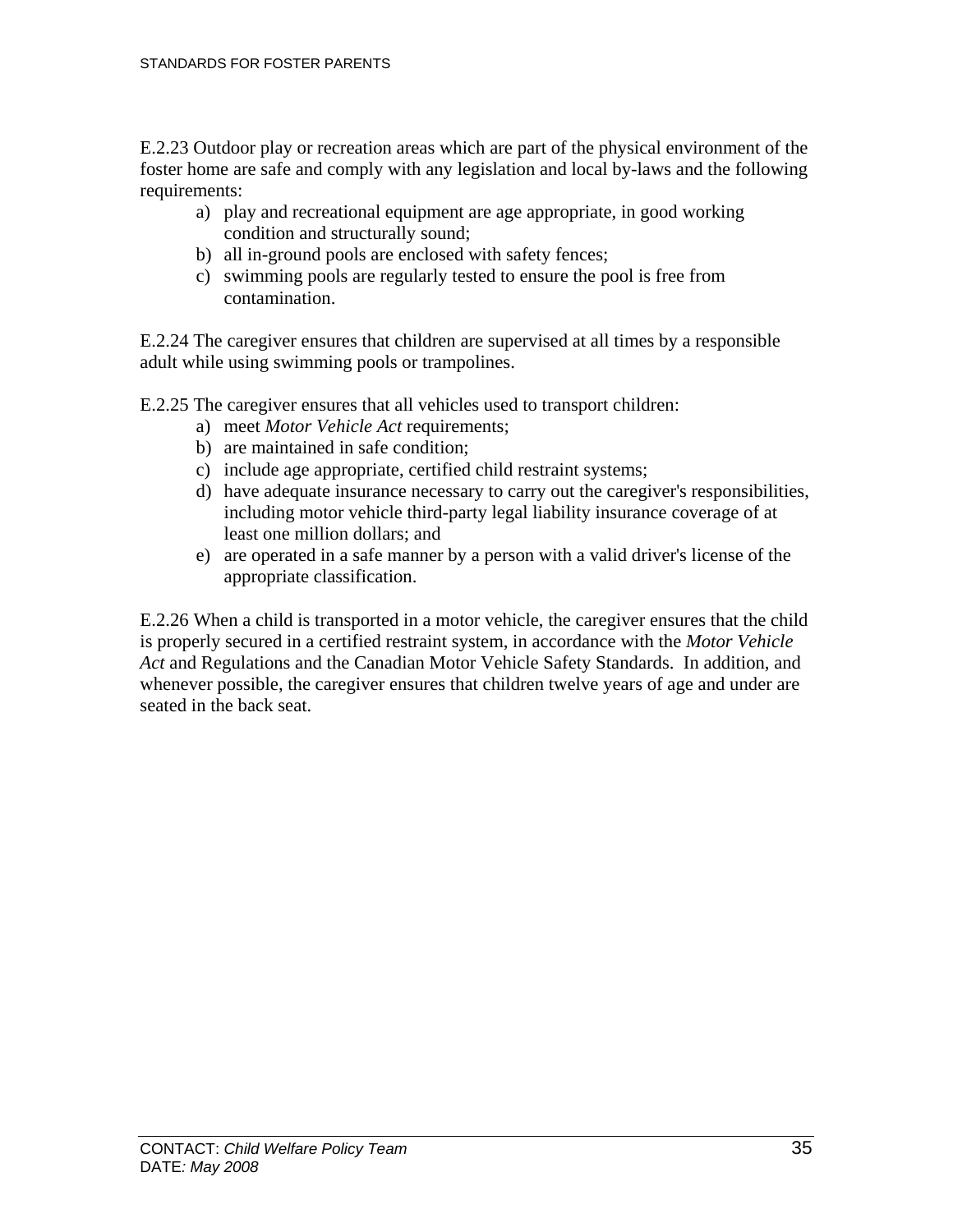## **F. Foster Home Administration**

### **STANDARD F.1 Alternative Care Arrangements**

Children receive appropriate child minding, overnight and relief care from individuals who have the necessary maturity, knowledge, skills and abilities to fulfill the responsibilities of looking after children.

## **Commentary**

Alternative care arrangements involve situations when someone other than the child's usual caregiver provides care for the child on a temporary basis and include childminding situations, the child visiting overnight in another home and relief care services. It is the responsibility of the caregiver to ensure that a person providing temporary, alternative care for the child has the necessary maturity, knowledge, skills, and abilities to fulfill the responsibilities of looking after the child.

## **Results for Children**

F.1.1 Children confirm that they are advised and prepared when alternative care arrangements are made.

F.1.2 Children confirm that they know what to do in the event of an emergency during an alternative care arrangement, including how to contact their social worker.

F.1.3 Children confirm that child minding, overnight or relief care is consistent with that provided by their usual caregiver.

## **Caregiver Practices**

F.1.4 Child minding is an arrangement in which a person other than the child's usual caregiver provides care for the child for a time that does not extend overnight, and during which the caregiver is reasonably physically accessible to the child and the person caring for the child. The caregiver selects child-minding care providers using a process that ensures they are capable of providing the required quality of care to the children. The child-minding care provider is required to:

- a) have the maturity, knowledge, skill and ability to meet the child's needs and follow through with child care routines for the period(s) of child minding;
- b) use positive behaviour management techniques and appropriate discipline techniques:
- c) be present and in charge for the period of child minding; and
- d) know what to do in an emergency.

An F.1.5 Overnight arrangement refers to situations when the child visits another home overnight while the caregiver is reasonably physically accessible to the child and the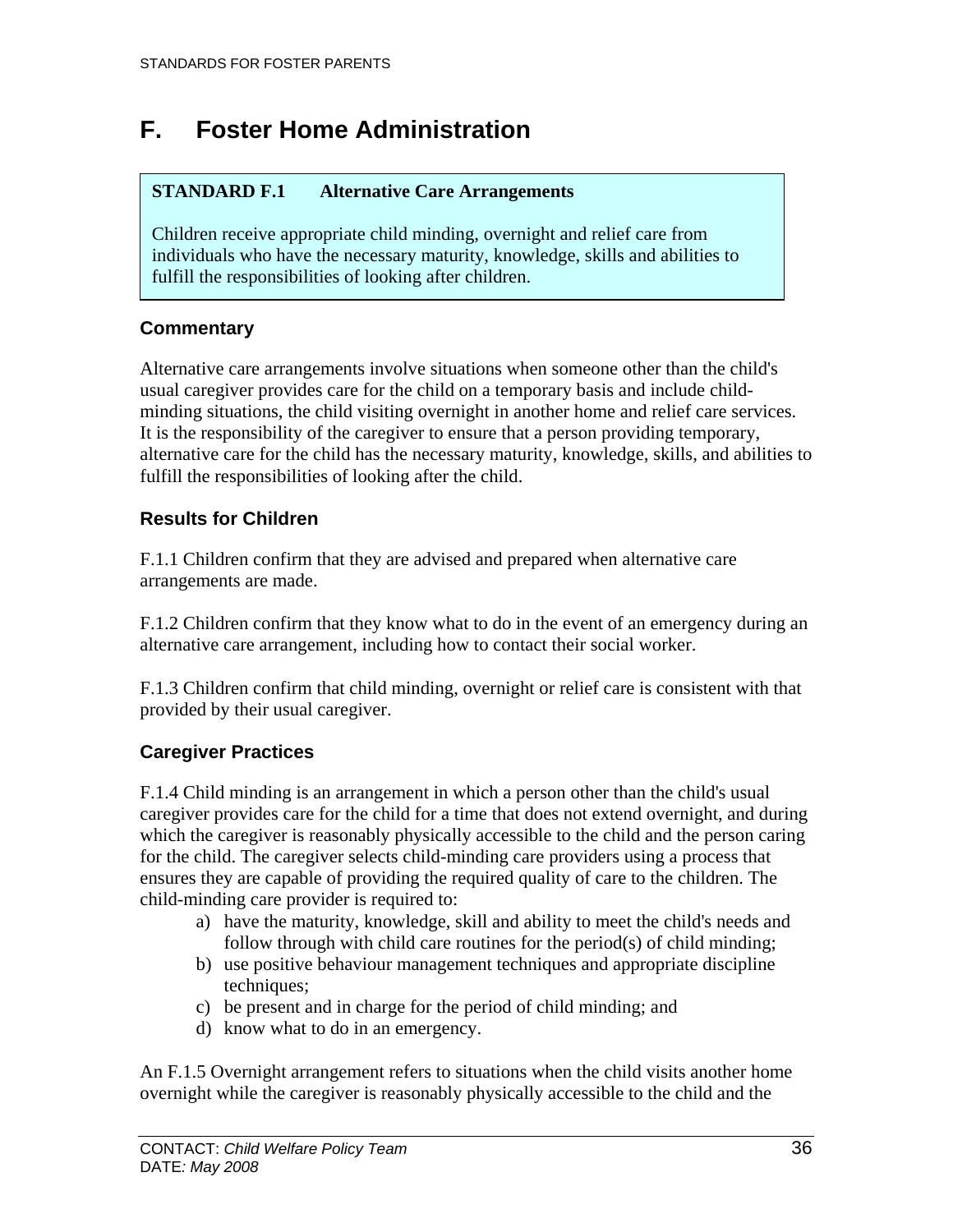person caring for the child. An example of this type of arrangement is when the child requests or is invited to sleep over at a friend's house. This does not include approved relief care or authorized overnight visits with family members. The caregiver approves overnight visiting arrangements for the child with persons who:

- a) satisfy the child's social worker that they are capable of ensuring the safety and well-being of the child;
- b) have the maturity, knowledge, skill and ability to meet the child's needs and follow through with child caring routines for the period(s) of overnight care provision;
- c) use positive behaviour management techniques and appropriate discipline techniques;
- d) will be present and in charge for the period of overnight care; and
- e) know what to do in an emergency.

F.1.6 Relief care is a planned arrangement in which a person provides care for a child for a period of time when the child's usual caregiver may not be reasonably accessible to the child or the person caring for the child. The caregiver selects persons to provide relief care services who:

- a) satisfy the child's social worker and resource social worker that they are capable of ensuring the safety and well-being of the child;
- b) have the maturity, knowledge, skill and ability to meet the child's needs and follow through with comprehensive plan of care responsibilities for the period(s) of relief care provision;
- c) use positive behaviour management techniques and appropriate discipline techniques:
- d) will be present and in charge for the period of relief care;
- e) know what to do in an emergency; and
- f) have no criminal record that would affect the care, safety and well-being of the child.

F.1.7 The caregiver ensures that relief care providers are informed, at a minimum, of the following:

- a) the whereabouts of the caregiver and how to contact them;
- b) what to do in the case of an emergency, including how to contact the child's social worker;
- c) the individual needs or circumstances of the child for whom they are assuming responsibility, as indicated in the child's comprehensive plan of care;
- d) the caregiver's obligations and responsibilities as outlined in the caregiver's written agreement with the director;
- e) the Standards for Foster Homes;
- f) the Foster Family Handbook; and
- g) the rights of children and youth in care.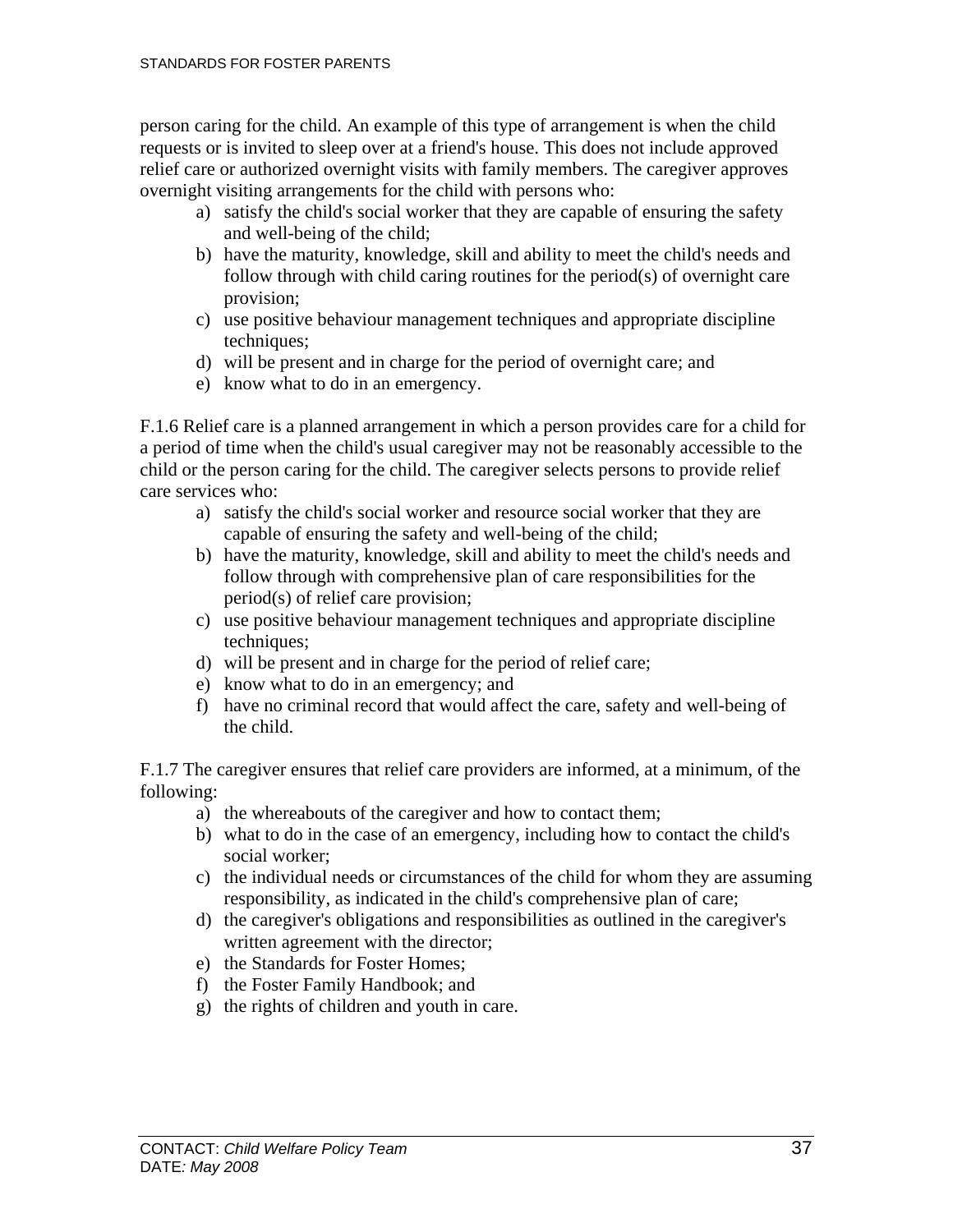F.1.8 The caregiver ensures that arrangements for child minding, overnight or relief care are monitored to ensure the child's safety and well-being, and the caregiver:

- a) identifies the person in charge of the setting where the child will be visiting;
- b) confirms that the person in charge of the setting will be present during the child's visit;
- c) provides to the child and the person in charge of the setting, a means of contacting the caregiver and the child's social worker;
- d) follows up to confirm that the child is at the setting; and
- e) ensures that the arrangement is consistent with the child's comprehensive plan of care.

F.1.9 The caregiver notifies the child's social worker before making plans, not previously authorized, for the child to be cared for by another person overnight.

F.1.10 The caregiver advises and prepares the child prior to the provision of an alternative care arrangement.

F.1.11 The caregiver maintains written records which document that minimum requirements for child minding, overnight and relief care are met.

## **STANDARD F.2 Child's Individual Service Records**

Children have accurate, individual, secure and confidential records of their relevant history and progress in the home.

## **Commentary**

The child's individual service record contains information of a sensitive and highly personal nature about the child and possibly their family. The caregiver ensures the information is accurate and protected from unauthorized access. The child's individual service record is subject to legislation governing the protection of privacy and freedom of information, including the *Child, Family and Community Service Act* and the *Freedom of Information and Protection of Privacy Act*. While the child's individual service record is maintained by the caregiver as part of their contractual obligations, the record is the property of the director responsible for the child. The child is entitled to access the record according to procedures in the relevant legislation and policy. The child's individual service record is an important part of the child's history.

## **Results for Children**

F.2.1 Children confirm that, to the best of their knowledge, the caregiver maintains an individualized service record about them.

F.2.2 Children confirm that, to the best of their knowledge, their individual service records are stored securely.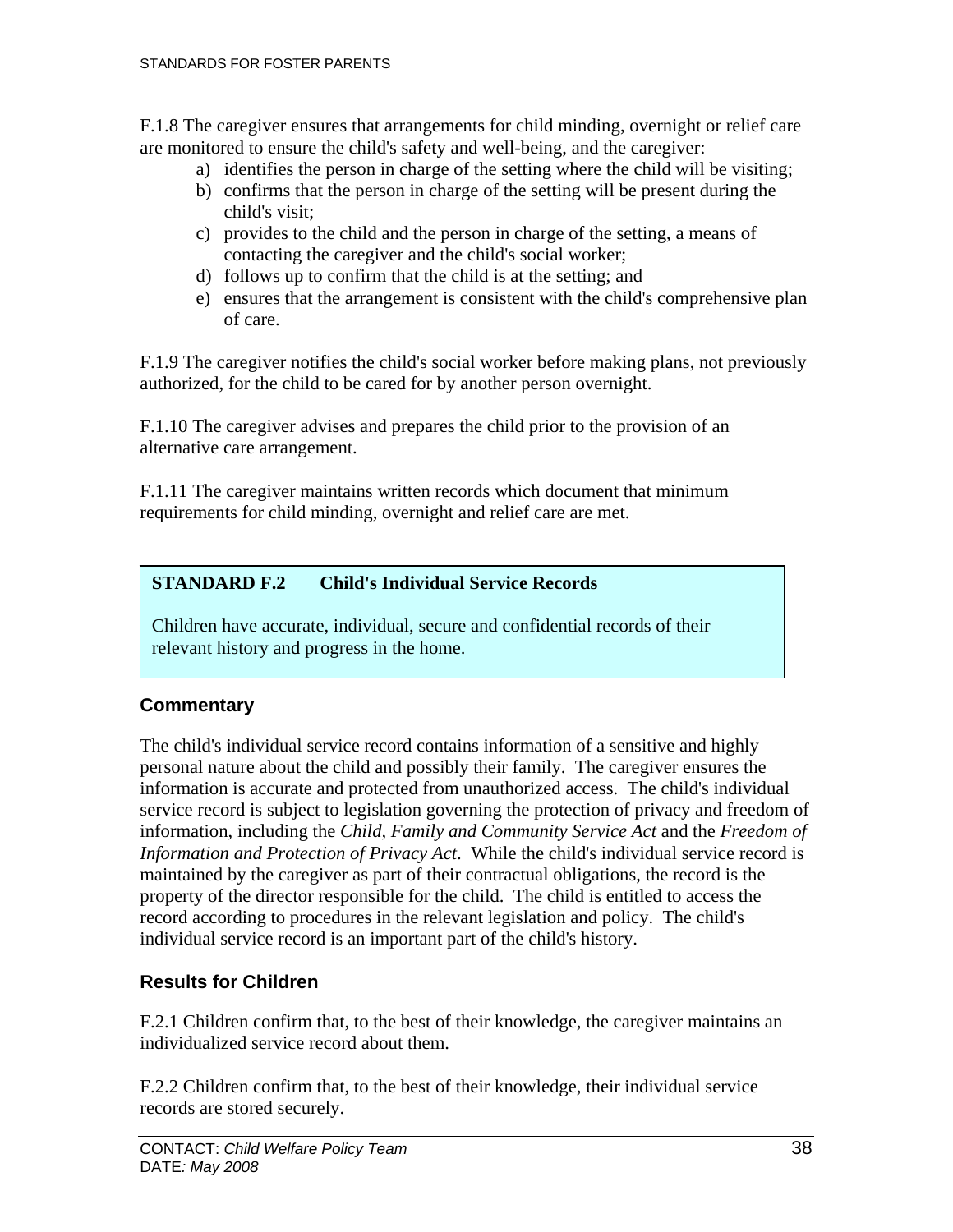F.2.3 Children are provided support in gaining access to their records in accordance with procedures identified in legislation, including the *Freedom of Information and Protection of Privacy Act* and the *Child, Family and Community Service Act*, and policy of the Ministry of Children and Family Development.

## **Caregiver Practices**

F.2.4 The caregiver keeps a separate individual service record for each child placed in the home.

F.2.5 The caregiver keeps all information and documentation pertaining to the child in the child's individual service record, including:

- a) intake information and documentation;
- b) legal documents;
- c) medical and dental information;
- d) signed consent forms;
- e) assessment information;
- f) caregiver's current responsibilities under the child's comprehensive plan of care, and related reviews and reports;
- g) a day book for the child that includes information regarding the child's normal daily routines, both current and recent past;
- h) information regarding complaints made by the child;
- i) documentation of reportable incidents involving the child;
- j) documentation of service termination; and
- k) other information and evaluations required to deliver and monitor services provided to the child.

F.2.6 The caregiver maintains and stores the child's individual service record in accordance with relevant sections of the *Freedom of Information and Protection of Privacy Act*, the *Child, Family and Community Service Act* and records management procedures of the Ministry of Children and Family Development. This confidential record is kept in a locked location.

F.2.7 The caregiver provides support to the child in gaining access to their individual service record in accordance with the procedures described in legislation, including the *Freedom of Information and Protection of Privacy Act* and the *Child, Family and Community Service Act*, and Ministry of Children and Family Development policy.

F.2.8 The caregiver does not permit the destruction of the child's individual service record.

F.2.9 The caregiver gives a director access to the child's individual service record upon request.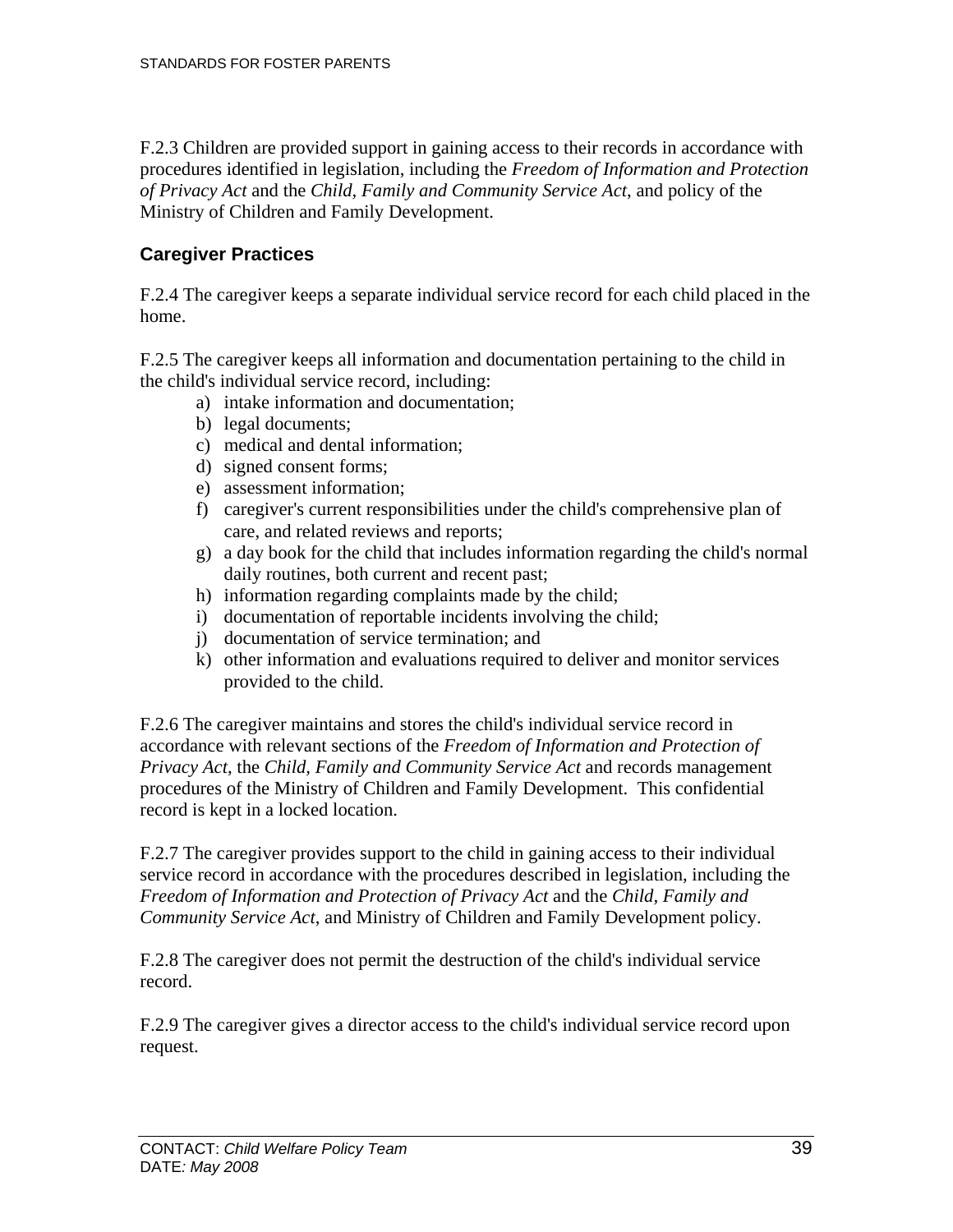## **Appendices**

- Appendix 1. When a Child is Missing, Lost or Runaway
- Appendix 2. Key Elements of Training for Caregivers in the Use of Physical **Restraint**
- Appendix 3. The Comprehensive Plan of Care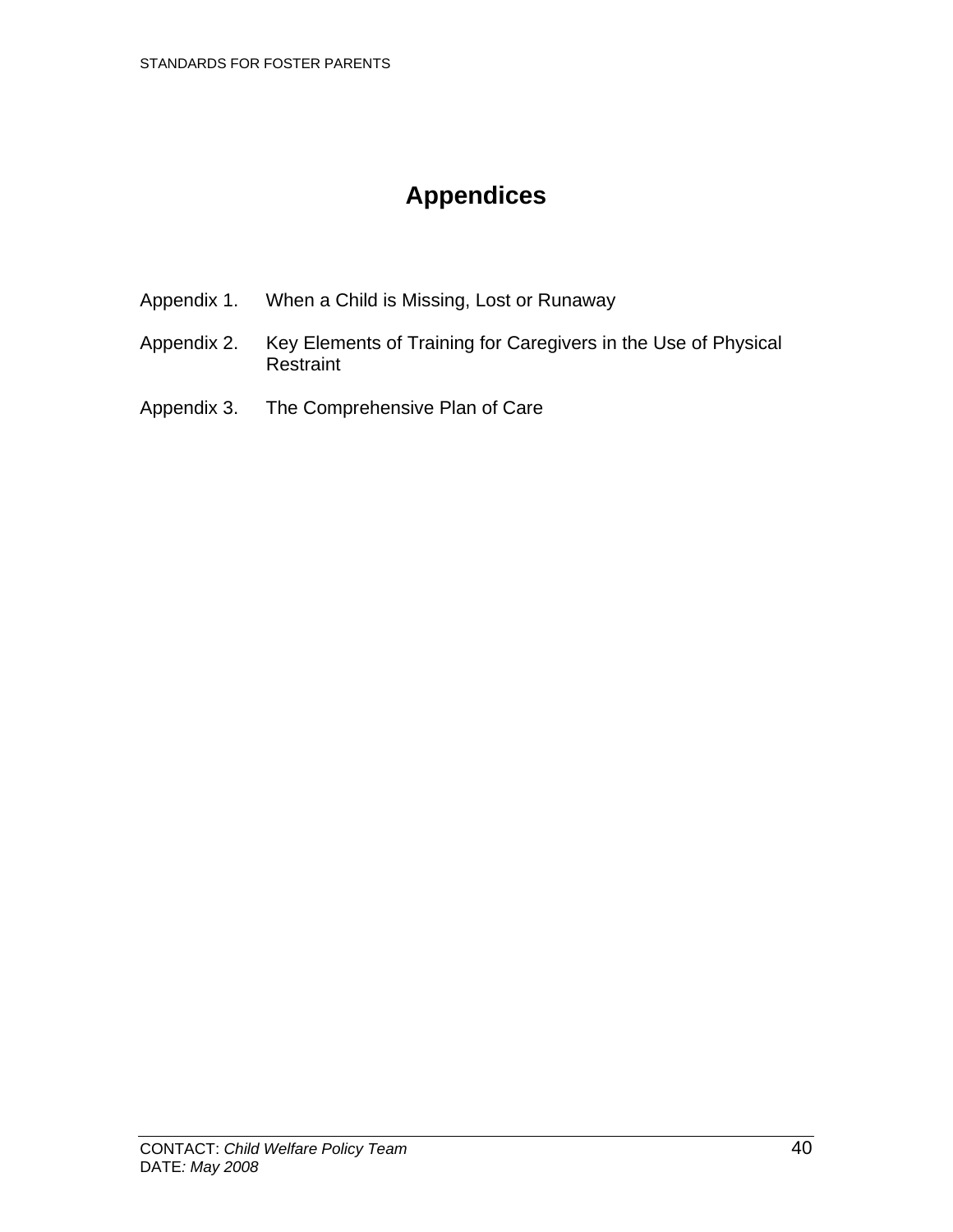## **Appendix 1. When a Child is Missing, Lost or Runaway**

As indicated in Standard B.2, when a caregiver has reason to believe that a child or youth in care is missing lost or runaway, it must be immediately reported to the child's social worker. If the child's social worker is unavailable, it must be reported to another social worker or supervisor in the same district office. If this occurs after regular office hours, it must be reported to an After Hours social worker. After Hours social workers are available 24 hours per day, seven days per week.

In situations when a child or youth is late coming home, the caregiver uses judgment as to whether or not the child may be missing, lost or runaway, giving consideration to:

- the child's age and level of development;
- the child's current psychological or emotional state;
- what is known about the child's current circumstances: and
- what is known about the child's past experiences and behaviour.

In addition to the reporting requirement, caregivers should consider taking other reasonable and prudent actions in an effort to locate the child, such as:

- actively seeking out and contacting anyone, such as friends of the child, who may know the child's whereabouts;
- identifying and checking possible locations where the child may be;
- ensuring that the child's social worker and the police are provided with all information pertaining to the possible whereabouts of the child;
- providing a current picture of the child to the police;
- providing a list of known friends and associates to the police;
- checking with the police regarding their efforts to locate the child; and
- ensuring all parties are notified when the child is located.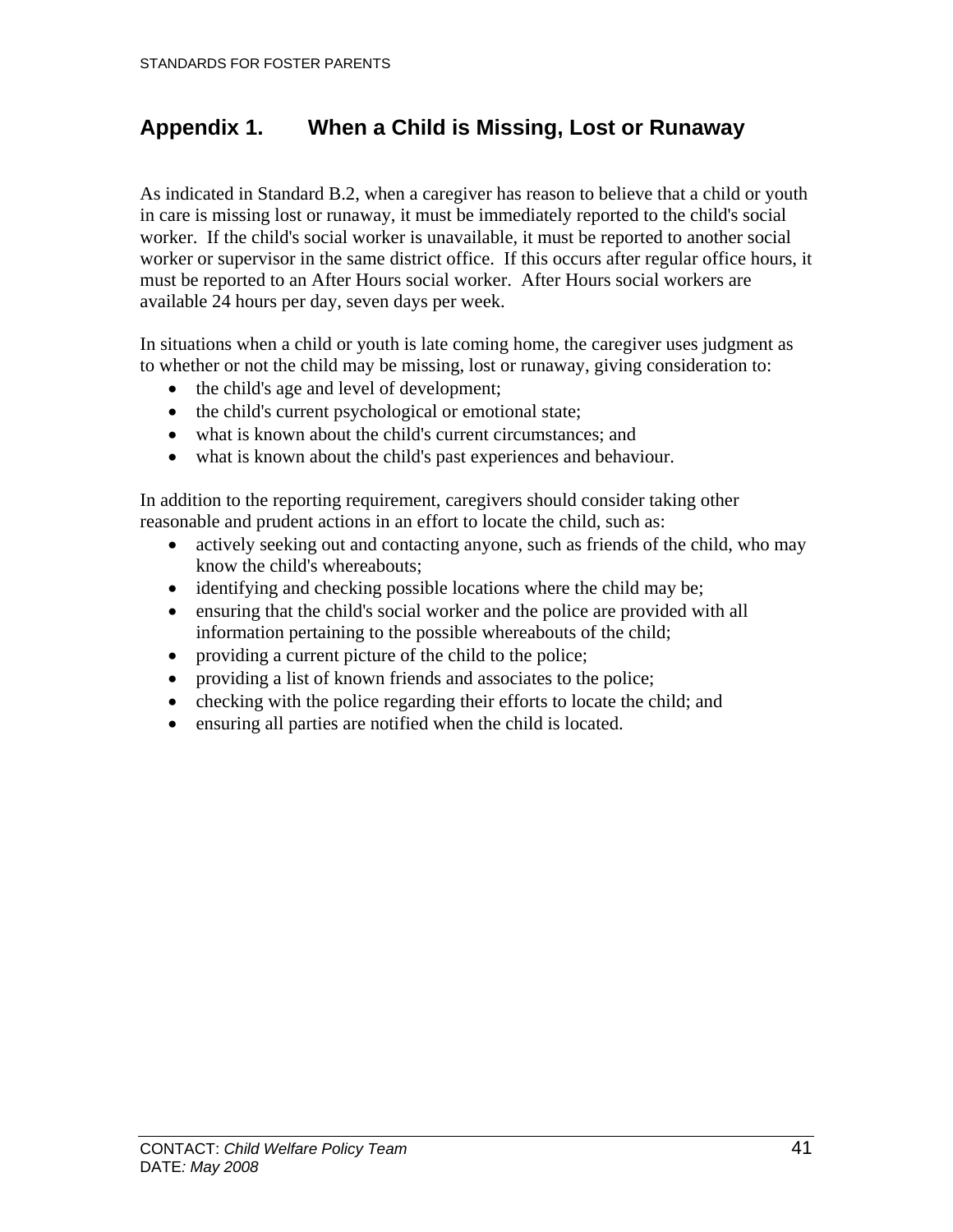## **Appendix 2. Key Elements of Training for Caregivers in the Use of Physical Restraint**

Physical restraint should be used by caregivers who have received appropriate training and skill development in the safe use of physical restraint when protecting a child, youth or others from immediate physical harm. Caregivers are encouraged to consult with the provincial office of the British Columbia Federation of Foster Parent Associations (BCFFPA) regarding the relevance and reliability of a training approach and its suitability to the care currently provided to children. A training "provider" should offer initial and ongoing training for caregivers including refresher courses at a minimum of six-month intervals. Training providers should also offer access to a resource information library, consultation, and easy access to training events. Appropriate training should include, but is not limited to the following key elements:

## **1. Prevention**

training must equip caregivers with the information they need to effectively assess the safety risks within the home and daily living environment and have a major focus on how to prevent emergency situations from arising;

- training must provide caregivers with the skills necessary to recognize a crisis quickly and intervene most effectively;
- opportunity must be provided for caregivers to explore attitudes, style and beliefs which can influence how a caregiver responds;
- training must offer practical do's and don'ts both to safeguard the physical environment and for making a plan ahead of time for safely responding to a child at risk of immediate physical harm.

## **2. Crisis Management**

- training must offer caregivers several options for quickly establishing safety for a child when harm is imminent;
- approach must consider the various needs and ages of children who may require intervention;
- training must be able to describe to the caregiver what they can do before, during, and after a crisis occurs.

## **3. Physical Restraint Methods**

- training must offer a number of options for safely restraining a child when harm is imminent;
- these methods must show a range of ways to safely intervene, from the least intrusive to the most restrictive non-harmful way to physically restrain a child. In this way, the approach can be matched with the type of crisis situation encountered;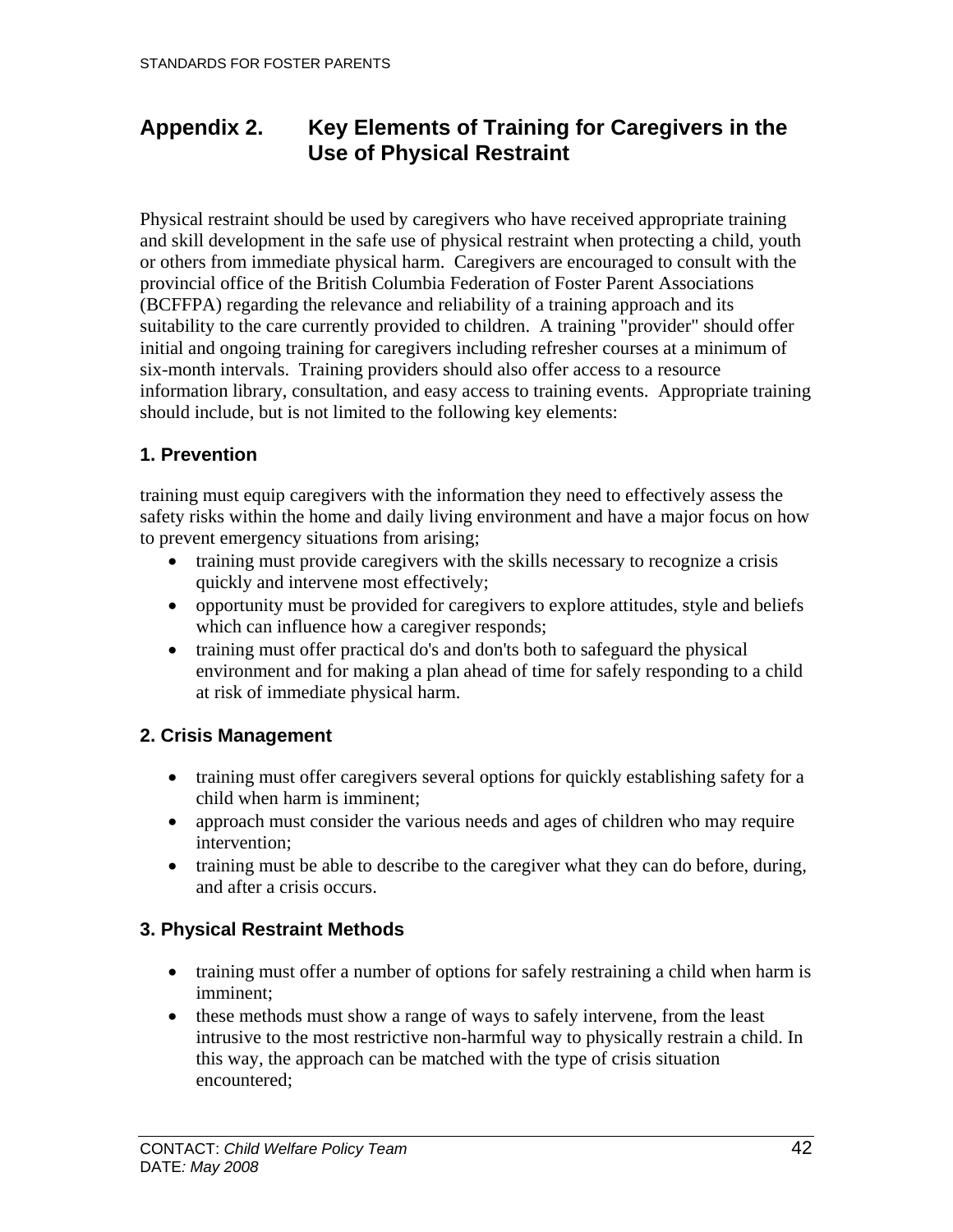- training must include a practical list of do's and don'ts for when, how and where to use techniques;
- training must also demonstrate and include the differences and correct use of both one- and two-person restraints;
- the approach must be flexible and considerate of the different needs, ages and size of the child being protected from harm;
- guidelines must also include how to release and ensure the continued safety of the child and others affected by the event when the risk of harm has passed.

## **4. Guidelines**

- training must discuss the need for debriefing the event and give suggestions to caregiver for how to do this with the child and others affected or needing to know;
- there must be discussion about how to effectively record what took place so that evaluation and planning can help to safeguard against future episodes;
- training must assist caregivers in making a plan ahead of time for how to respond when a child is in immediate physical danger.

## **5. Approach**

Training approach must provide face-to-face instruction for caregivers and include opportunities to role play and learn skills experientially. Such an approach will reduce likelihood of injury for a child, caregiver or others and will further strengthen prevention skills.